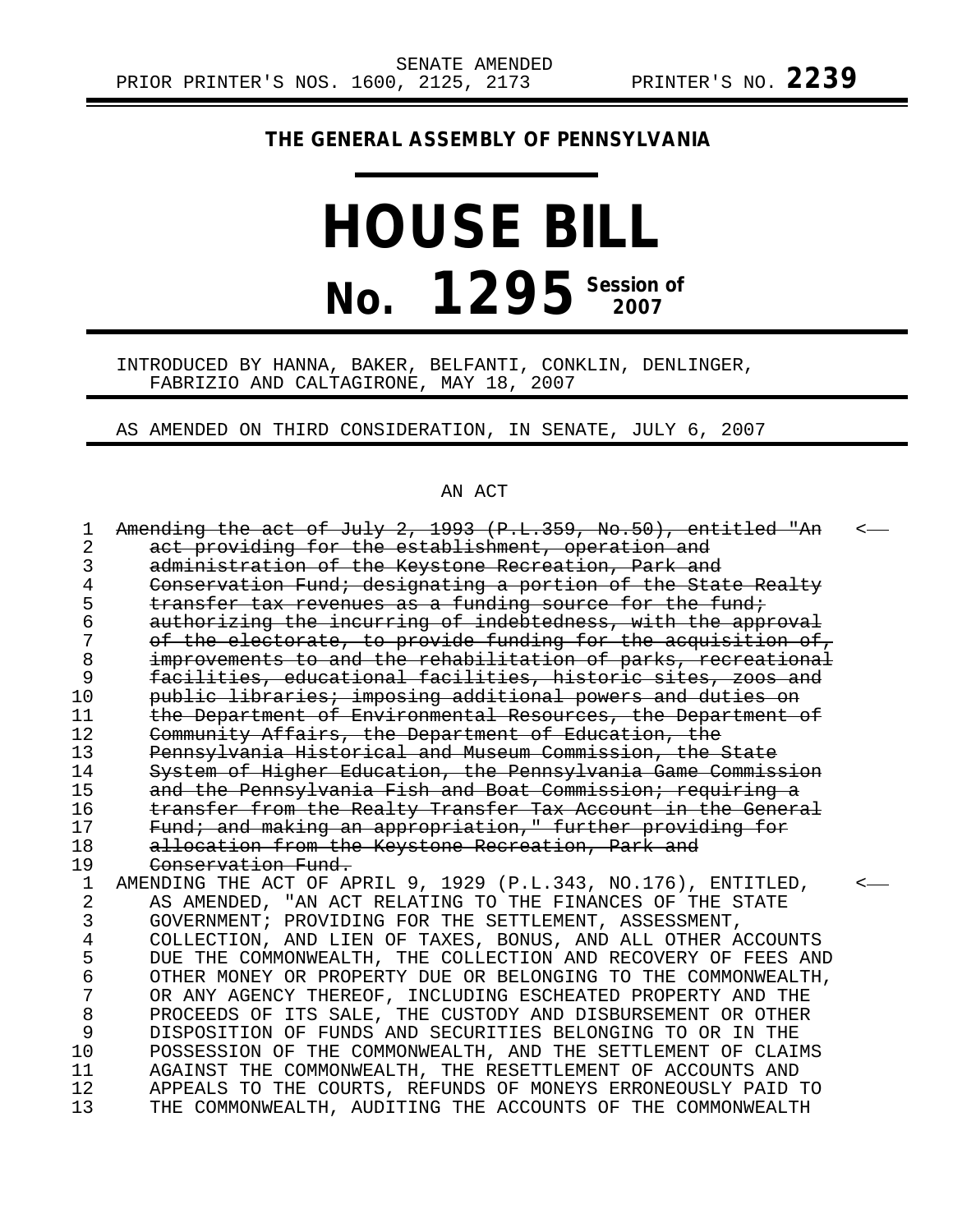1 AND ALL AGENCIES THEREOF, OF ALL PUBLIC OFFICERS COLLECTING 2 MONEYS PAYABLE TO THE COMMONWEALTH, OR ANY AGENCY THEREOF, 3 AND ALL RECEIPTS OF APPROPRIATIONS FROM THE COMMONWEALTH, 4 AUTHORIZING THE COMMONWEALTH TO ISSUE TAX ANTICIPATION NOTES 5 TO DEFRAY CURRENT EXPENSES, IMPLEMENTING THE PROVISIONS OF 6 SECTION 7(A) OF ARTICLE VIII OF THE CONSTITUTION OF 7 PENNSYLVANIA AUTHORIZING AND RESTRICTING THE INCURRING OF 8 CERTAIN DEBT AND IMPOSING PENALTIES; AFFECTING EVERY<br>9 DEPARTMENT, BOARD, COMMISSION, AND OFFICER OF THE ST. 9 DEPARTMENT, BOARD, COMMISSION, AND OFFICER OF THE STATE 10 GOVERNMENT, EVERY POLITICAL SUBDIVISION OF THE STATE, AND 11 CERTAIN OFFICERS OF SUCH SUBDIVISIONS, EVERY PERSON, 12 ASSOCIATION, AND CORPORATION REQUIRED TO PAY, ASSESS, OR 13 COLLECT TAXES, OR TO MAKE RETURNS OR REPORTS UNDER THE LAWS<br>14 IMPOSING TAXES FOR STATE PURPOSES, OR TO PAY LICENSE FEES O 14 IMPOSING TAXES FOR STATE PURPOSES, OR TO PAY LICENSE FEES OR 15 OTHER MONEYS TO THE COMMONWEALTH, OR ANY AGENCY THEREOF, 16 EVERY STATE DEPOSITORY AND EVERY DEBTOR OR CREDITOR OF THE 17 COMMONWEALTH," PROVIDING FOR COMMONWEALTH EMPLOYEES GROUP < 18 LIFE INSURANCE; FURTHER PROVIDING, IN BUDGET IMPLEMENTATION, 19 FOR THE STATE SYSTEM OF HIGHER EDUCATION AND FOR BUDGET<br>20 IMPLEMENTATION; PROVIDING FOR GENERAL BUDGET IMPLEMENTA 20 IMPLEMENTATION; PROVIDING FOR GENERAL BUDGET IMPLEMENTATION 21 AND FOR 2007-2008 BUDGET IMPLEMENTATION AND RESTRICTIONS ON 22 APPROPRIATIONS FOR FUNDS AND ACCOUNTS; AND MAKING A RELATED 23 REPEAL. 24 The General Assembly of the Commonwealth of Pennsylvania 25 hereby enacts as follows: 26 Section 1. Section 12 of the act of July 2, 1993 (P.L.359, 27 No.50), known as the Keystone Recreation, Park and Conservation 28 Fund Act, is amended by adding a subsection to read: 29 Section 12. Allocation from fund. 30 \* \* \* \* 31 (c) Notwithstanding the provisions of subsection (b), for 32 fiscal year 2006 2007 only, the entire amount of the transfer to

33 the fund under section  $1106$  C(d) of the act of March 4, 1971

 $34$   $(+P.L.6, No.2)$ , known as the Tax Reform Code of 1971, shall be

35 allocated to the State System of Higher Education.

36 Section 2. This act shall take effect immediately.

37 SECTION 1. SECTION 1737 B OF THE ACT OF APRIL 9, 1929 <-

38 (P.L.343, NO.176), KNOWN AS THE FISCAL CODE, ADDED JULY 5, 2006

39 (P.L.296, NO.66), IS AMENDED TO READ:

40 SECTION 1. THE ACT OF APRIL 9, 1929 (P.L.343, NO.176), KNOWN < 41 AS THE FISCAL CODE, IS AMENDED BY ADDING AN ARTICLE TO READ: 20070H1295B2239 - 2 -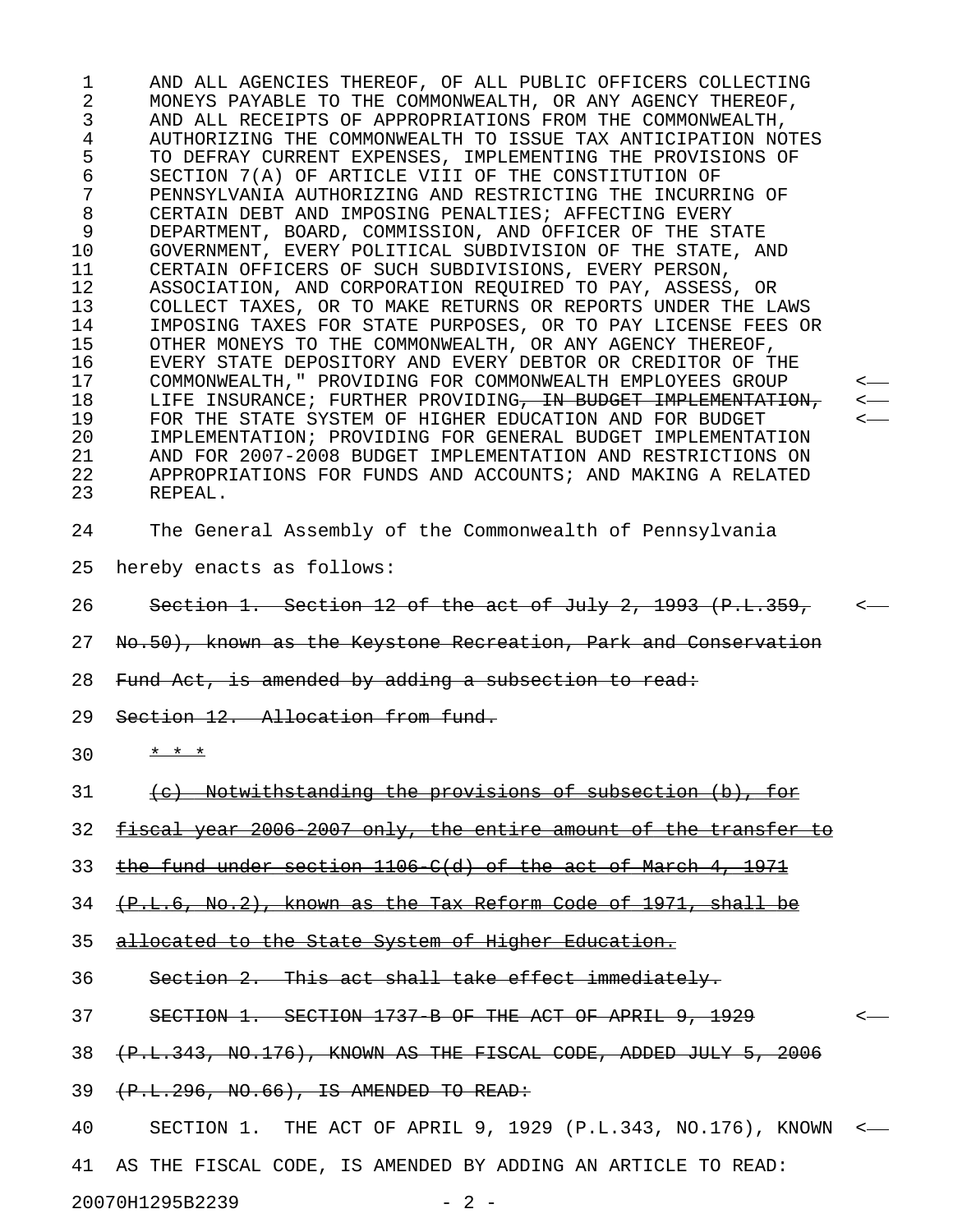| 1  | ARTICLE XV-A                                                       |
|----|--------------------------------------------------------------------|
| 2  | COMMONWEALTH EMPLOYEES GROUP LIFE INSURANCE                        |
| 3  | SECTION 1501-A.<br>DEFINITIONS.                                    |
| 4  | THE FOLLOWING WORDS AND PHRASES WHEN USED IN THIS ARTICLE          |
| 5  | SHALL HAVE THE MEANINGS GIVEN TO THEM IN THIS SECTION UNLESS THE   |
| 6  | CONTEXT CLEARLY INDICATES OTHERWISE:                               |
| 7  | "ANNUAL PAY RATE."<br>THE BASE PAY RATE ANNUALIZED AND,<br>IN THE  |
| 8  | CASE OF HOURLY ELIGIBLE EMPLOYEES, SHALL BE COMPUTED ON THE        |
| 9  | BASIS OF EXPECTED WORK HOURS.                                      |
| 10 | "DEPARTMENT."<br>THE DEPARTMENT OF GENERAL SERVICES OF THE         |
| 11 | COMMONWEALTH.                                                      |
| 12 | "EMPLOYEES."<br>A PERMANENT, CONTINUOUSLY SCHEDULED EMPLOYEE<br>ΟF |
| 13 | JUDICIAL OR LEGISLATIVE BRANCH OF THE<br>THE EXECUTIVE.            |
| 14 | ITS COMMISSIONS, BOARDS,<br>COMMONWEALTH,<br>DEPARTMENTS AND       |
| 15 | AUTHORITIES. THE TERM SHALL INCLUDE MEMBERS OF THE GENERAL         |
| 16 | ASSEMBLY.                                                          |
| 17 | "LIFE INSURANCE." LIFE INSURANCE PROCURED UNDER THIS               |
| 18 | ARTICLE.                                                           |
| 19 | "SECRETARY."<br>THE SECRETARY OF GENERAL SERVICES OF THE           |
| 20 | COMMONWEALTH.                                                      |
| 21 | SECTION 1502-A. GROUP LIFE INSURANCE.                              |
| 22 | (A) PROCUREMENT BY DEPARTMENT. -- EXCEPT AS PROVIDED UNDER         |
| 23 | SUBSECTION (B), THE DEPARTMENT, WITH THE APPROVAL OF THE           |
| 24 | GOVERNOR AND WITH THE ADVICE OF THE INSURANCE COMMISSIONER,        |
| 25 | SHALL PROCURE FROM ONE OR MORE LIFE INSURANCE COMPANIES            |
| 26 | AUTHORIZED TO DO BUSINESS IN THIS COMMONWEALTH A POLICY OR         |
| 27 | POLICIES OF GROUP LIFE INSURANCE COVERING ELIGIBLE EMPLOYEES.      |
| 28 | (B) LEGISLATIVE BRANCH. -- UPON WRITTEN NOTICE TO THE              |
| 29 | SECRETARY, AN INDIVIDUAL AGENCY OF THE GENERAL ASSEMBLY MAY        |
| 30 | PROCURE LIFE INSURANCE FOR ITS ELIGIBLE EMPLOYEES, INCLUDING       |
|    | 20070H1295B2239<br>$-3 -$                                          |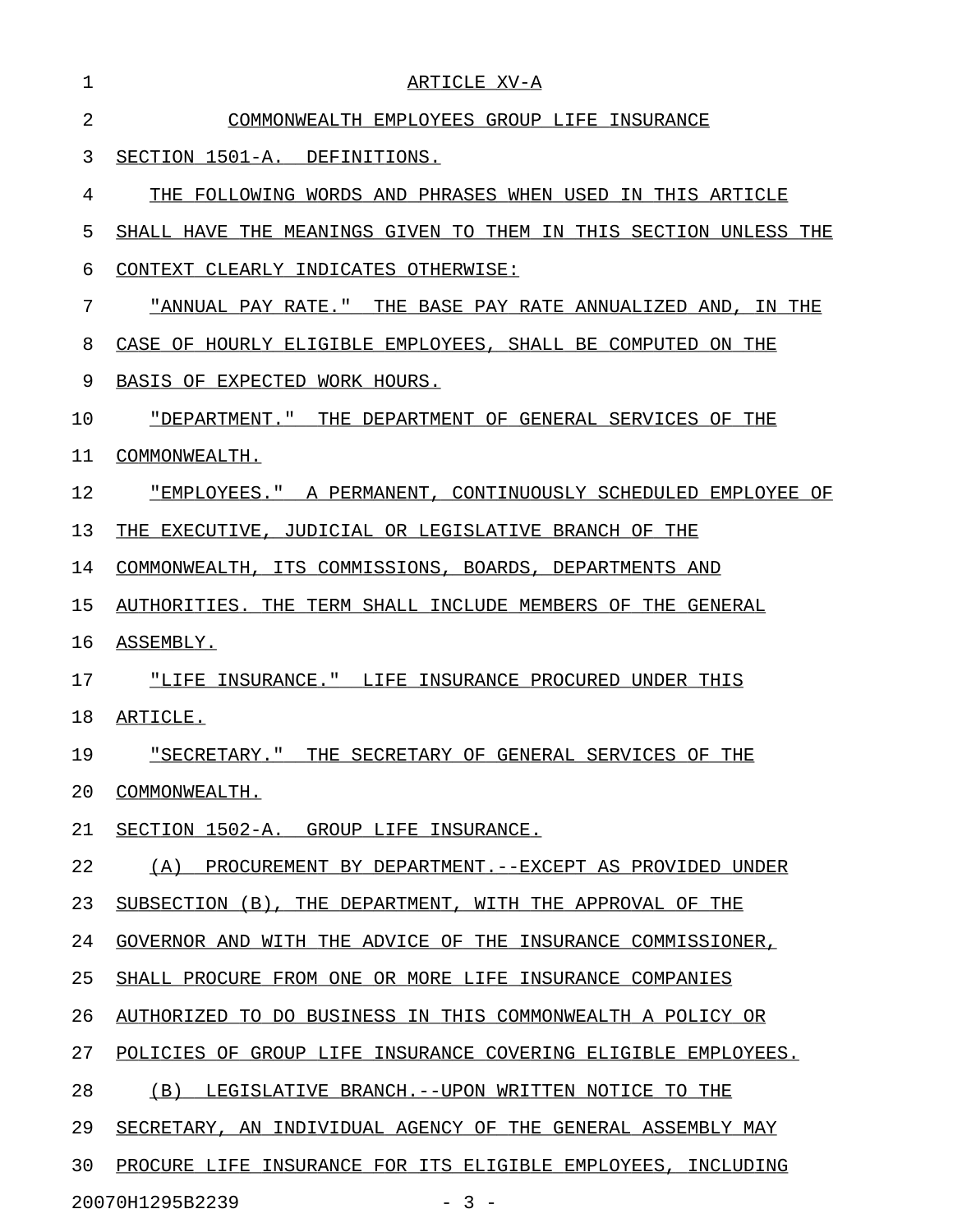1 MEMBERS OF THE GENERAL ASSEMBLY, IN PLACE OF LIFE INSURANCE 2 AVAILABLE UNDER SUBSECTION (A). ANY LIFE INSURANCE PROCURED 3 UNDER THIS SUBSECTION SHALL, AT A MINIMUM, MEET THE REQUIREMENTS 4 OF SECTIONS 1503-A, 1504-A, 1505-A, 1506-A AND 1508-A. 5 (C) ELIGIBILITY.--AN EMPLOYEE UNDER SUBSECTION (A) OR (B) IN 6 ACTIVE SERVICE SHALL BE ELIGIBLE FOR LIFE INSURANCE UNDER THIS 7 ARTICLE IF THE EMPLOYEE HAS COMPLETED THREE MONTHS' CONTINUOUS 8 SERVICE AS AN EMPLOYEE UNDER SUBSECTION (A) OR (B). TEMPORARY 9 EMPLOYEES SHALL NOT BE ELIGIBLE. 10 SECTION 1503-A. AMOUNT. 11 (A) SCHEDULE.--THE AMOUNT OF LIFE INSURANCE FOR ANY ELIGIBLE 12 EMPLOYEE SHALL BE BASED ON THE ELIGIBLE EMPLOYEE'S ANNUAL PAY 13 RATE FROM THE COMMONWEALTH IN ACCORDANCE WITH A SCHEDULE TO BE 14 SUBMITTED ANNUALLY BY THE SECRETARY FOR PUBLICATION IN THE 15 PENNSYLVANIA BULLETIN. 16 (B) REDUCTION.--THE AMOUNT OF LIFE INSURANCE FOR ANY 17 ELIGIBLE EMPLOYEES 70 YEARS OF AGE OR OLDER SHALL BE ONE-HALF 18 THE AMOUNT OF LIFE INSURANCE PROVIDED UNDER THE SCHEDULE 19 PUBLISHED UNDER SUBSECTION (A). 20 (C) CHANGE IN AMOUNT.--ANY CHANGE IN THE AMOUNT OF LIFE 21 INSURANCE MADE NECESSARY BY A CHANGE IN PAY SHALL TAKE EFFECT ON 22 THE NEXT SUCCEEDING PROGRAM ANNIVERSARY. 23 SECTION 1504-A. CONTRIBUTIONS. 24 (A) ELIGIBLE EMPLOYEE PAYMENT. --EXCEPT AS PROVIDED UNDER 25 SUBSECTION (B), EACH ELIGIBLE EMPLOYEE COVERED BY LIFE INSURANCE 26 SHALL PAY, EITHER DIRECTLY OR BY MEANS OF A PAYROLL DEDUCTION 27 AUTHORIZED BY THE EMPLOYEE, THE COST OF THE INSURANCE IN AN 28 AMOUNT AS MAY BE DETERMINED FROM TIME TO TIME ON THE BASIS OF 29 THE ACTUAL TOTAL COSTS OF THE LIFE INSURANCE POLICY OR POLICIES 30 CONTRACTED FOR BY THE COMMONWEALTH. 20070H1295B2239 - 4 -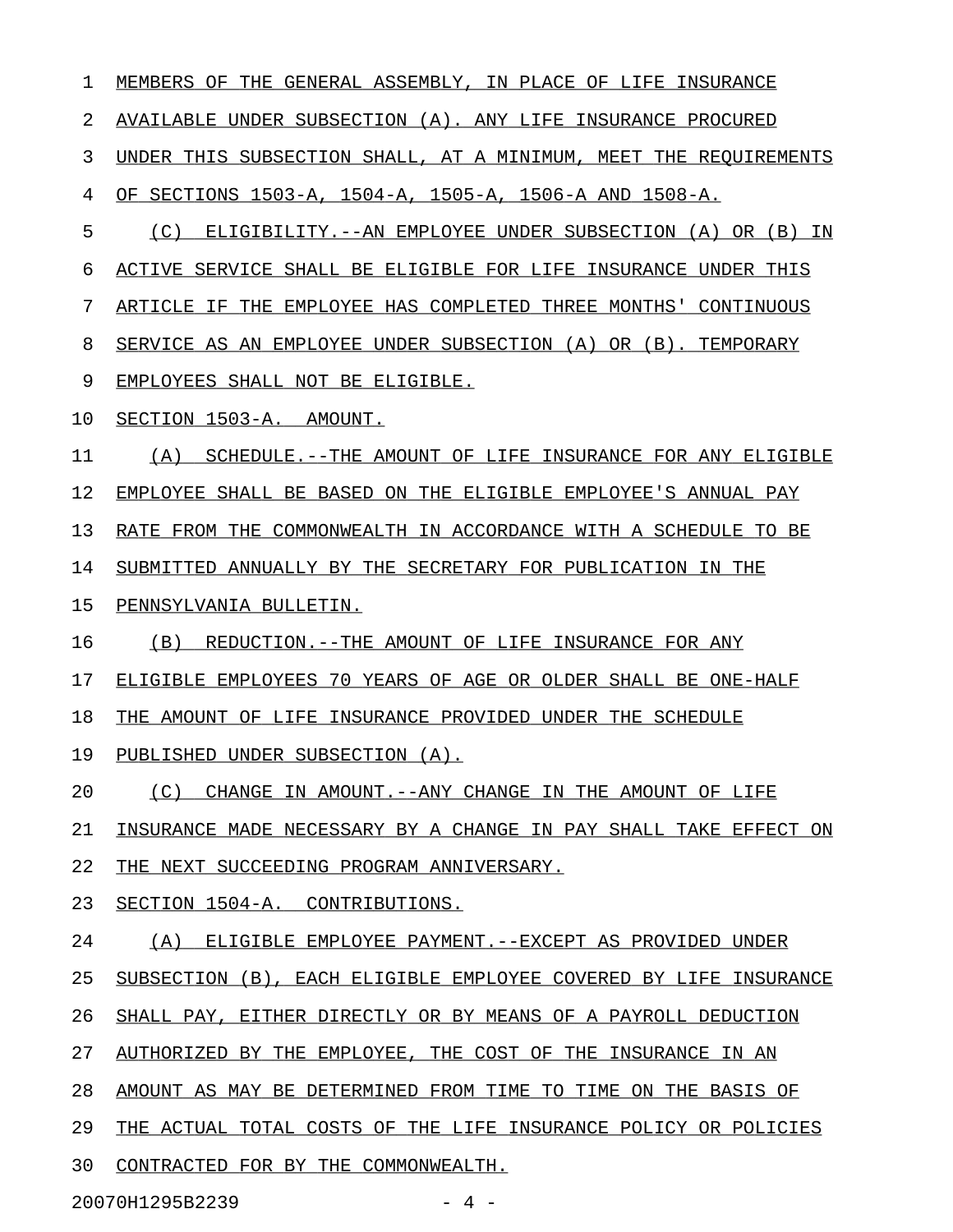1 (B) COMMONWEALTH PAYMENT.--THE COMMONWEALTH MAY AGREE TO PAY

2 ALL OR ANY OF THE COSTS FOR LIFE INSURANCE.

3 SECTION 1505-A. TERMINATION.

4 (A) CESSATION.--EXCEPT AS PROVIDED UNDER SUBSECTION (B),

5 LIFE INSURANCE SHALL, SUBJECT TO ANY CONVERSION PRIVILEGE, CEASE

- 6 UPON THE OCCURRENCE OF ANY OF THE FOLLOWING:
- 

7 (1) TERMINATION OF EMPLOYMENT.

- 8 (2) NONPAYMENT OF ANY CONTRIBUTION DUE FROM AN ELIGIBLE 9 EMPLOYEE.
- 10 (3) AFTER 12 CONTINUOUS MONTHS OF UNPAID ABSENCE.

11 (B) DISABILITY.--LIFE INSURANCE SHALL BE CONTINUED FOR

12 EMPLOYEES WHO TERMINATE AFTER BECOMING PERMANENTLY AND TOTALLY

13 DISABLED WHILE COVERED UNDER THIS PROGRAM.

14 SECTION 1506-A. AUTOMATIC COVERAGE.

- 15 (A) PROVISION FOR COVERAGE. -- ANY POLICY OF LIFE INSURANCE
- 16 SHALL PROVIDE THAT ALL ELIGIBLE EMPLOYEES SHALL BE AUTOMATICALLY
- 17 COVERED COMMENCING ON THE DATE THEY FIRST BECOME ELIGIBLE.

18 (B) NOTICE.--AN EMPLOYEE DESIRING NOT TO BE COVERED BY LIFE

19 INSURANCE SHALL GIVE WRITTEN NOTICE, ON A PRESCRIBED FORM, TO

20 THE EMPLOYEE'S EMPLOYING OFFICE THAT THE EMPLOYEE DESIRES NOT TO

21 BE INSURED. IF THE NOTICE IS RECEIVED BEFORE THE EMPLOYEE

22 BECOMES INSURED UNDER THE POLICY, THE EMPLOYEE SHALL NOT BE

23 INSURED. IF THE NOTICE IS RECEIVED AFTER THE EMPLOYEE BECOMES

24 INSURED, THE EMPLOYEE'S INSURANCE UNDER THE POLICY WILL CEASE

25 EFFECTIVE WITH THE END OF THE PAY PERIOD DURING WHICH THE NOTICE

- 26 IS RECEIVED BY THE EMPLOYING OFFICE.
- 27 SECTION 1507-A. SECRETARY TO BE AGENT.

28 (A) AGENT.--EXCEPT FOR LIFE INSURANCE PROCURED UNDER SECTION

29 1502-A(B), THE SECRETARY IS EXCLUSIVELY AUTHORIZED AND SHALL

30 HAVE THE DUTY TO TRANSACT ALL BUSINESS NECESSARY FOR THE PURPOSE

20070H1295B2239 - 5 -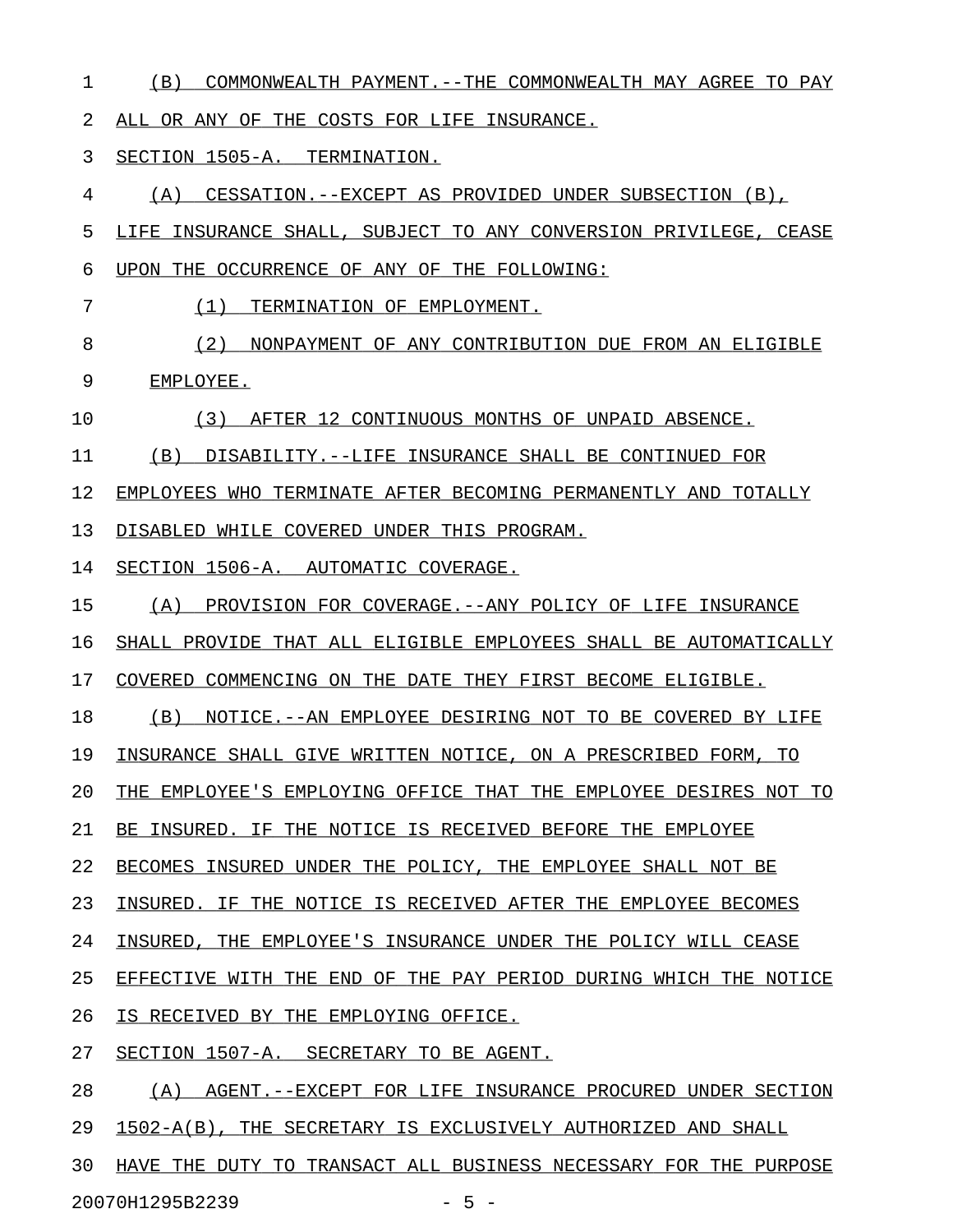#### 1 OF CONTRACTING FOR INSURANCE UNDER THIS ARTICLE.

2 (B) COMMISSION.--THE LIFE INSURANCE COMPANY OR COMPANIES

3 FROM WHOM LIFE INSURANCE IS PROCURED BY THE SECRETARY SHALL

4 COMPUTE COMMISSIONS IN ACCORDANCE WITH THEIR STANDARD PRACTICE

5 FOLLOWED IN OTHER SIMILAR PLANS. THE COMMISSIONS SHALL BE PAID

6 TO THE SECRETARY TO OFFSET ADMINISTRATIVE AND OTHER EXPENSES

7 INCURRED IN THE ADMINISTRATION OF THE INSURANCE PLAN.

8 SECTION 1508-A. APPLICABILITY OF INSURANCE LAWS.

9 ALL LIFE INSURANCE SHALL BE SUBJECT TO THE LAWS OF THIS

10 COMMONWEALTH RELATING TO INSURANCE.

11 SECTION 2. SECTION 1737-B OF THE ACT, ADDED JULY 5, 2006

12 (P.L.296, NO.66), IS AMENDED TO READ:

13 SECTION 1737-B. STATE SYSTEM OF HIGHER EDUCATION.

14 [(RESERVED).]

15 THE FOLLOWING SHALL APPLY TO EXECUTIVE AUTHORIZATIONS FROM

16 THE KEYSTONE RECREATION, PARK AND CONSERVATION FUND FOR THE

17 STATE SYSTEM OF HIGHER EDUCATION:

18 (1) NOTWITHSTANDING THE PROVISIONS OF SECTION 12(B) OF

19 THE ACT OF JULY 2, 1993 (P.L.359, NO.50), KNOWN AS THE

20 KEYSTONE RECREATION, PARK AND CONSERVATION FUND ACT, FOR

21 FISCAL YEAR 2006-2007, THE ENTIRE AMOUNT OF THE TRANSFER

22 UNDER SECTION  $1106-C(D)$  OF THE ACT OF MARCH 4,  $1971$  (P.L.6,

23 NO.2), KNOWN AS THE TAX REFORM CODE OF 1971, SHALL BE PAID TO

24 THE STATE SYSTEM OF HIGHER EDUCATION.

25 (2) (RESERVED).

26 SECTION 3. THE ACT IS AMENDED BY ADDING ARTICLES TO READ: <

27 ARTICLE XVII-E

28 GENERAL BUDGET IMPLEMENTATION

29 SUBARTICLE A

30 PRELIMINARY PROVISIONS \_\_\_\_\_\_\_\_\_\_\_\_\_\_\_\_\_\_\_\_\_\_

20070H1295B2239 - 6 -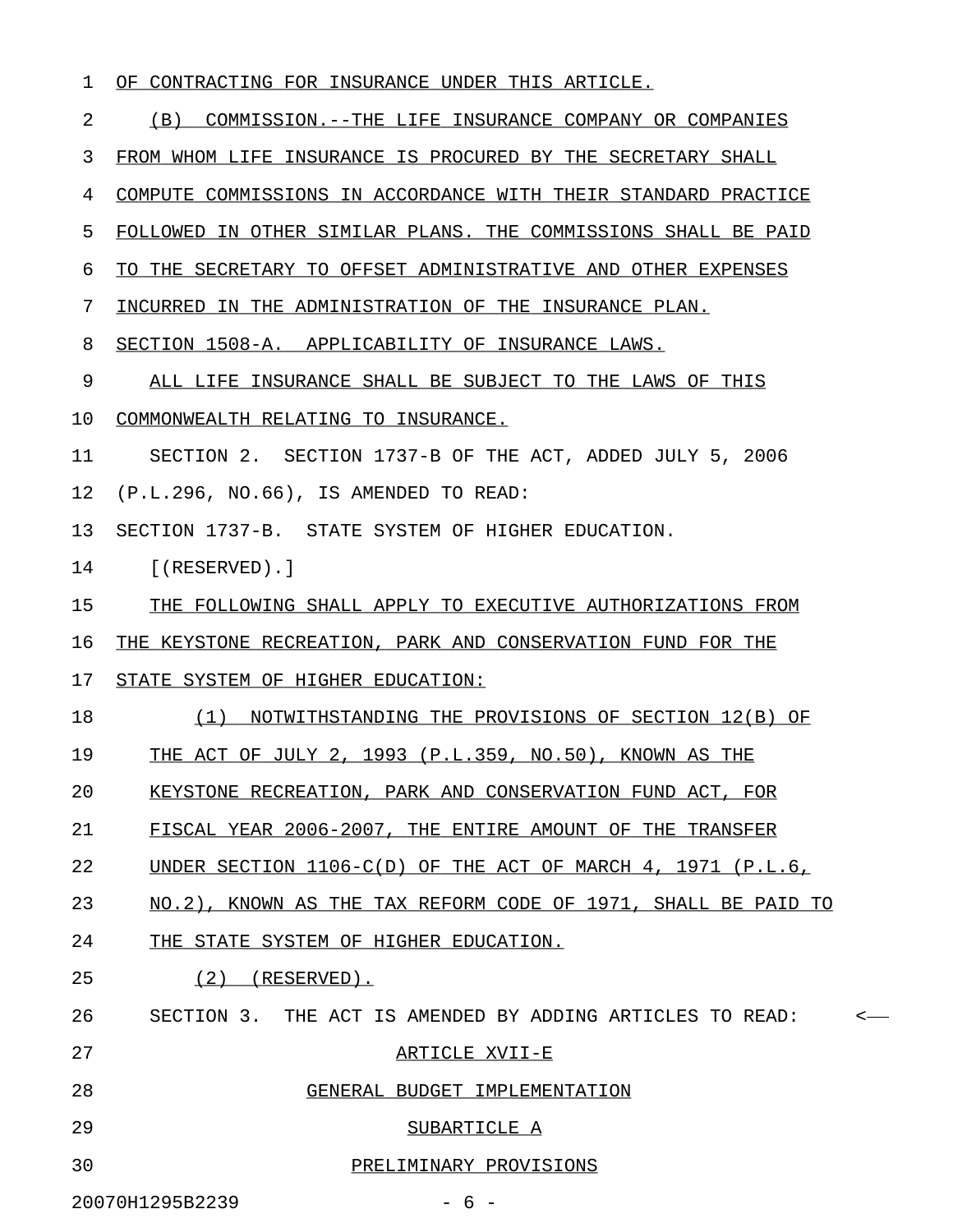1 SECTION 1701-E. APPLICABILITY.

| 2  | THIS ARTICLE APPLIES TO APPROPRIATIONS FROM EVERY GENERAL       |
|----|-----------------------------------------------------------------|
| 3  | APPROPRIATION ACT.                                              |
| 4  | SECTION 1702-E. DEFINITIONS AND ABBREVIATIONS.                  |
| 5  | (A)<br>DEFINITIONS.--THE FOLLOWING WORDS AND PHRASES WHEN USED  |
| 6  | IN THIS ARTICLE SHALL HAVE THE MEANINGS GIVEN TO THEM IN THIS   |
| 7  | SECTION UNLESS THE CONTEXT CLEARLY INDICATES OTHERWISE:         |
| 8  | "SECRETARY." THE SECRETARY OF THE BUDGET OF THE                 |
| 9  | COMMONWEALTH.                                                   |
| 10 | (B)<br>ABBREVIATIONS.--THE FOLLOWING ABBREVIATIONS WHEN USED IN |
| 11 | THIS ARTICLE SHALL HAVE THE MEANINGS GIVEN TO THEM IN THIS      |
| 12 | SECTION:                                                        |
| 13 | "AIDS." ACQUIRED IMMUNE DEFICIENCY SYNDROME.                    |
| 14 | "ARC." APPALACHIAN REGIONAL COMMISSION.                         |
| 15 | "BG." BLOCK GRANT.                                              |
| 16 | "CCDFBG." CHILD CARE AND DEVELOPMENT FUND BLOCK GRANT.          |
| 17 | "CSBG." COMMUNITY SERVICES BLOCK GRANT.                         |
| 18 | "DCSI." DRUG CONTROL AND SYSTEMS IMPROVEMENT FORMULA GRANT      |
| 19 | PROGRAM.                                                        |
| 20 | "DFSC." DRUG FREE SCHOOLS AND COMMUNITIES ACT.                  |
| 21 | "DOE." DEPARTMENT OF ENERGY.                                    |
| 22 | "EEOC." EQUAL EMPLOYMENT OPPORTUNITY COMMISSION.                |
| 23 | "EPA." ENVIRONMENTAL PROTECTION AGENCY.                         |
| 24 | "ESEA." ELEMENTARY AND SECONDARY EDUCATION ACT.                 |
| 25 | "FEMA." FEDERAL EMERGENCY MANAGEMENT AGENCY.                    |
| 26 | "FTA." FEDERAL TRANSIT ADMINISTRATION.                          |
| 27 | "HUD." DEPARTMENT OF HOUSING AND URBAN DEVELOPMENT.             |
| 28 | "LIHEABG." LOW-INCOME HOME ENERGY ASSISTANCE BLOCK GRANT.       |
| 29 | "LSTA." LIBRARY SERVICES AND TECHNOLOGY ACT.                    |

30 "MCHSBG." MATERNAL AND CHILD HEALTH SERVICES BLOCK GRANT.

20070H1295B2239 - 7 -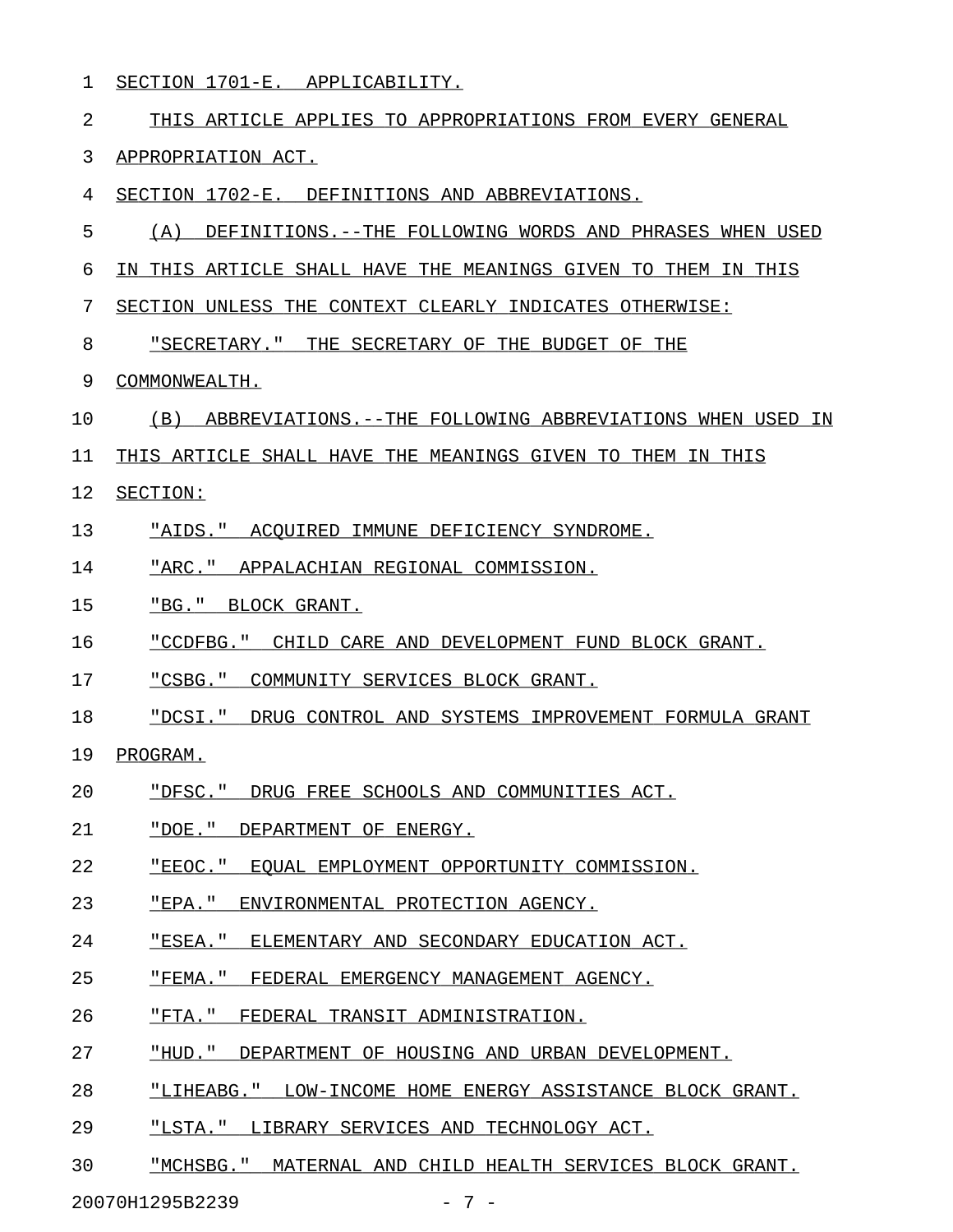- 1 "MHSBG." MENTAL HEALTH SERVICES BLOCK GRANT.
- 2 "MR." MENTAL RETARDATION.
- 3 "PAFE." PENNSYLVANIA AGRICULTURAL FOOD EXPOSITION.
- 4 "PHHSBG." PREVENTIVE HEALTH AND HEALTH SERVICES BLOCK GRANT.
- 5 FREAT." RESIDENTIAL SUBSTANCE ABUSE TREATMENT.
- 6 "SABG." SUBSTANCE ABUSE BLOCK GRANT.
- 7 "SCDBG." SMALL COMMUNITIES DEVELOPMENT BLOCK GRANT.
- 8 "SDA." SERVICE DELIVERY AREA.
- 9 "SSBG." SOCIAL SERVICES BLOCK GRANT.
- 10 THANF." TEMPORARY ASSISTANCE FOR NEEDY FAMILIES.
- 11 "TANFBG." TEMPORARY ASSISTANCE FOR NEEDY FAMILIES BLOCK
- 12 GRANT.
- 13 "TEFAP." TEMPORARY EMERGENCY FOOD ASSISTANCE PROGRAM. \_\_\_\_\_\_\_\_\_\_\_\_\_\_\_\_\_\_\_\_\_\_\_\_\_\_\_\_\_\_\_\_\_\_\_\_\_\_\_\_\_\_\_\_\_\_\_\_\_\_\_\_\_\_
- 14 "WIA." WORKFORCE INVESTMENT ACT.
- 15 "WIC." WOMEN, INFANTS AND CHILDREN PROGRAM.
- 16 SECTION 1703-E. WARRANTS.
- 17 (RESERVED).
- 18 SUBARTICLE B
- 19 EXECUTIVE DEPARTMENT
- 20 SECTION 1711-E. GOVERNOR.
- 21 (RESERVED).
- 22 SECTION 1712-E. EXECUTIVE OFFICES.
- 23 (RESERVED).
- 24 SECTION 1713-E. LIEUTENANT GOVERNOR.
- 25 (RESERVED).
- 26 SECTION 1714-E. ATTORNEY GENERAL.
- 27 (RESERVED).
- 28 SECTION 1715-E. AUDITOR GENERAL.
- 29 (RESERVED).
- 30 SECTION 1716-E. TREASURY DEPARTMENT.

20070H1295B2239 - 8 -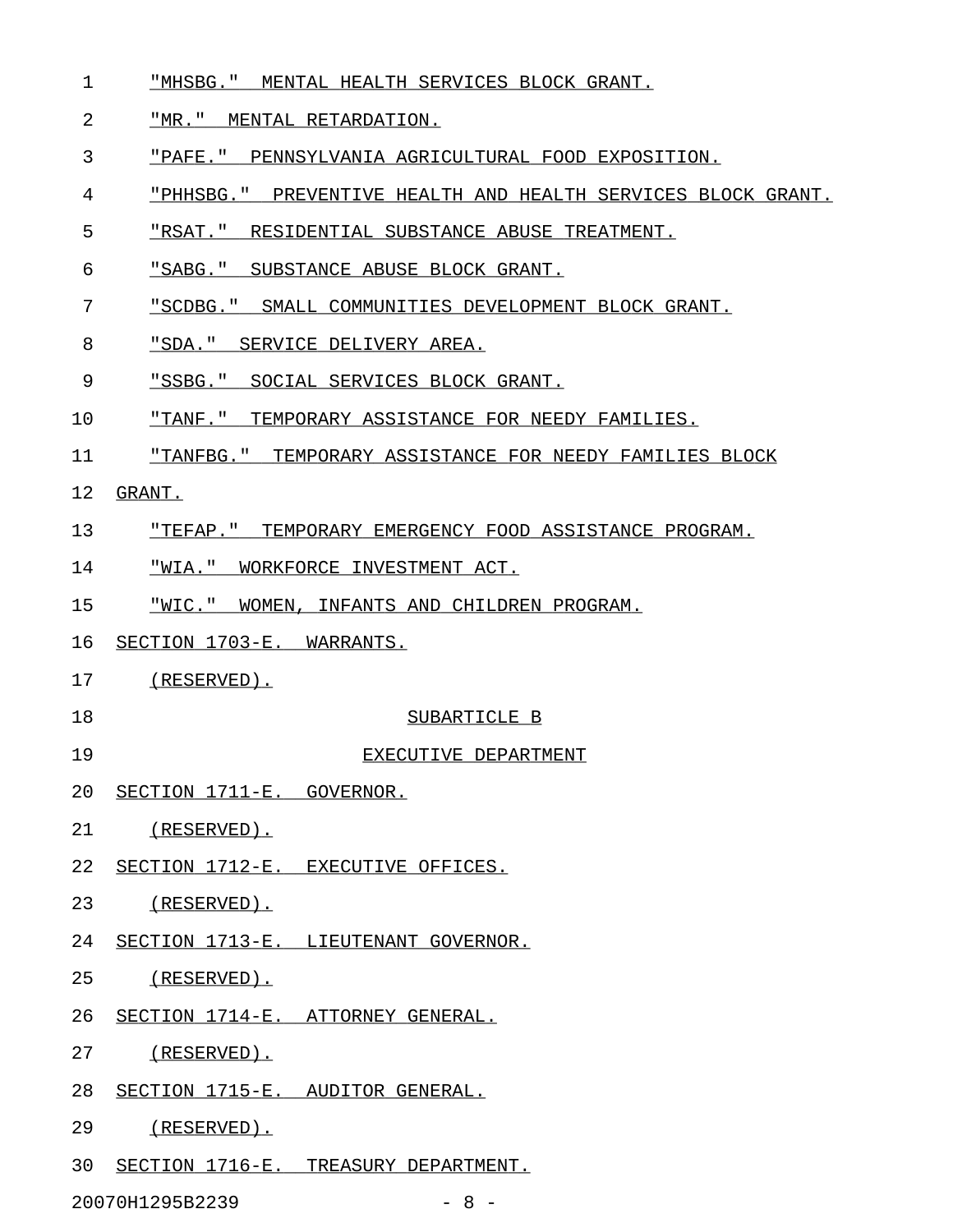| $\mathbf 1$    | (RESERVED).                                          |                                                              |
|----------------|------------------------------------------------------|--------------------------------------------------------------|
| $\overline{2}$ | SECTION 1717-E. DEPARTMENT OF AGING.                 |                                                              |
| 3              | (RESERVED).                                          |                                                              |
| 4              | SECTION 1718-E. DEPARTMENT OF AGRICULTURE.           |                                                              |
| 5              | (RESERVED).                                          |                                                              |
| 6              |                                                      | SECTION 1719-E. DEPARTMENT OF COMMUNITY AND ECONOMIC         |
| 7              |                                                      | DEVELOPMENT.                                                 |
| 8              | (RESERVED).                                          |                                                              |
| 9              |                                                      | SECTION 1720-E. DEPARTMENT OF CONSERVATION AND NATURAL       |
| 10             | RESOURCES.                                           |                                                              |
| 11             | (RESERVED).                                          |                                                              |
| 12             | SECTION 1721-E. DEPARTMENT OF CORRECTIONS.           |                                                              |
| 13             | (RESERVED).                                          |                                                              |
| 14             | SECTION 1722-E. DEPARTMENT OF EDUCATION.             |                                                              |
| 15             | (RESERVED).                                          |                                                              |
| 16             |                                                      | SECTION 1723-E. DEPARTMENT OF ENVIRONMENTAL PROTECTION.      |
| 17             | (RESERVED).                                          |                                                              |
| 18             | SECTION 1724-E. DEPARTMENT OF GENERAL SERVICES.      |                                                              |
| 19             | (RESERVED).                                          |                                                              |
|                | 20 SECTION 1725-E. DEPARTMENT OF HEALTH.             |                                                              |
|                | 21 (RESERVED).                                       |                                                              |
|                | 22 SECTION 1726-E. INSURANCE DEPARTMENT.             |                                                              |
|                | 23 (RESERVED).                                       |                                                              |
|                | 24 SECTION 1727-E. DEPARTMENT OF LABOR AND INDUSTRY. |                                                              |
|                | 25 (RESERVED).                                       |                                                              |
| 26             |                                                      | SECTION 1728-E. DEPARTMENT OF MILITARY AND VETERANS AFFAIRS. |
| 27             | (RESERVED).                                          |                                                              |
| 28             | SECTION 1729-E. DEPARTMENT OF PUBLIC WELFARE.        |                                                              |
| 29             |                                                      | THE FOLLOWING SHALL APPLY TO APPROPRIATIONS FOR THE          |
| 30             | DEPARTMENT OF PUBLIC WELFARE:                        |                                                              |
|                |                                                      |                                                              |

20070H1295B2239 - 9 -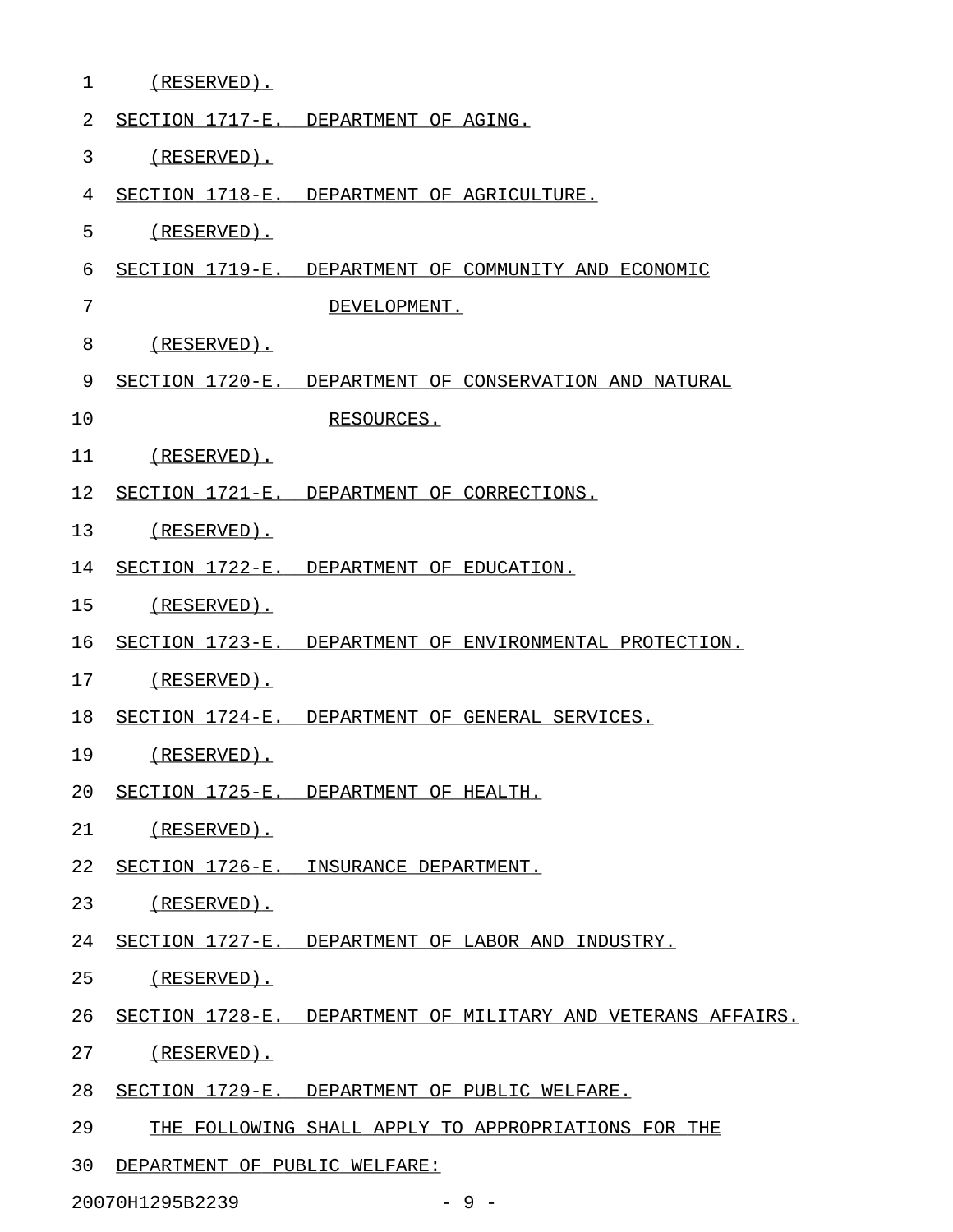| $\mathbf 1$                | $(1)$ (RESERVED).                                      |
|----------------------------|--------------------------------------------------------|
| $\overline{2}$<br>(2)      | FEDERAL AND STATE MEDICAL ASSISTANCE PAYMENTS. THE     |
| 3                          | FOLLOWING SHALL APPLY:                                 |
| 4                          | ( I )<br>$(RESERVED)$ .                                |
| 5                          | (RESERVED).<br>(II)                                    |
| 6                          | (III)<br>(RESERVED).                                   |
| 7                          | (RESERVED).<br>(IV)                                    |
| 8                          | (RESERVED).<br>(V)                                     |
| 9                          | (RESERVED).<br>(VI)                                    |
| 10                         | (VII)<br>THE FOLLOWING SHALL APPLY TO ELIGIBILITY      |
| 11                         | DETERMINATIONS FOR SERVICES UNDER MEDICAL ASSISTANCE:  |
| 12                         | UNLESS THE CUSTODIAL PARENT OR LEGALLY<br>(A)          |
| 13                         | RESPONSIBLE ADULT HAS PROVIDED TO THE DEPARTMENT, AT   |
| 14                         | APPLICATION OR REDETERMINATION, INFORMATION REOUIRED   |
| 15                         | BY THE DEPARTMENT FOR INCLUSION IN THE ANNUAL REPORT   |
| 16                         | UNDER CLAUSE (B), NO FUNDS FROM AN APPROPRIATION FOR   |
| 17                         | MEDICAL ASSISTANCE SHALL BE USED TO PAY FOR MEDICAL    |
| 18                         | ASSISTANCE SERVICES FOR A CHILD UNDER 21 YEARS OF      |
| 19                         | AGE:                                                   |
| 20                         | (T)<br>WHO HAS A SUPPLEMENTAL SECURITY INCOME          |
| 21                         | (SSI) LEVEL OF DISABILITY; AND                         |
| 22                         | (TT)<br>WHOSE PARENTAL INCOME IS NOT CURRENTLY         |
| 23                         | CONSIDERED IN THE ELIGIBILITY DETERMINATION            |
| 24                         | PROCESS.                                               |
| 25                         | (B)<br>THE DEPARTMENT SHALL SUBMIT TO THE PUBLIC       |
| 26                         | HEALTH AND WELFARE COMMITTEE OF THE SENATE AND THE     |
| 27                         | HEALTH AND HUMAN SERVICES COMMITTEE<br>OF THE HOUSE OF |
| 28                         | REPRESENTATIVES AN ANNUAL REPORT INCLUDING THE         |
| 29                         | FOLLOWING DATA:                                        |
| 30                         | ( I )<br>FAMILY SIZE.                                  |
| 20070H1295B2239<br>$-10 -$ |                                                        |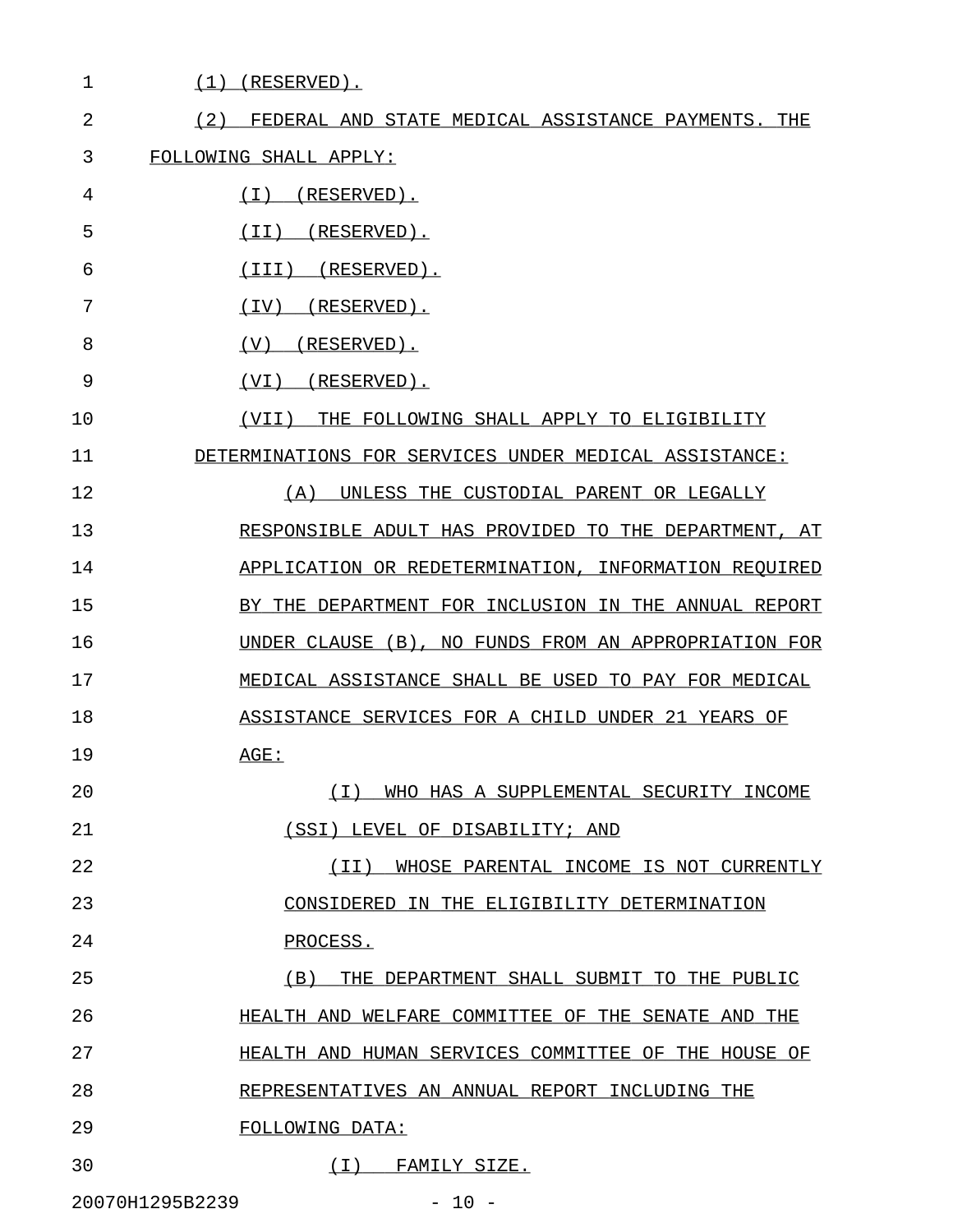| 1  | (II) HOUSEHOLD INCOME.                                         |
|----|----------------------------------------------------------------|
| 2  | (III) COUNTY OF RESIDENCE.                                     |
| 3  | (IV) LENGTH OF RESIDENCE IN THIS                               |
| 4  | COMMONWEALTH.                                                  |
| 5  | (V)<br>THIRD-PARTY INSURANCE INFORMATION.                      |
| 6  | (VI) DIAGNOSIS AND TYPE AND COST OF SERVICES                   |
| 7  | PAID FOR BY THE MEDICAL ASSISTANCE PROGRAM ON                  |
| 8  | BEHALF OF EACH ELIGIBLE AND ENROLLED CHILD                     |
| 9  | DESCRIBED IN CLAUSE (A).                                       |
| 10 | SECTION 1730-E. DEPARTMENT OF REVENUE.                         |
| 11 | (RESERVED).                                                    |
| 12 | SECTION 1731-E. DEPARTMENT OF STATE.                           |
| 13 | (RESERVED).                                                    |
| 14 | SECTION 1732-E. DEPARTMENT OF TRANSPORTATION.                  |
| 15 | (RESERVED).                                                    |
| 16 | SECTION 1733-E. PENNSYLVANIA STATE POLICE.                     |
| 17 | (RESERVED).                                                    |
| 18 | SECTION 1734-E. STATE CIVIL SERVICE COMMISSION.                |
| 19 | (RESERVED).                                                    |
| 20 | SECTION 1735-E. PENNSYLVANIA EMERGENCY MANAGEMENT AGENCY.      |
| 21 | (RESERVED).                                                    |
| 22 | SECTION 1736-E. PENNSYLVANIA FISH AND BOAT COMMISSION.         |
| 23 | (RESERVED).                                                    |
| 24 | SECTION 1737-E. STATE SYSTEM OF HIGHER EDUCATION.              |
| 25 | (RESERVED).                                                    |
| 26 | SECTION 1738-E. PENNSYLVANIA HIGHER EDUCATION ASSISTANCE       |
| 27 | AGENCY.                                                        |
| 28 | (RESERVED).                                                    |
| 29 | SECTION 1739-E. PENNSYLVANIA HISTORICAL AND MUSEUM COMMISSION. |
| 30 | (RESERVED).                                                    |

20070H1295B2239 - 11 -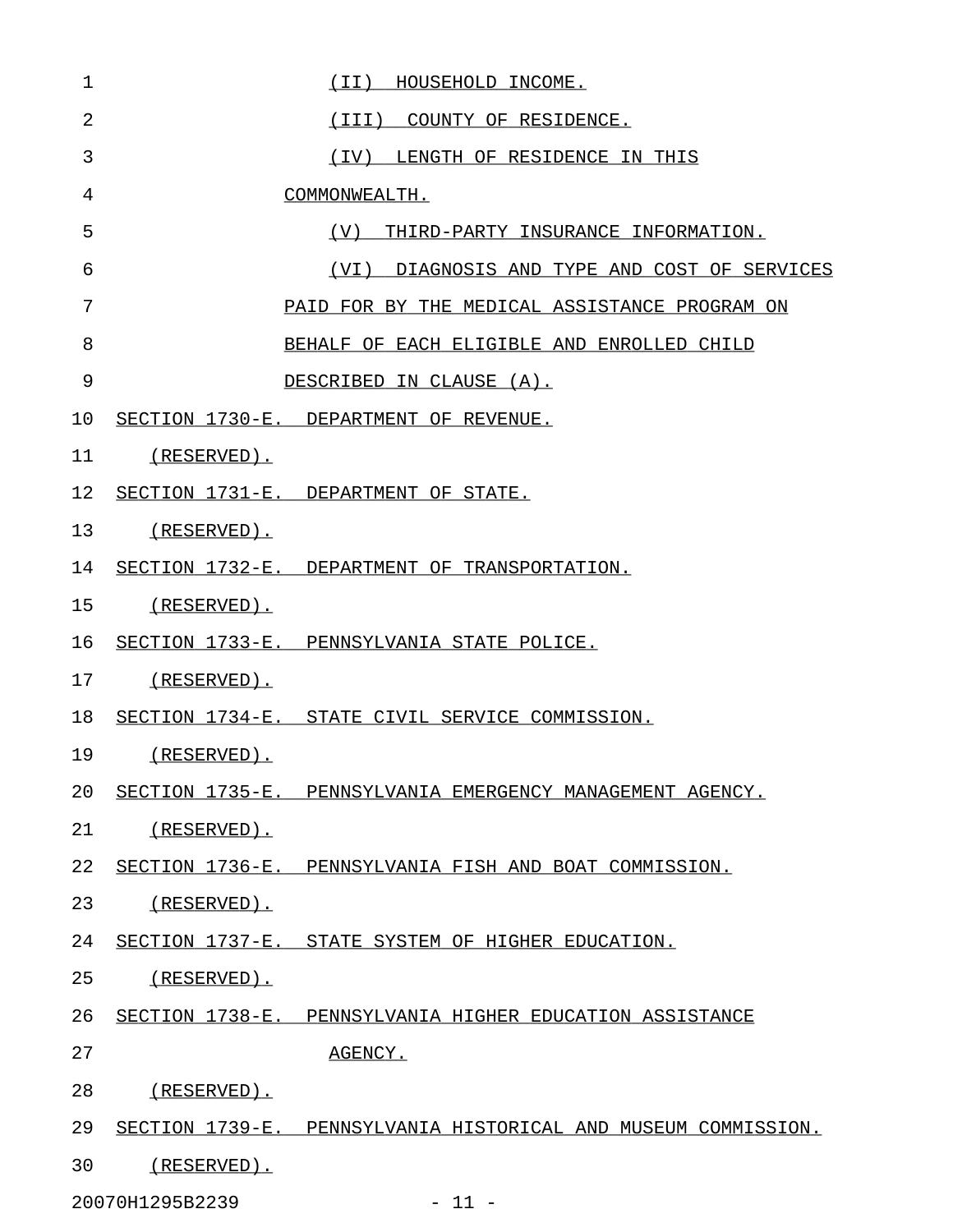| 1  | SECTION 1740-E. PENNSYLVANIA INFRASTRUCTURE INVESTMENT      |
|----|-------------------------------------------------------------|
| 2  | AUTHORITY.                                                  |
| 3  | (RESERVED).                                                 |
| 4  | SECTION 1741-E. ENVIRONMENTAL HEARING BOARD.                |
| 5  | (RESERVED).                                                 |
| 6  | SECTION 1742-E. PENNSYLVANIA BOARD OF PROBATION AND PAROLE. |
| 7  | (RESERVED).                                                 |
| 8  | SECTION 1743-E. PENNSYLVANIA PUBLIC TELEVISION NETWORK      |
| 9  | COMMISSION.                                                 |
| 10 | (RESERVED).                                                 |
| 11 | SECTION 1744-E. PENNSYLVANIA SECURITIES COMMISSION.         |
| 12 | $(RESERVED)$ .                                              |
| 13 | SECTION 1745-E. STATE TAX EQUALIZATION BOARD.               |
| 14 | (RESERVED).                                                 |
| 15 | SECTION 1746-E. HEALTH CARE COST CONTAINMENT COUNCIL.       |
| 16 | $(RESERVED)$ .                                              |
| 17 | SECTION 1747-E. STATE ETHICS COMMISSION.                    |
| 18 | $(RESERVED)$ .                                              |
| 19 | SECTION 1748-E. STATE EMPLOYEES' RETIREMENT SYSTEM.         |
| 20 | (RESERVED).                                                 |
| 21 | SECTION 1749-E. THADDEUS STEVENS COLLEGE OF TECHNOLOGY.     |
| 22 | (RESERVED).                                                 |
| 23 | SECTION 1750-E. PENNSYLVANIA HOUSING FINANCE AGENCY.        |
| 24 | (RESERVED).                                                 |
| 25 | SECTION 1751-E. LIHEABG.                                    |
| 26 | THE FOLLOWING SHALL APPLY TO EXPENDITURES:                  |
| 27 | (1)<br>THE DEPARTMENT OF PUBLIC WELFARE MAY, UPON APPROVAL  |
| 28 | OF THE SECRETARY, MAKE TRANSFERS OF FEDERAL FUNDS           |
| 29 | APPROPRIATED TO THE DEPARTMENT OF COMMUNITY AND ECONOMIC    |
| 30 | DEVELOPMENT FROM LIHEABG FOR WEATHERIZATION AND             |

20070H1295B2239 - 12 -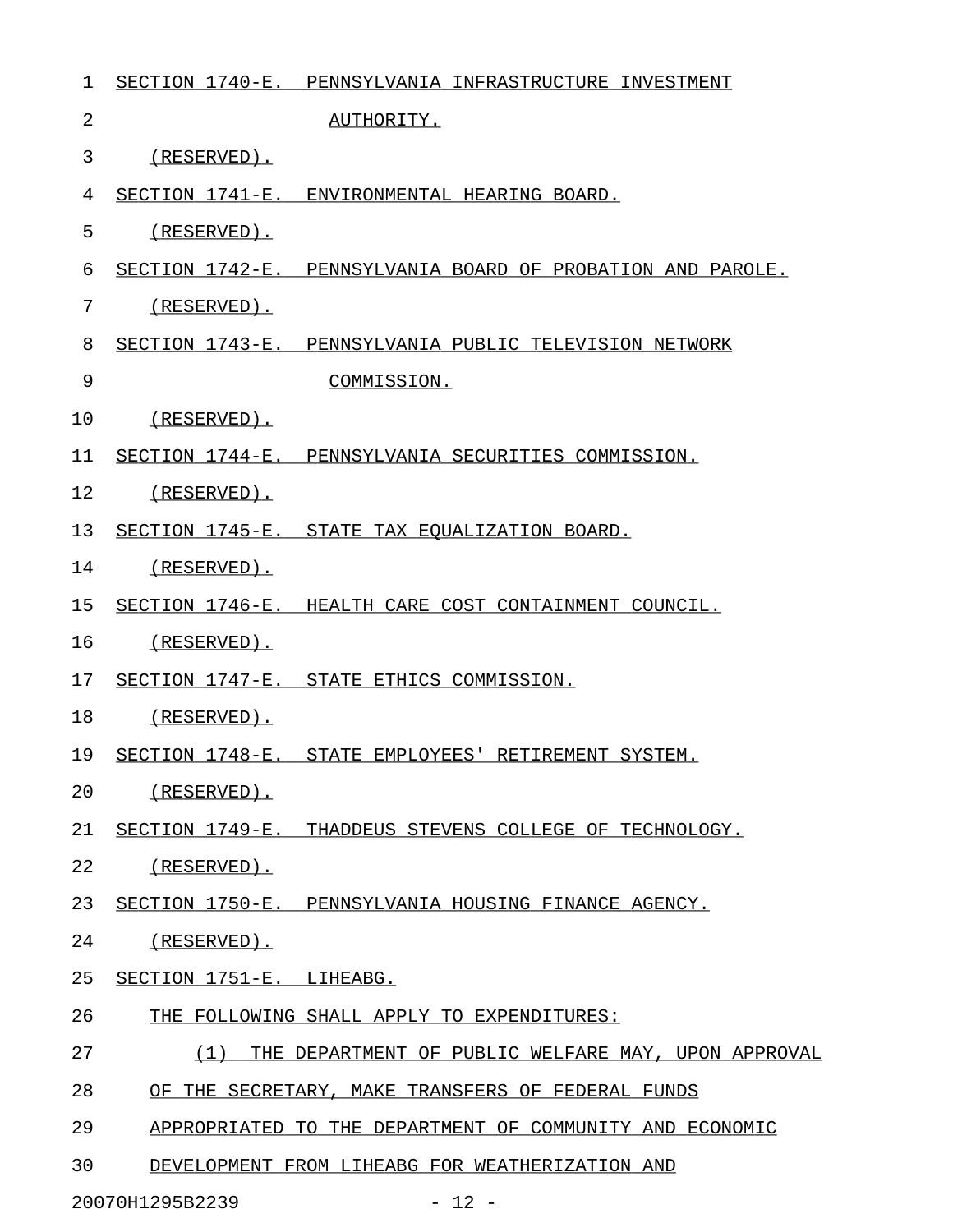| 1  | ADMINISTRATION IF THE TRANSFER WILL NOT RESULT IN A DEFICIT        |
|----|--------------------------------------------------------------------|
| 2  | IN ANY APPROPRIATION FROM WHICH FUNDS ARE TRANSFERRED.             |
| 3  | (2)<br>UNEXPENDED WEATHERIZATION FUNDS WHICH WOULD RESULT          |
| 4  | IN LIHEABG FUNDS BEING RETURNED TO THE DEPARTMENT OF HEALTH        |
| 5  | AND HUMAN SERVICES MAY BE SPENT FOR ASSISTANCE GRANTS AT THE       |
| 6  | DISCRETION OF THE SECRETARY.                                       |
| 7  | (3)<br>THE SECRETARY SHALL PROVIDE TEN DAYS' PRIOR                 |
| 8  | OR (2)<br>NOTIFICATION OF A TRANSFER UNDER PARAGRAPH (1)<br>TO THE |
| 9  | CHAIRMAN AND<br>THE MINORITY CHAIRMAN OF THE APPROPRIATIONS        |
| 10 | COMMITTEE OF THE SENATE AND THE CHAIRMAN AND MINORITY              |
| 11 | CHAIRMAN OF THE APPROPRIATIONS COMMITTEE OF THE HOUSE OF           |
| 12 | REPRESENTATIVES.                                                   |
| 13 | SECTION 1752-E.<br>BUDGET STABILIZATION RESERVE FUND.              |
| 14 | $(RESERVED)$ .                                                     |
| 15 | SUBARTICLE C                                                       |
| 16 | LEGISLATIVE DEPARTMENT                                             |
| 17 | SECTION 1761-E.<br>SENATE.                                         |
| 18 | $(RESERVED)$ .                                                     |
| 19 | SECTION 1762-E. HOUSE OF REPRESENTATIVES.                          |
| 20 | (RESERVED).                                                        |
| 21 | SECTION 1763-E. LEGISLATIVE REFERENCE BUREAU.                      |
| 22 | NOTWITHSTANDING ANY OTHER PROVISION OF LAW TO THE<br>(1)           |
| 23 | CONTRARY, INCLUDING 62 PA.C.S. (RELATING TO PROCUREMENT), THE      |
| 24 | PENNSYLVANIA CONSOLIDATED STATUTES, ADVANCE COPIES OF              |
| 25 | STATUTES, VOLUMES OF THE LAWS OF PENNSYLVANIA AND OTHER            |
| 26 | PUBLICATIONS SHALL BE PRINTED UNDER CONTRACTS ENTERED INTO BY      |
| 27 | THE LEGISLATIVE REFERENCE BUREAU AND DISTRIBUTED AS                |
| 28 | DETERMINED BY THE BUREAU. MONEY FROM SALES SHALL BE PAID TO        |
| 29 | THE BUREAU OR THE DEPARTMENT OF GENERAL SERVICES, AS THE           |
| 30 | BUREAU SHALL DETERMINE; AND THAT MONEY SHALL BE PAID INTO THE      |

20070H1295B2239 - 13 -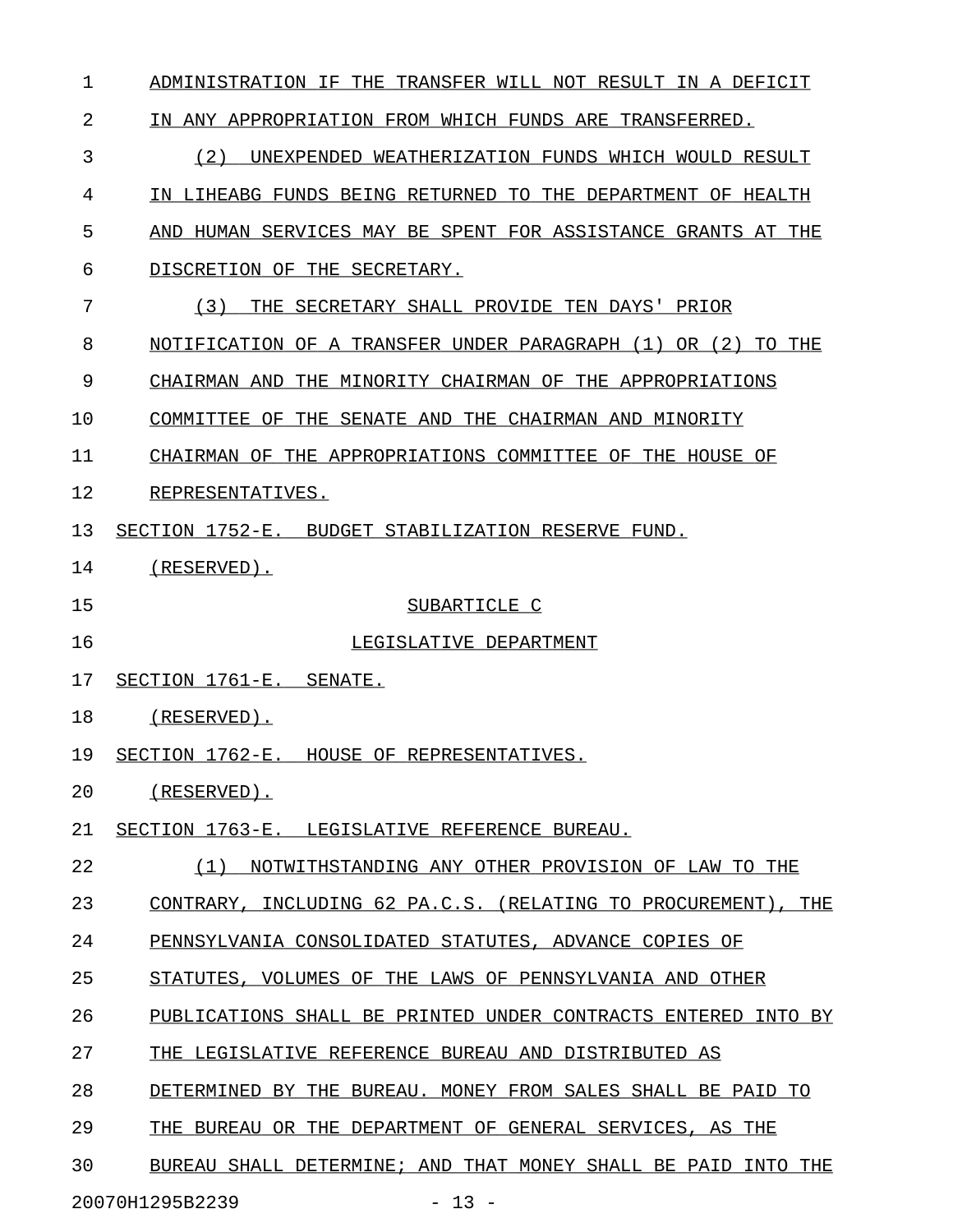| $\mathbf 1$    | STATE TREASURY TO THE CREDIT OF THE GENERAL FUND. MONEY FROM  |
|----------------|---------------------------------------------------------------|
| $\overline{2}$ | SALES IS HEREBY APPROPRIATED FROM THE GENERAL FUND TO THE     |
| 3              | LEGISLATIVE REFERENCE BUREAU FOR THE EDITING, PRINTING AND    |
| 4              | DISTRIBUTION OF THE PENNSYLVANIA CONSOLIDATED STATUTES,       |
| 5              | ADVANCE COPIES OF STATUTES, VOLUMES OF THE LAWS OF            |
| 6              | PENNSYLVANIA AND OTHER PUBLICATIONS AND FOR RELATED EXPENSES. |
| 7              | CONTINGENT EXPENSES CONNECTED WITH THE WORK OF THE<br>(2)     |
| 8              | BUREAU SHALL BE PAID ON WARRANTS OF THE STATE TREASURER IN    |
| 9              | FAVOR OF THE DIRECTOR ON THE PRESENTATION OF THE DIRECTOR'S   |
| 10             | REQUISITIONS.                                                 |
| 11             | THE DIRECTOR SHALL FILE AN ACCOUNTING OF THE<br>(3)           |
| 12             | CONTINGENT EXPENSES, TOGETHER WITH SUPPORTING DOCUMENTS       |
| 13             | WHENEVER POSSIBLE, IN THE OFFICE OF THE BUREAU.               |
| 14             | SECTION 1764-E. LEGISLATIVE BUDGET AND FINANCE COMMITTEE.     |
| 15             | (RESERVED).                                                   |
| 16             | SECTION 1765-E. LEGISLATIVE DATA PROCESSING COMMITTEE.        |
| 17             | (RESERVED).                                                   |
| 18             | SECTION 1766-E. JOINT STATE GOVERNMENT COMMISSION.            |
| 19             | $(RESERVED)$ .                                                |
| 20             | SECTION 1767-E. LOCAL GOVERNMENT COMMISSION.                  |
| 21             | $(RESERVED)$ .                                                |
| 22             | SECTION 1768-E. JOINT LEGISLATIVE AIR AND WATER POLLUTION     |
| 23             | CONTROL AND CONSERVATION COMMITTEE.                           |
| 24             | (RESERVED).                                                   |
| 25             | SECTION 1769-E. LEGISLATIVE AUDIT ADVISORY COMMISSION.        |
| 26             | $(RESERVED)$ .                                                |
| 27             | SECTION 1770-E. INDEPENDENT REGULATORY REVIEW COMMISSION.     |
| 28             | $(RESERVED)$ .                                                |
| 29             | SECTION 1771-E. CAPITOL PRESERVATION COMMITTEE.               |
| 30             | (RESERVED).                                                   |

20070H1295B2239 - 14 -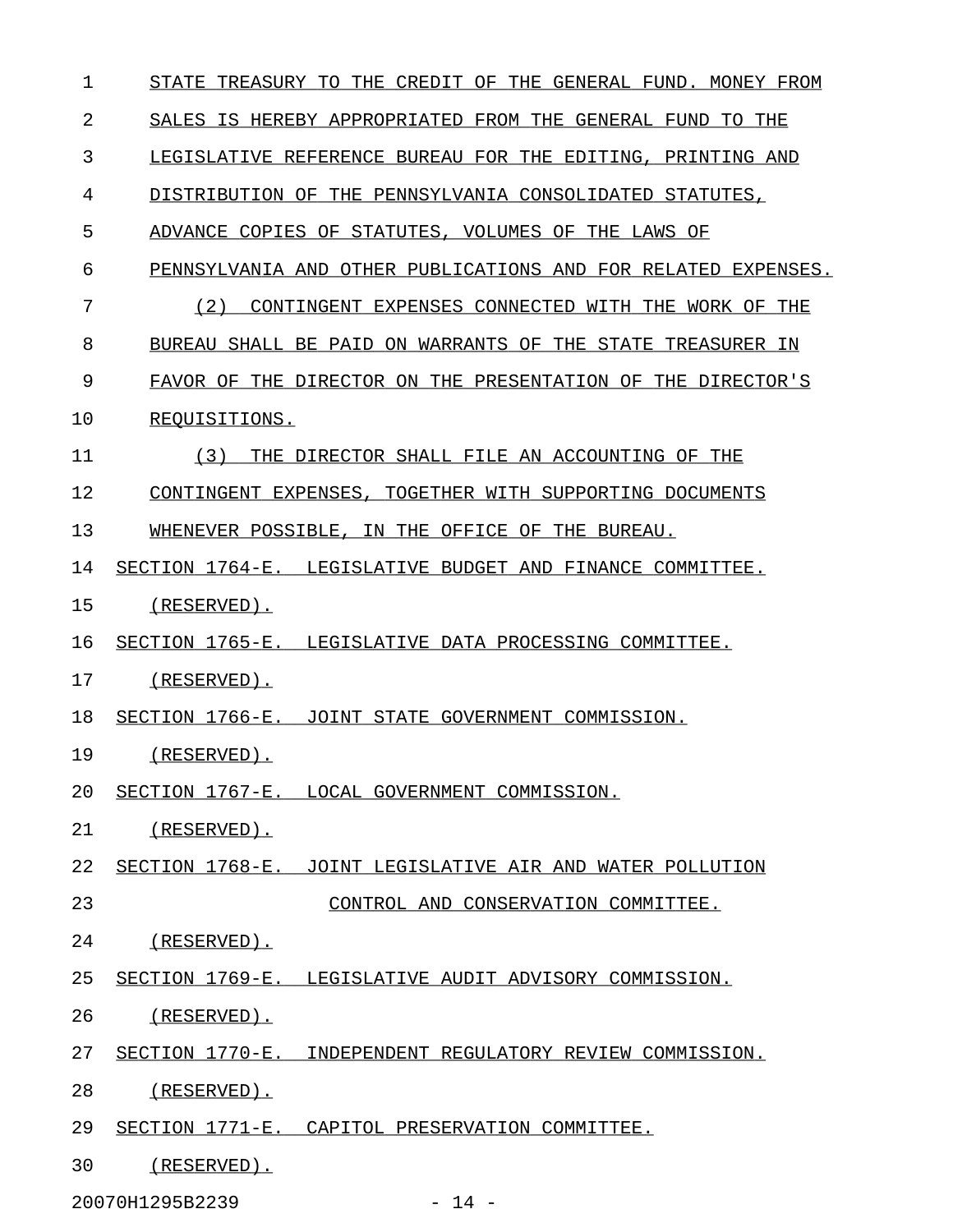| 1  |                                 | SECTION 1772-E. PENNSYLVANIA COMMISSION ON SENTENCING.          |
|----|---------------------------------|-----------------------------------------------------------------|
| 2  | (RESERVED).                     |                                                                 |
| 3  |                                 | SECTION 1773-E. CENTER FOR RURAL PENNSYLVANIA.                  |
| 4  | $(RESERVED)$ .                  |                                                                 |
| 5  |                                 | SECTION 1774-E. COMMONWEALTH MAIL PROCESSING CENTER.            |
| 6  | (RESERVED).                     |                                                                 |
| 7  |                                 | SECTION 1775-E. CHIEF CLERK OF THE SENATE AND CHIEF CLERK OF    |
| 8  |                                 | THE HOUSE OF REPRESENTATIVES.                                   |
| 9  | $(RESERVED)$ .                  |                                                                 |
| 10 |                                 | SUBARTICLE D                                                    |
| 11 |                                 | JUDICIAL DEPARTMENT                                             |
| 12 | SECTION 1781-E. SUPREME COURT.  |                                                                 |
| 13 | (RESERVED).                     |                                                                 |
| 14 | SECTION 1782-E. SUPERIOR COURT. |                                                                 |
| 15 | (RESERVED).                     |                                                                 |
| 16 |                                 | SECTION 1783-E. COMMONWEALTH COURT.                             |
| 17 | (RESERVED).                     |                                                                 |
| 18 |                                 | SECTION 1784-E. COURTS OF COMMON PLEAS.                         |
| 19 | (RESERVED).                     |                                                                 |
| 20 |                                 | SECTION 1785-E. COMMUNITY COURTS - MAGISTERIAL DISTRICT JUDGES. |
| 21 | <u>(RESERVED).</u>              |                                                                 |
| 22 |                                 | SECTION 1786-E. PHILADELPHIA TRAFFIC COURT.                     |
| 23 | <u>(RESERVED).</u>              |                                                                 |
| 24 |                                 | SECTION 1787-E. PHILADELPHIA MUNICIPAL COURT.                   |
| 25 | <u>(RESERVED).</u>              |                                                                 |
| 26 |                                 | SECTION 1788-E. JUDICIAL CONDUCT BOARD.                         |
| 27 | <u>(RESERVED).</u>              |                                                                 |
| 28 |                                 | SECTION 1789-E. COURT OF JUDICIAL DISCIPLINE.                   |
| 29 | (RESERVED).                     |                                                                 |
| 30 |                                 | SECTION 1790-E. JUROR COST REIMBURSEMENT.                       |
|    | 20070H1295B2239                 | $-15 -$                                                         |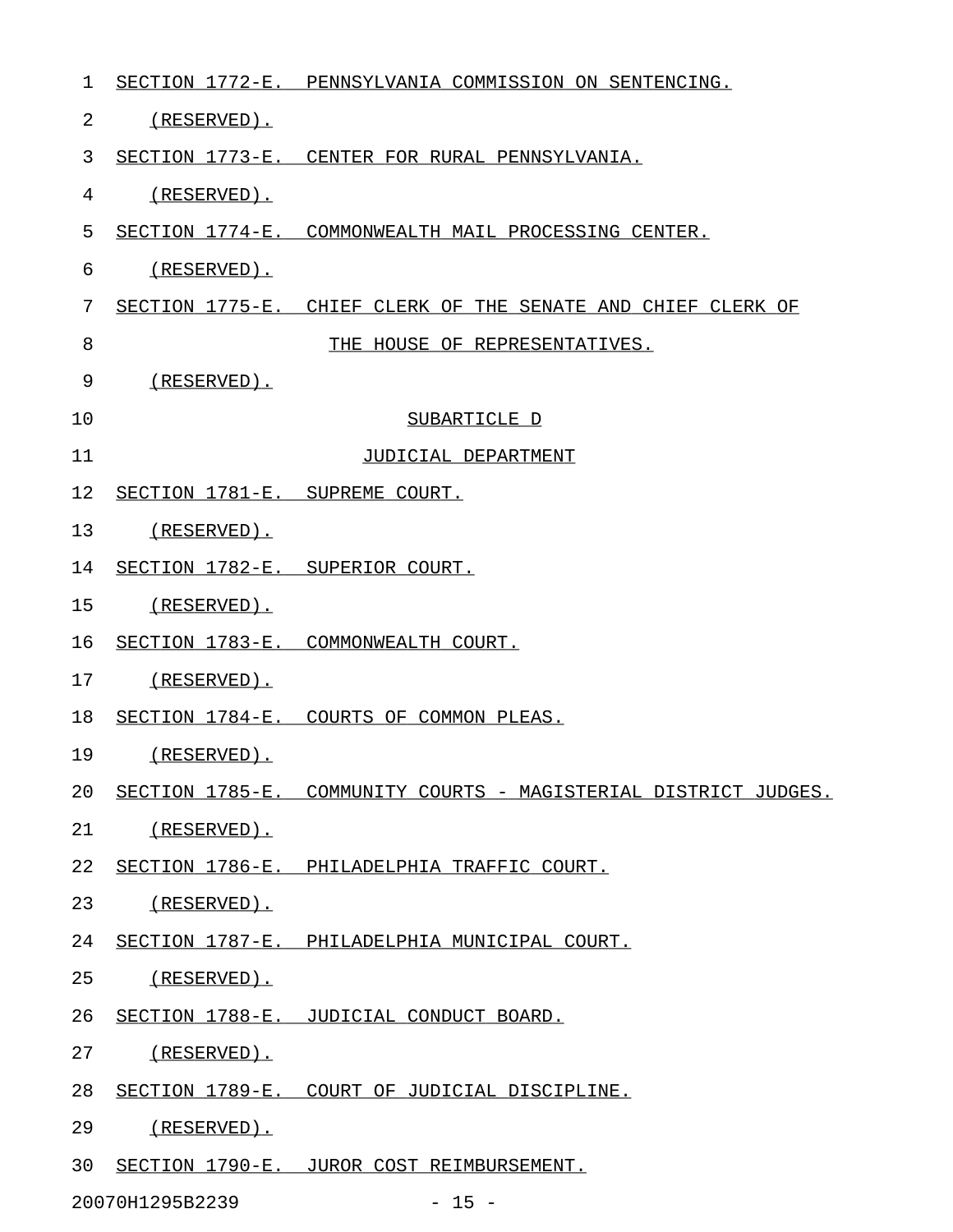| 1  | (RESERVED).                                                         |
|----|---------------------------------------------------------------------|
| 2  | SECTION 1791-E. COUNTY COURT REIMBURSEMENT.                         |
| 3  | $(RESERVED)$ .                                                      |
| 4  | SECTION 1792-E. SENIOR JUDGES.                                      |
| 5  | $(RESERVED)$ .                                                      |
| 6  | SECTION 1793-E. TRANSFER OF FUNDS BY SUPREME COURT.                 |
| 7  | $(RESERVED)$ .                                                      |
| 8  | SUBARTICLE E                                                        |
| 9  | RESTRICTIONS ON APPROPRIATIONS                                      |
| 10 | FOR FUNDS AND ACCOUNTS                                              |
| 11 | SECTION 1799-E.<br>STATE GAMING FUND.                               |
| 12 | TRANSFERS FOR VOLUNTEER FIRE COMPANY AND VOLUNTEER<br>(A)           |
| 13 | AMBULANCE SERVICE GRANT ACT.--COMMENCING WITH FISCAL YEAR 2007-     |
| 14 | THE SUM OF \$25,000,000<br>2008 AND CONTINUING ANNUALLY THEREAFTER, |
| 15 | TRANSFERRED FROM THE STATE GAMING FUND TO THE GENERAL<br>SHALL BE   |
| 16 | FUND AND IS HEREBY APPROPRIATED ON A CONTINUING BASIS TO THE        |
| 17 | PENNSYLVANIA EMERGENCY MANAGEMENT AGENCY FOR THE PURPOSE OF         |
| 18 | MAKING GRANTS IN ACCORDANCE WITH CHAPTER 7 OF THE ACT OF JULY       |
| 19 | 2003 (P.L.73, NO.17), KNOWN AS THE VOLUNTEER FIRE COMPANY<br>31,    |
| 20 | AND VOLUNTEER AMBULANCE SERVICE GRANT ACT. ANNUALLY THE SUM OF      |
| 21 | \$22,000,000 SHALL BE EXPENDED FOR THE PURPOSE OF MAKING GRANTS     |
| 22 | TO ELIGIBLE VOLUNTEER FIRE COMPANIES PURSUANT TO CHAPTER 3 OF       |
| 23 | THE VOLUNTEER FIRE COMPANY AND VOLUNTEER AMBULANCE SERVICE GRANT    |
| 24 | ACT. ANNUALLY THE SUM OF \$3,000,000 SHALL BE EXPENDED FOR THE      |
| 25 | PURPOSE OF MAKING GRANTS TO ELIGIBLE VOLUNTEER AMBULANCE            |
| 26 | SERVICES PURSUANT TO CHAPTER 5 OF THE VOLUNTEER FIRE COMPANY AND    |
| 27 | VOLUNTEER AMBULANCE SERVICE GRANT ACT.                              |
| 28 | (B) PROVISION OF DOCUMENTS. -- NOTWITHSTANDING ANY OTHER LAW        |
| 29 | TO THE CONTRARY, THE PENNSYLVANIA GAMING CONTROL BOARD SHALL        |
| 30 | PROVIDE ALL DOCUMENTS, FILES, RECORDS AND ACCOUNTS TO A MEMBER      |

20070H1295B2239 - 16 -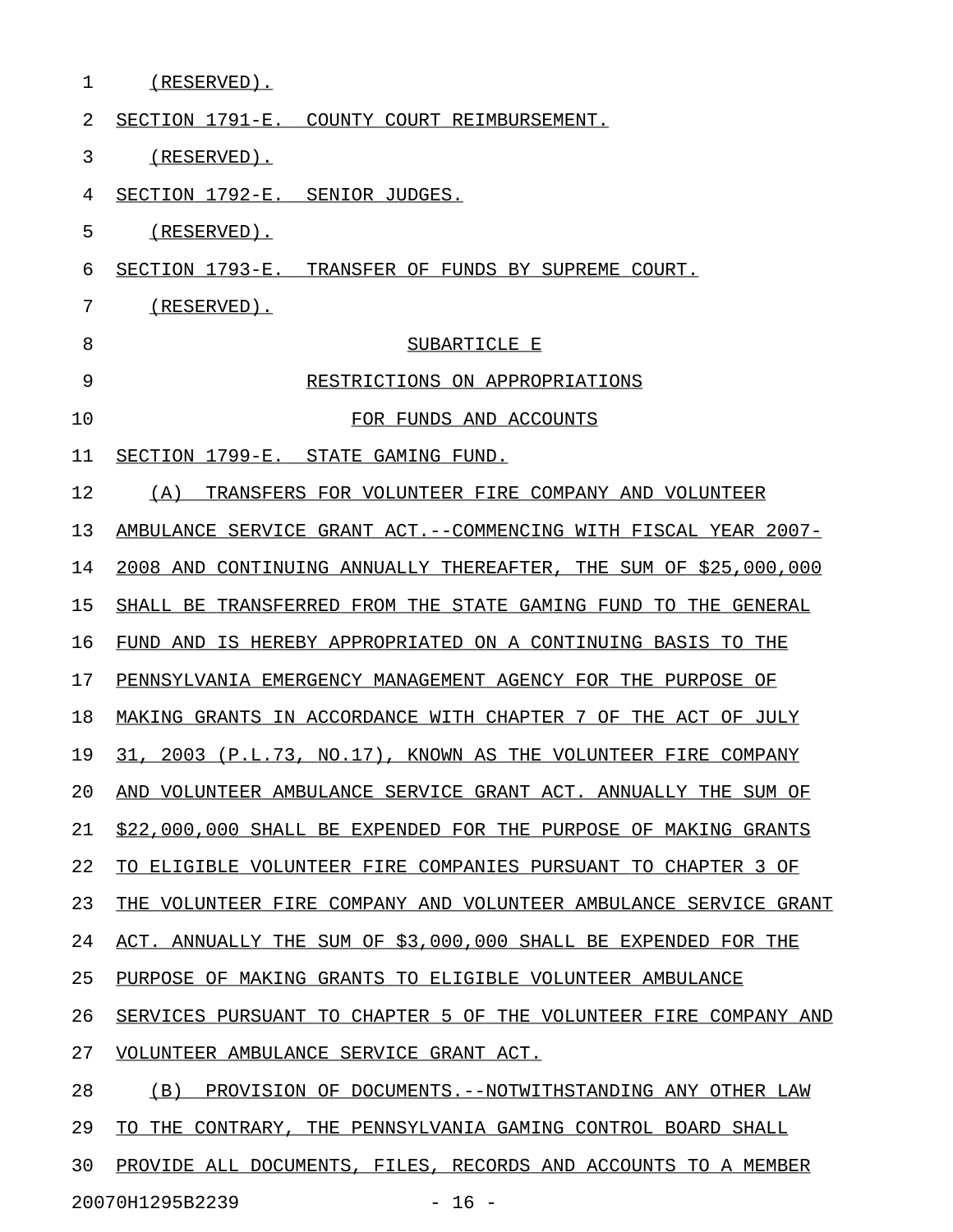| 1  | THE GENERAL ASSEMBLY OR THE STAFF OF A MEMBER OR COMMITTEE<br>ΟF    |
|----|---------------------------------------------------------------------|
| 2  | THE GENERAL ASSEMBLY WITHIN THREE DAYS OF THE WRITTEN OR ORAL       |
| 3  | REOUEST OF THE MEMBER OR STAFF MEMBER. THIS SUBSECTION SHALL        |
| 4  | APPLY TO ANY DOCUMENT, FILE, POLICY DIRECTIVE, MEMORANDUM OF        |
| 5  | UNDERSTANDING, OPERATIONS MATERIALS OR ANY OTHER RECORDS IN THE     |
| 6  | BOARD'S POSSESSION OR CONTROL WITH THE EXCEPTION OF EMPLOYEE        |
| 7  | DISCIPLINARY INFORMATION OR PERSONAL IDENTIFICATION INFORMATION     |
| 8  | OF AN EMPLOYEE OF THE BOARD, INCLUDING HOME TELEPHONE NUMBER,       |
| 9  | HOME ADDRESS OR SOCIAL SECURITY NUMBER. THE BOARD MAY REDACT        |
| 10 | INFORMATION THAT CONSTITUTES A TRADE SECRET OF AN APPLICANT OR      |
| 11 | GAMING ENTITY OR INFORMATION PROTECTED UNDER 4 PA.C.S. $\S$ 1206(F) |
| 12 | (RELATING TO BOARD MINUTES AND RECORDS).                            |
| 13 | (C)<br>PERFORMANCE AUDIT.--A PERFORMANCE AUDIT OF THE               |
| 14 | PENNSYLVANIA GAMING CONTROL BOARD BY THE AUDITOR GENERAL SHALL      |
| 15 | BE PAID FOR FROM FUNDS APPROPRIATED TO THE AUDITOR GENERAL.         |
| 16 | (D)<br>UTILIZATION.--THE BOARD SHALL NOT ENCUMBER OR COMMIT         |
| 17 | FUNDS OBTAINED FROM ANY SOURCE, INCLUDING A COMMERCIAL LOAN OR      |
| 18 | THE SALE OF GAMING RECEIPTS, UNLESS APPROPRIATED BY THE GENERAL     |
| 19 | ASSEMBLY.                                                           |
| 20 | ARTICLE XVII-F                                                      |
| 21 | 2007-2008 BUDGET IMPLEMENTATION                                     |
| 22 | SUBARTICLE A                                                        |
| 23 | PRELIMINARY PROVISIONS                                              |
| 24 | SECTION 1701-F. APPLICABILITY.                                      |
| 25 | EXCEPT AS SPECIFICALLY PROVIDED IN THIS ARTICLE, THIS ARTICLE       |
| 26 | APPLIES TO THE GENERAL APPROPRIATION ACT OF 2007.                   |
| 27 | SECTION 1702-F. DEFINITIONS AND ABBREVIATIONS.                      |
| 28 | (A)<br>DEFINITIONS. -- THE FOLLOWING WORDS AND PHRASES WHEN USED    |
| 29 | IN THIS ARTICLE SHALL HAVE THE MEANINGS GIVEN TO THEM IN THIS       |
| 30 | SECTION UNLESS THE CONTEXT CLEARLY INDICATES OTHERWISE:             |

20070H1295B2239 - 17 -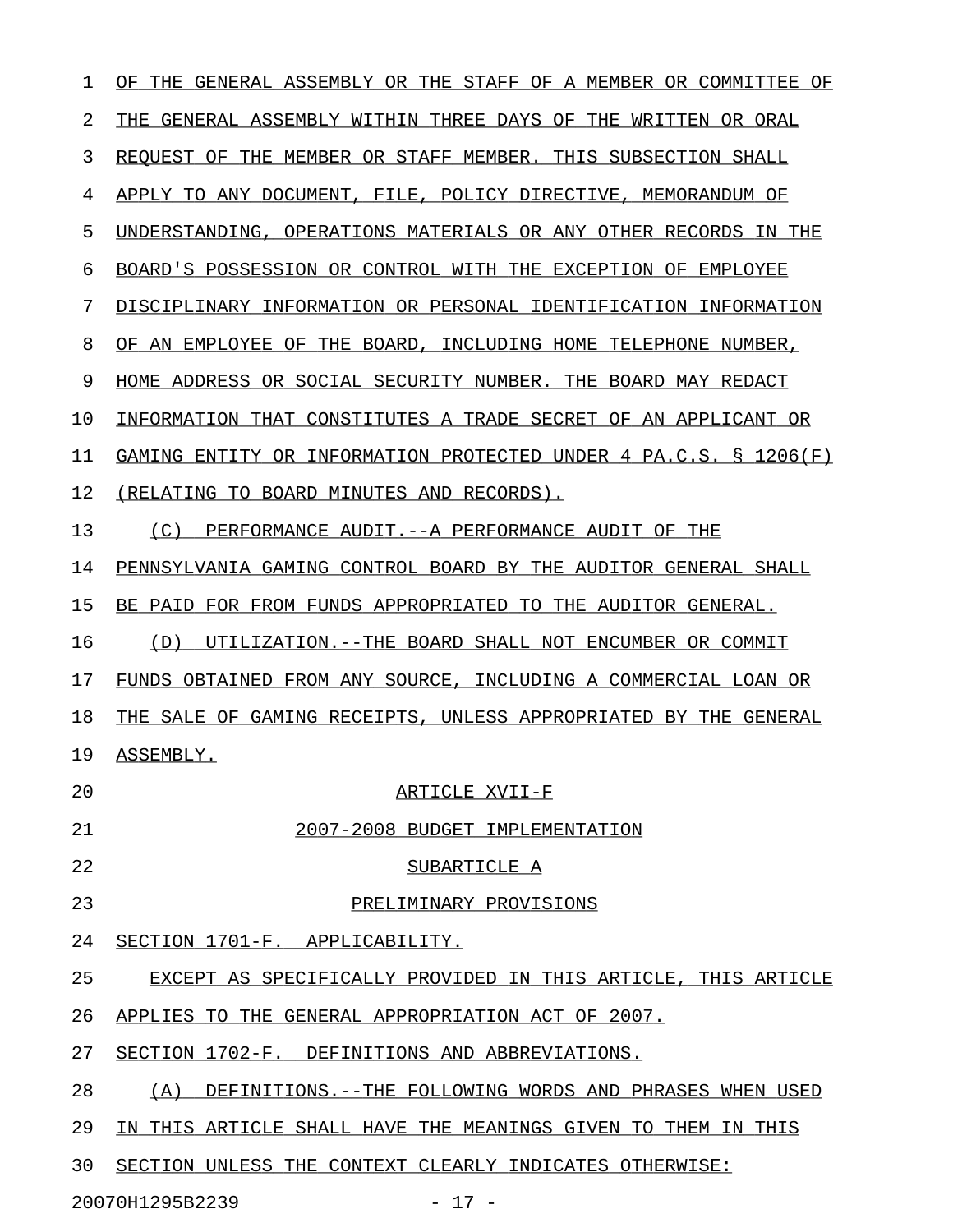| 1  | 2007<br>"GENERAL APPROPRIATION ACT." THE ACT OF              |
|----|--------------------------------------------------------------|
| 2  | (P.L. , NO. ), KNOWN AS THE GENERAL APPROPRIATION ACT OF     |
| 3  | 2007.                                                        |
| 4  | "SECRETARY." THE SECRETARY OF THE BUDGET OF THE              |
| 5  | COMMONWEALTH.                                                |
| 6  | (B) ABBREVIATIONS.--THE FOLLOWING ABBREVIATIONS WHEN USED IN |
| 7  | THIS ARTICLE SHALL HAVE THE MEANINGS GIVEN TO THEM IN THIS   |
| 8  | SECTION:                                                     |
| 9  | "AIDS." ACQUIRED IMMUNE DEFICIENCY SYNDROME.                 |
| 10 | "ARC." APPALACHIAN REGIONAL COMMISSION.                      |
| 11 | "BG." BLOCK GRANT.                                           |
| 12 | "CCDFBG." CHILD CARE AND DEVELOPMENT FUND BLOCK GRANT.       |
| 13 | "CSBG." COMMUNITY SERVICES BLOCK GRANT.                      |
| 14 | "DCSI." DRUG CONTROL AND SYSTEMS IMPROVEMENT FORMULA GRANT   |
| 15 | <u>PROGRAM.</u>                                              |
| 16 | "DFSC." DRUG FREE SCHOOLS AND COMMUNITIES ACT.               |
| 17 | "DOE." DEPARTMENT OF ENERGY.                                 |
| 18 | "EEOC." EQUAL EMPLOYMENT OPPORTUNITY COMMISSION.             |
| 19 | "EPA." ENVIRONMENTAL PROTECTION AGENCY.                      |
| 20 | "ESEA." ELEMENTARY AND SECONDARY EDUCATION ACT.              |
| 21 | "FEMA." FEDERAL EMERGENCY MANAGEMENT AGENCY.                 |
| 22 | "FTA." FEDERAL TRANSIT ADMINISTRATION.                       |
| 23 | "HUD." DEPARTMENT OF HOUSING AND URBAN DEVELOPMENT.          |
| 24 | "LIHEABG." LOW-INCOME HOME ENERGY ASSISTANCE BLOCK GRANT.    |
| 25 | "LSTA." LIBRARY SERVICES AND TECHNOLOGY ACT.                 |
| 26 | "MCHSBG." MATERNAL AND CHILD HEALTH SERVICES BLOCK GRANT.    |
| 27 | "MHSBG." MENTAL HEALTH SERVICES BLOCK GRANT.                 |
| 28 | "MR." MENTAL RETARDATION.                                    |
| 29 | "PAFE." PENNSYLVANIA AGRICULTURAL FOOD EXPOSITION.           |

30 "PHHSBG." PREVENTIVE HEALTH AND HEALTH SERVICES BLOCK GRANT.

20070H1295B2239 - 18 -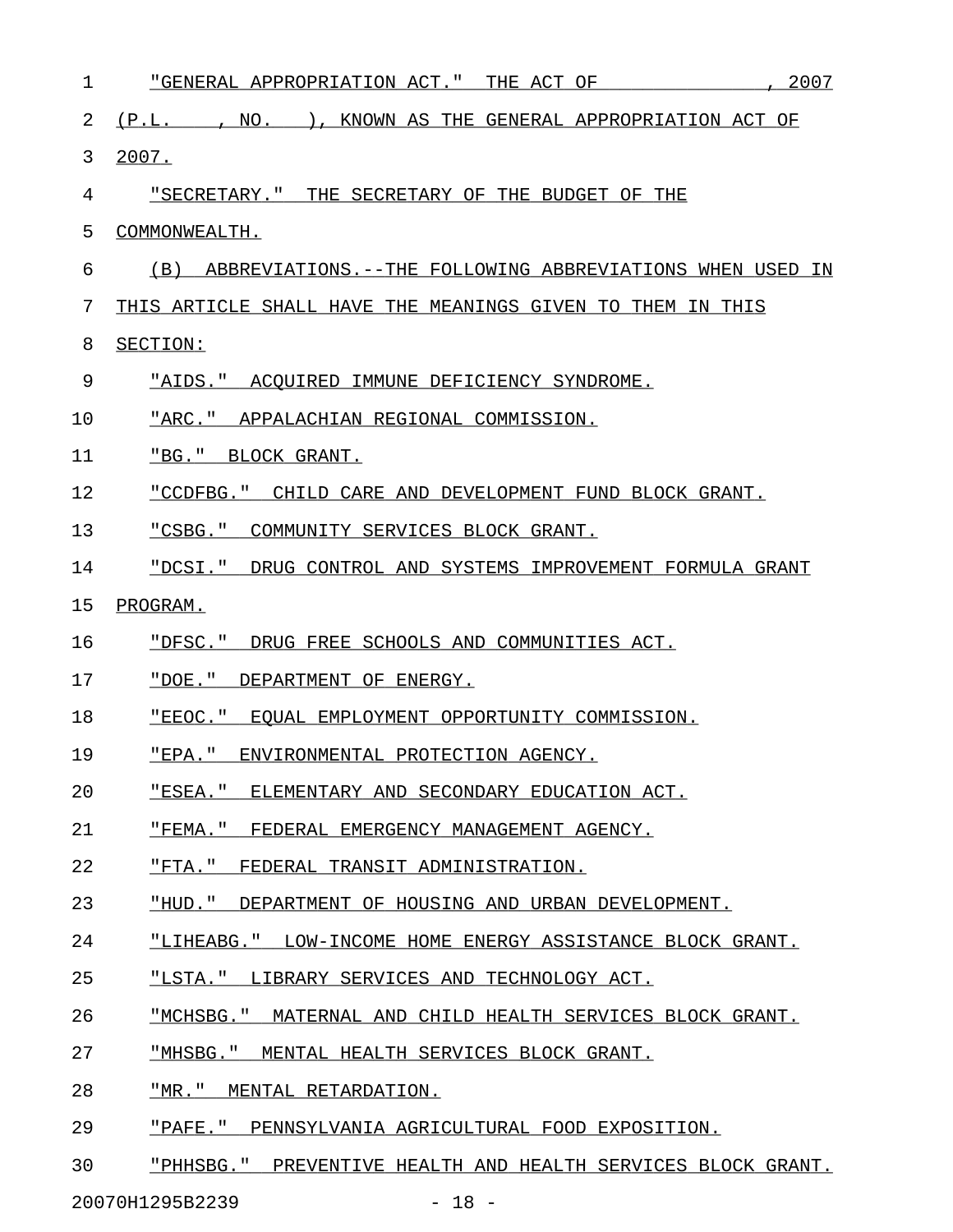- 1 "RSAT." RESIDENTIAL SUBSTANCE ABUSE TREATMENT.
- 2 "SABG." SUBSTANCE ABUSE BLOCK GRANT.
- 3 "SCDBG." SMALL COMMUNITIES DEVELOPMENT BLOCK GRANT.
- 4 "SDA." SERVICE DELIVERY AREA.
- 5 "SSBG." SOCIAL SERVICES BLOCK GRANT.
- 6 "TANF." TEMPORARY ASSISTANCE FOR NEEDY FAMILIES.
- 7 "TANFBG." TEMPORARY ASSISTANCE FOR NEEDY FAMILIES BLOCK
- 8 GRANT.
- 9 "TEFAP." TEMPORARY EMERGENCY FOOD ASSISTANCE PROGRAM.
- 10 "WIA." WORKFORCE INVESTMENT ACT.
- 11 "WIC." WOMEN, INFANTS AND CHILDREN PROGRAM.
- 12 SECTION 1703-F. WARRANTS.
- 13 (RESERVED).
- 
- 14 SUBARTICLE B
- 15 EXECUTIVE DEPARTMENT

20 OFFICES IN THE GENERAL APPROPRIATION ACT:

- 16 SECTION 1711-F. GOVERNOR.
- 17 (RESERVED).
- 18 SECTION 1712-F. EXECUTIVE OFFICES.

19 THE FOLLOWING SHALL APPLY TO APPROPRIATIONS FOR THE EXECUTIVE

- 
- 21 (1) PENNSYLVANIA COMMISSION ON CRIME AND DELINQUENCY.

22 (I) FUNDS REMAINING AFTER APPLICATION OF SECTION 202 \_\_\_\_\_\_\_\_\_\_\_\_\_\_\_\_\_\_\_\_\_\_\_\_\_\_\_\_\_\_\_\_\_\_\_\_\_\_\_\_\_\_\_\_\_\_\_\_\_\_\_\_\_

23 OF THE GENERAL APPROPRIATION ACT FOR THE APPROPRIATION

24 FOR GRANTS-IN-AID FOR INTERMEDIATE PUNISHMENT PROGRAMS

- 25 SHALL BE DISTRIBUTED TO COUNTIES BASED ON THE FOLLOWING
- 26 FORMULA:
- 27 (A) FIFTY PERCENT SHALL BE BASED ON THE
- 28 PROPORTION OF OFFENDERS DIVERTED FROM THE COUNTY
- 29 PRISON SYSTEM TO COUNTY INTERMEDIATE PUNISHMENT
- 30 PROGRAMS.

20070H1295B2239 - 19 -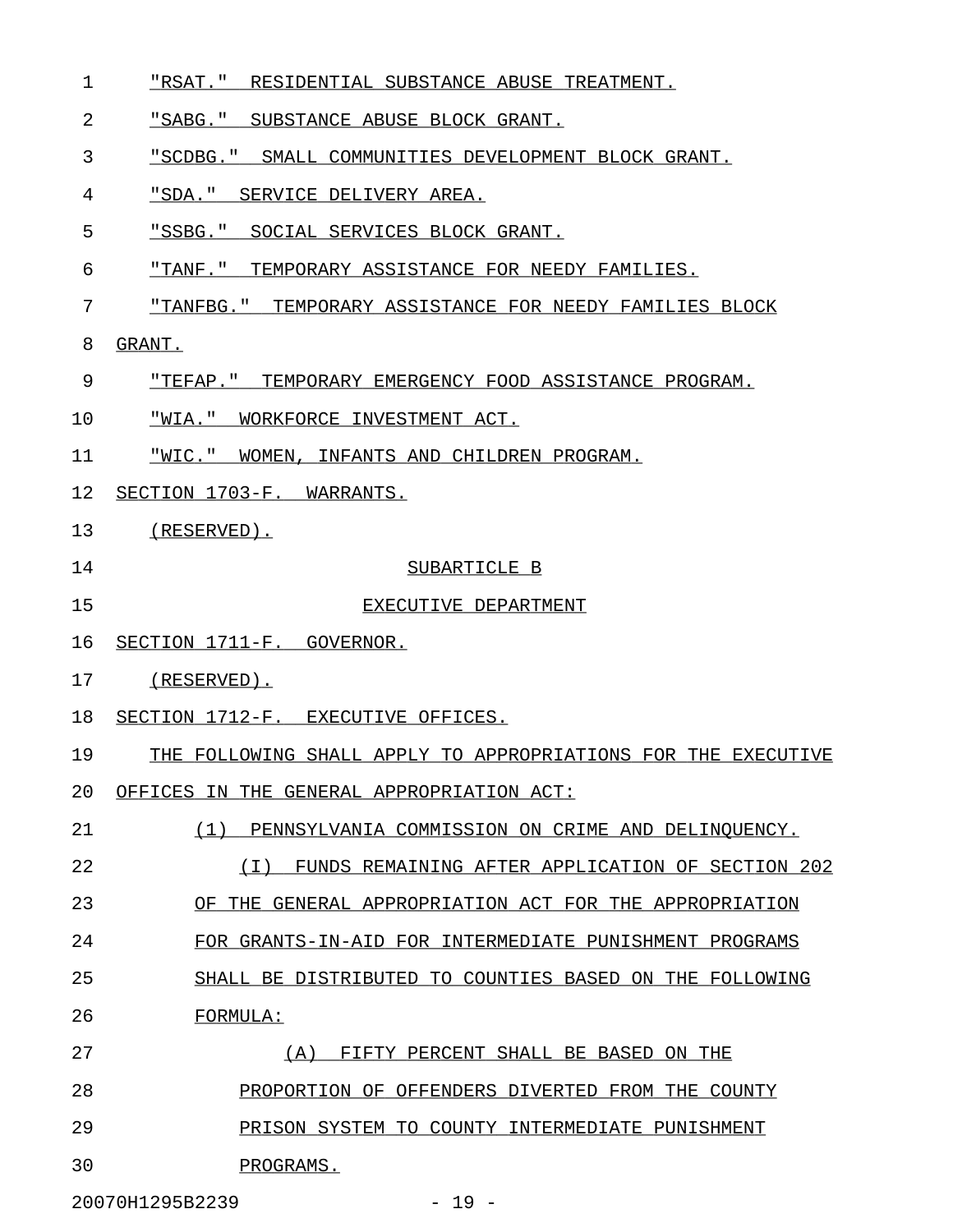| $\mathbf{1}$ | FIFTY PERCENT SHALL BE BASED ON THE<br>(B)                      |
|--------------|-----------------------------------------------------------------|
| 2            | PROPORTION OF OFFENDERS DIVERTED FROM THE STATE                 |
| 3            | CORRECTIONAL SYSTEM TO THE COUNTY PRISON SYSTEM.                |
| 4            | (2) GRANTS FOR SPECIALIZED PROBATION SERVICES, INCLUDING        |
| 5            | SCHOOL-BASED, COMMUNITY-BASED, INTENSIVE SUPERVISION AND        |
| 6            | AFTERCARE SERVICES SHALL BE PROVIDED IN ACCORDANCE WITH         |
| 7            | STANDARDS ADOPTED BY THE JUVENILE COURT JUDGES COMMISSION.      |
| 8            | SECTION 1713-F. LIEUTENANT GOVERNOR.                            |
| 9            | (RESERVED).                                                     |
| 10           | SECTION 1714-F. ATTORNEY GENERAL.                               |
| 11           | (RESERVED).                                                     |
| 12           | SECTION 1715-F. AUDITOR GENERAL.                                |
| 13           | FUNDS APPROPRIATED TO THE DEPARTMENT OF THE AUDITOR GENERAL     |
| 14           | SHALL BE FOR THE PURPOSE OF PERFORMING POSTAUDITS IN ACCORDANCE |
| 15           | WITH GENERALLY ACCEPTED GOVERNMENT AUDITING STANDARDS.          |
| 16           | SECTION 1716-F. TREASURY DEPARTMENT.                            |
| 17           | THE FOLLOWING SHALL APPLY TO APPROPRIATIONS TO THE TREASURY     |
| 18           | DEPARTMENT IN THE GENERAL APPROPRIATION ACT:                    |
| 19           | (1) PAYMENTS FOR THE COMMONWEALTH'S PORTION OF EXPENSES         |
| 20           | OF COUNCILS, COMMISSIONS, CONFERENCES, BOARDS, ASSOCIATIONS,    |
| 21           | COALITIONS AND INSTITUTES SHALL BE MADE ONLY ON REQUISITION     |
| 22           | OF THE GOVERNOR ON BEHALF OF THE ORGANIZATION, WHICH SHALL      |
| 23           | FILE AN ACCOUNTING OF EXPENSES WITH THE AUDITOR GENERAL.        |
| 24           | (2)<br>(RESERVED).                                              |
| 25           | SECTION 1717-F. DEPARTMENT OF AGING.                            |
| 26           | $(RESERVED)$ .                                                  |
| 27           | SECTION 1718-F. DEPARTMENT OF AGRICULTURE.                      |
| 28           | THE FOLLOWING SHALL APPLY TO APPROPRIATIONS FOR THE             |
| 29           | DEPARTMENT OF AGRICULTURE IN THE GENERAL APPROPRIATION ACT:     |
| 30           | (1)<br>NO EXPENDITURES MAY BE MADE FROM THE APPROPRIATION       |

20070H1295B2239 - 20 -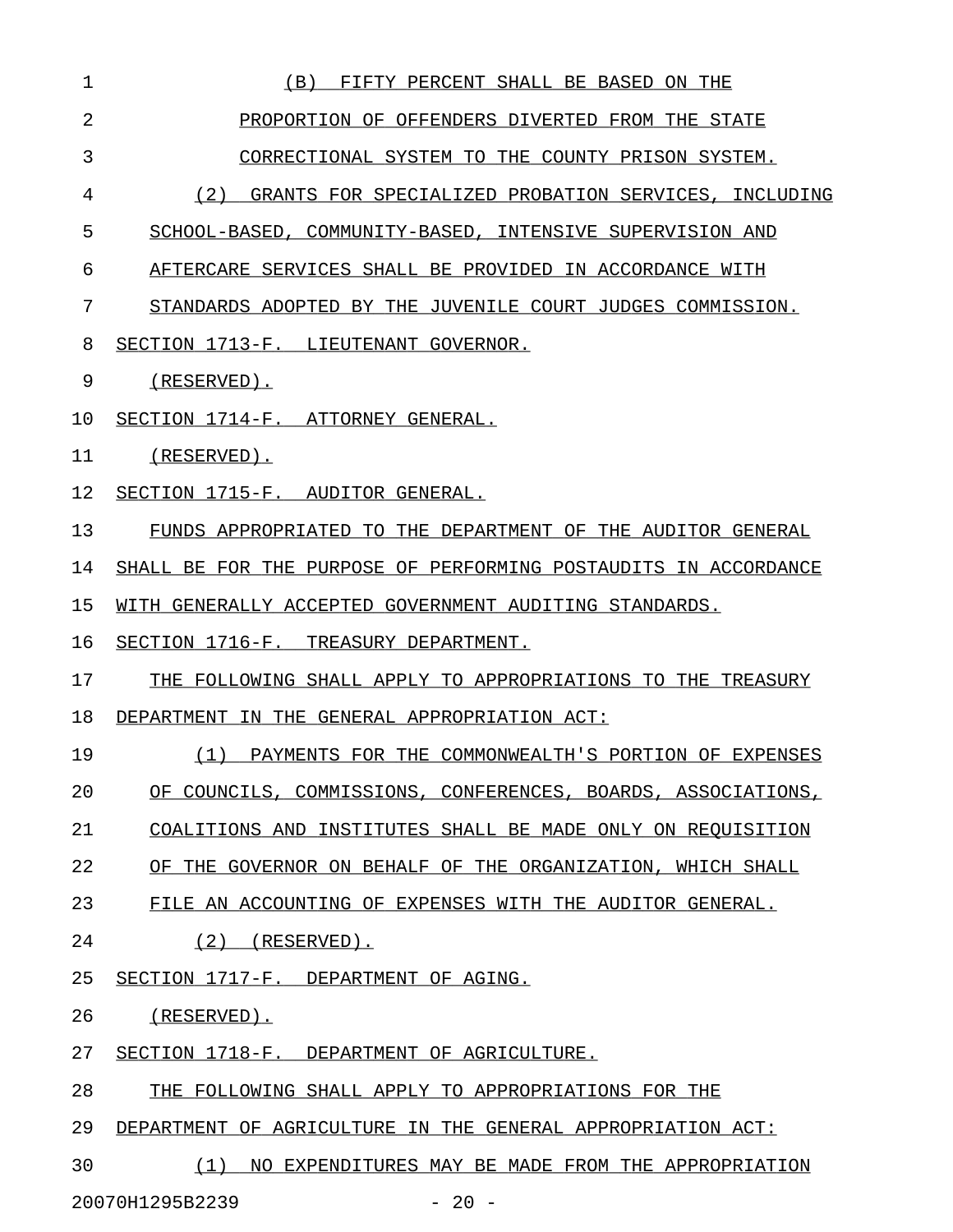| $\mathbf 1$ | FOR THE PAYMENT<br>THE STATE FARM PRODUCTS SHOW FUND<br>OR FROM<br>TО |
|-------------|-----------------------------------------------------------------------|
| 2           | THE STATE FARM PRODUCTS SHOW FUND FOR ANY ACTIVITIES                  |
| 3           | WITH THE PAFE UNLESS SUCH ACTIVITIES TAKE PLACE ON<br>ASSOCIATED      |
| 4           | THE PREMISES OF<br>THE FARM SHOW COMPLEX, HARRISBURG,                 |
| 5           | PENNSYLVANIA.                                                         |
| 6           | (2)<br>THE DEPARTMENT MAY MAKE ALLOCATIONS OF                         |
| 7           | APPROPRIATIONS FOR DEVELOPMENT AND OPERATION OF AN OPEN               |
| 8           | LIVESTOCK SHOW, FOR PLANNING AND STAGING OF AN OPEN DAIRY             |
| 9           | SHOW AND FOR PROMOTION AND HOLDING OF ANNUAL LOCAL,<br>REGIONAL       |
| 10          | AND STATE 4H CLUBS AND FUTURE FARMERS OF AMERICA DAIRY SHOWS          |
| 11          | IT DEEMS APPROPRIATE, TO AN ASSOCIATION WHOSE PURPOSES ARE<br>AS.     |
| 12          | IN ACCORD WITH THE PURPOSES AND INTENT OF THE APPROPRIATIONS.         |
| 13          | ALLOCATIONS UNDER THIS PARAGRAPH SHALL BE USED FOR THE                |
| 14          | OPERATION OF LIVESTOCK, DAIRY AND<br>DEVELOPMENT AND<br>JUNIOR        |
| 15          | THE PENNSYLVANIA FARM SHOW COMPLEX,<br>DAIRY SHOWS IN<br>PROVIDED,    |
| 16          | THAT THE FUNDS ALLOCATED BY THE DEPARTMENT SHALL ONLY BE USED         |
| 17          | FOR THE SPECIFIC ITEMS APPROVED BY THE DEPARTMENT IN ADVANCE.         |
| 18          | SECTION 1719-F.<br>DEPARTMENT OF COMMUNITY AND ECONOMIC               |
| 19          | DEVELOPMENT.                                                          |
| 20          | THE FOLLOWING SHALL APPLY TO APPROPRIATIONS FOR THE                   |
| 21          | DEPARTMENT OF COMMUNITY AND ECONOMIC DEVELOPMENT IN THE GENERAL       |
| 22          | APPROPRIATION ACT:                                                    |
| 23          | (1) GRANTS FROM FUNDS APPROPRIATED FOR COMMUNITY                      |
| 24          | REVITALIZATION AND ASSISTANCE SHALL BE AWARDED ONLY AFTER             |
| 25          | PROGRAM GUIDELINES, SCHEDULES AND APPLICATION PROCEDURES ARE          |
| 26          | ESTABLISHED BY THE DEPARTMENT AND PUBLISHED IN THE                    |
| 27          | PENNSYLVANIA BULLETIN.                                                |
| 28          | NO MORE THAN 20% OF FUNDS APPROPRIATED FOR GRANTS<br>(2)              |
| 29          | UNDER THE ACT OF MAY 20, 1949 (P.L.1633, NO.493), KNOWN AS            |
| 30          | THE HOUSING AND REDEVELOPMENT ASSISTANCE LAW, SHALL BE                |
|             |                                                                       |

20070H1295B2239 - 21 -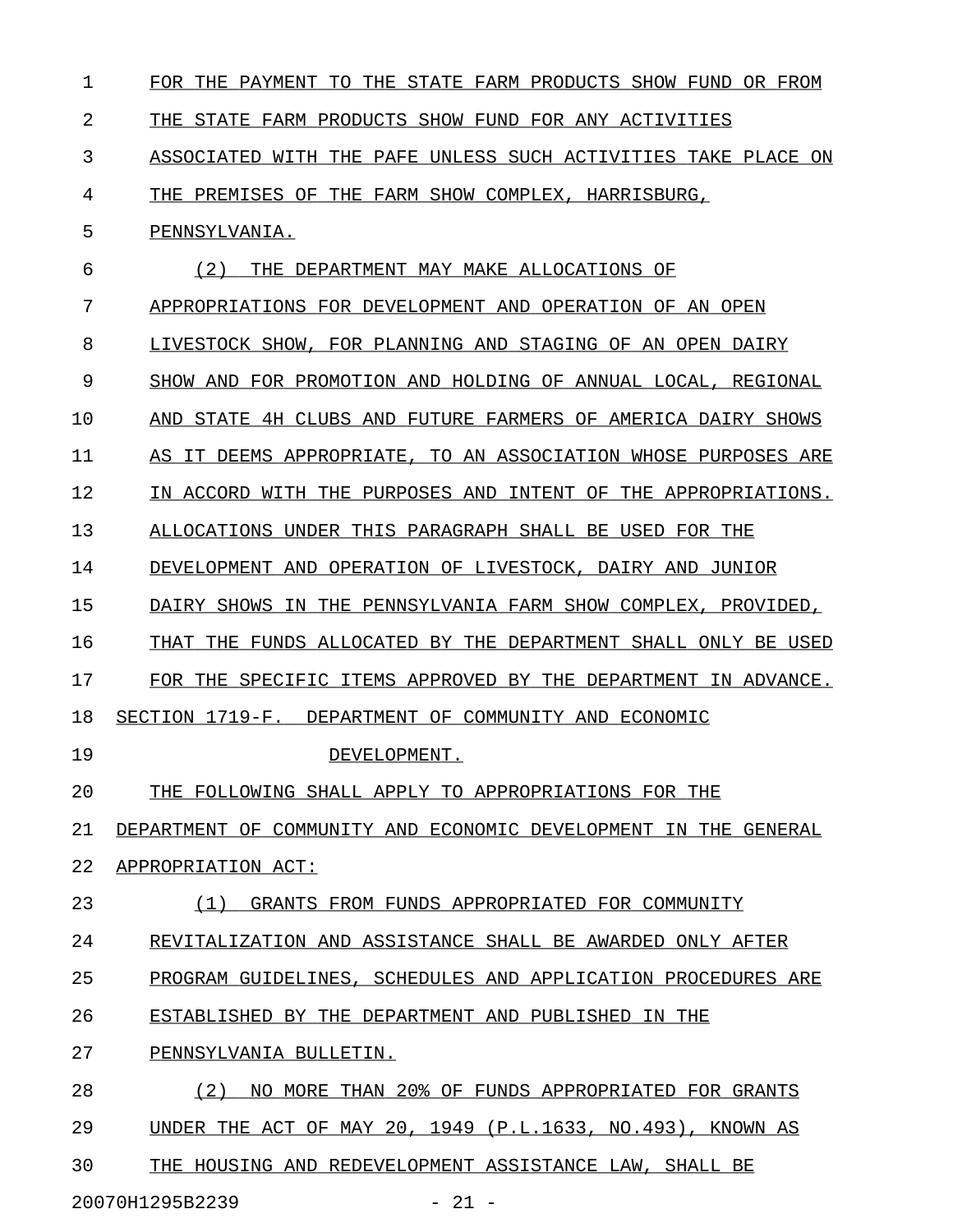| 1  | ALLOCATED TO ANY ONE POLITICAL SUBDIVISION.                     |
|----|-----------------------------------------------------------------|
| 2  | SECTION 1720-F. DEPARTMENT OF CONSERVATION AND NATURAL          |
| 3  | RESOURCES.                                                      |
| 4  | $(RESERVED)$ .                                                  |
| 5  | SECTION 1721-F. DEPARTMENT OF CORRECTIONS.                      |
| 6  | THE FOLLOWING SHALL APPLY TO APPROPRIATIONS FOR THE             |
| 7  | DEPARTMENT OF CORRECTIONS IN THE GENERAL APPROPRIATION ACT:     |
| 8  | (1)<br>WHEN MAKING EXPENDITURES FROM APPROPRIATIONS FOR THE     |
| 9  | OPERATION OF STATE CORRECTIONAL INSTITUTIONS.<br>THE DEPARTMENT |
| 10 | OF CORRECTIONS SHALL GIVE CONSIDERATION TO MINIMUM RELIEF       |
| 11 | FACTOR VALUES CALCULATED WHEN DETERMINING STAFFING LEVELS FOR   |
| 12 | CORRECTIONS OFFICERS AND FOOD SERVICE INSTRUCTORS AT EACH       |
| 13 | STATE CORRECTIONAL INSTITUTION.                                 |
| 14 | (2)<br>(RESERVED).                                              |
| 15 | SECTION 1722-F. DEPARTMENT OF EDUCATION.                        |
| 16 | THE FOLLOWING SHALL APPLY TO APPROPRIATIONS OF THE DEPARTMENT   |
| 17 | OF<br>EDUCATION IN THE GENERAL APPROPRIATION ACT:               |
| 18 | (1)<br>ANNUAL PAYMENTS FROM THE APPROPRIATION TO                |
| 19 | INSTITUTIONS OF HIGHER LEARNING FOR DEFRAYING THE EXPENSES OF   |
| 20 | DEAF OR BLIND STUDENTS SHALL NOT EXCEED \$500 PER STUDENT.      |
| 21 | $(2)$ (RESERVED).                                               |
| 22 | SECTION 1723-F. DEPARTMENT OF ENVIRONMENTAL PROTECTION.         |
| 23 | (RESERVED).                                                     |
| 24 | SECTION 1724-F. DEPARTMENT OF GENERAL SERVICES.                 |
| 25 | (RESERVED).                                                     |
| 26 | SECTION 1725-F. DEPARTMENT OF HEALTH.                           |
| 27 | THE FOLLOWING SHALL APPLY TO APPROPRIATIONS FOR THE             |
| 28 | DEPARTMENT OF HEALTH IN THE GENERAL APPROPRIATION ACT:          |
| 29 | (1) FUNDS APPROPRIATED FOR LUPUS PROGRAMS SHALL BE              |
| 30 | DISTRIBUTED IN THE SAME PROPORTION AS DISTRIBUTED IN FISCAL     |
|    |                                                                 |

20070H1295B2239 - 22 -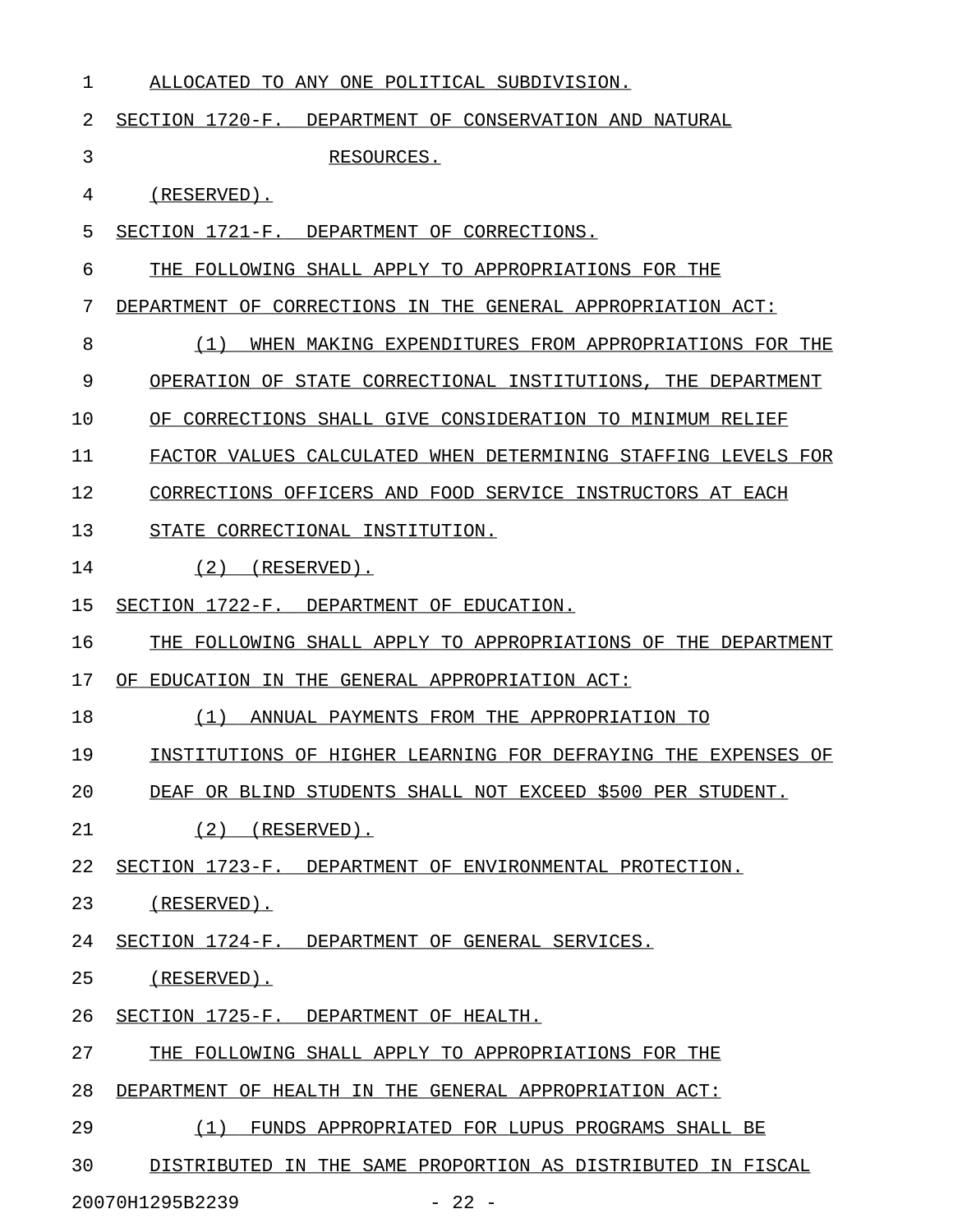|  | EAR 2006-2007. |  |  |
|--|----------------|--|--|
|  |                |  |  |

| $\overline{2}$ | (2)<br>FUNDS APPROPRIATED FOR ARTHRITIS OUTREACH AND             |
|----------------|------------------------------------------------------------------|
| 3              | EDUCATION SHALL BE EQUITABLY DISTRIBUTED AMONG THE CENTRAL,      |
| 4              | WESTERN AND EASTERN REGIONS OF THIS COMMONWEALTH BASED ON THE    |
| 5              | RATIO OF POPULATION SERVED IN EACH REGION TO THE TOTAL           |
| 6              | POPULATION SERVED IN THIS COMMONWEALTH.                          |
| 7              | SECTION 1726-F. INSURANCE DEPARTMENT.                            |
| 8              | (RESERVED).                                                      |
| 9              | SECTION 1727-F. DEPARTMENT OF LABOR AND INDUSTRY.                |
| $10 \,$        | THE FOLLOWING SHALL APPLY TO APPROPRIATIONS FOR THE              |
| 11             | DEPARTMENT OF LABOR AND INDUSTRY IN THE GENERAL APPROPRIATION    |
| 12             | ACT:                                                             |
| 13             | (1)<br>THE APPROPRIATION FOR PAYMENT TO THE VOCATIONAL           |
| 14             | REHABILITATION FUND FOR WORK OF THE STATE BOARD OF VOCATIONAL    |
| 15             | REHABILITATION INCLUDES \$2,584,000 FOR A STATEWIDE              |
| 16             | PROFESSIONAL SERVICE PROVIDER ASSOCIATION FOR THE BLIND TO       |
| 17             | PROVIDE SPECIALIZED SERVICES AND PREVENTION OF BLINDNESS         |
| 18             | SERVICES AND \$518,000 TO PROVIDE SPECIALIZED SERVICES AND       |
| 19             | PREVENTION OF BLINDNESS SERVICES IN CITIES OF THE FIRST          |
| 20             | CLASS.                                                           |
| 21             | (2)<br>FOR THE "REED ACT-UNEMPLOYMENT INSURANCE" AND "REED       |
| 22             | ACT-EMPLOYMENT SERVICES AND UNEMPLOYMENT INSURANCE"              |
| 23             | APPROPRIATIONS, THE TOTAL AMOUNT WHICH MAY BE OBLIGATED SHALL    |
| 24             | NOT EXCEED THE LIMITATIONS UNDER SECTION 903 OF THE SOCIAL       |
| 25             | SECURITY ACT (49 STAT. 620, 42 U.S.C. § 1103).                   |
| 26             | SECTION 1728-F. DEPARTMENT OF MILITARY AND VETERANS AFFAIRS.     |
| 27             | (RESERVED).                                                      |
| 28             | SECTION 1729-F. DEPARTMENT OF PUBLIC WELFARE.                    |
| 29             | THE FOLLOWING SHALL APPLY TO APPROPRIATIONS FOR THE              |
| 30             | DEPARTMENT OF PUBLIC WELFARE FROM THE GENERAL APPROPRIATION ACT: |
|                | 20070H1295B2239<br>$-23 -$                                       |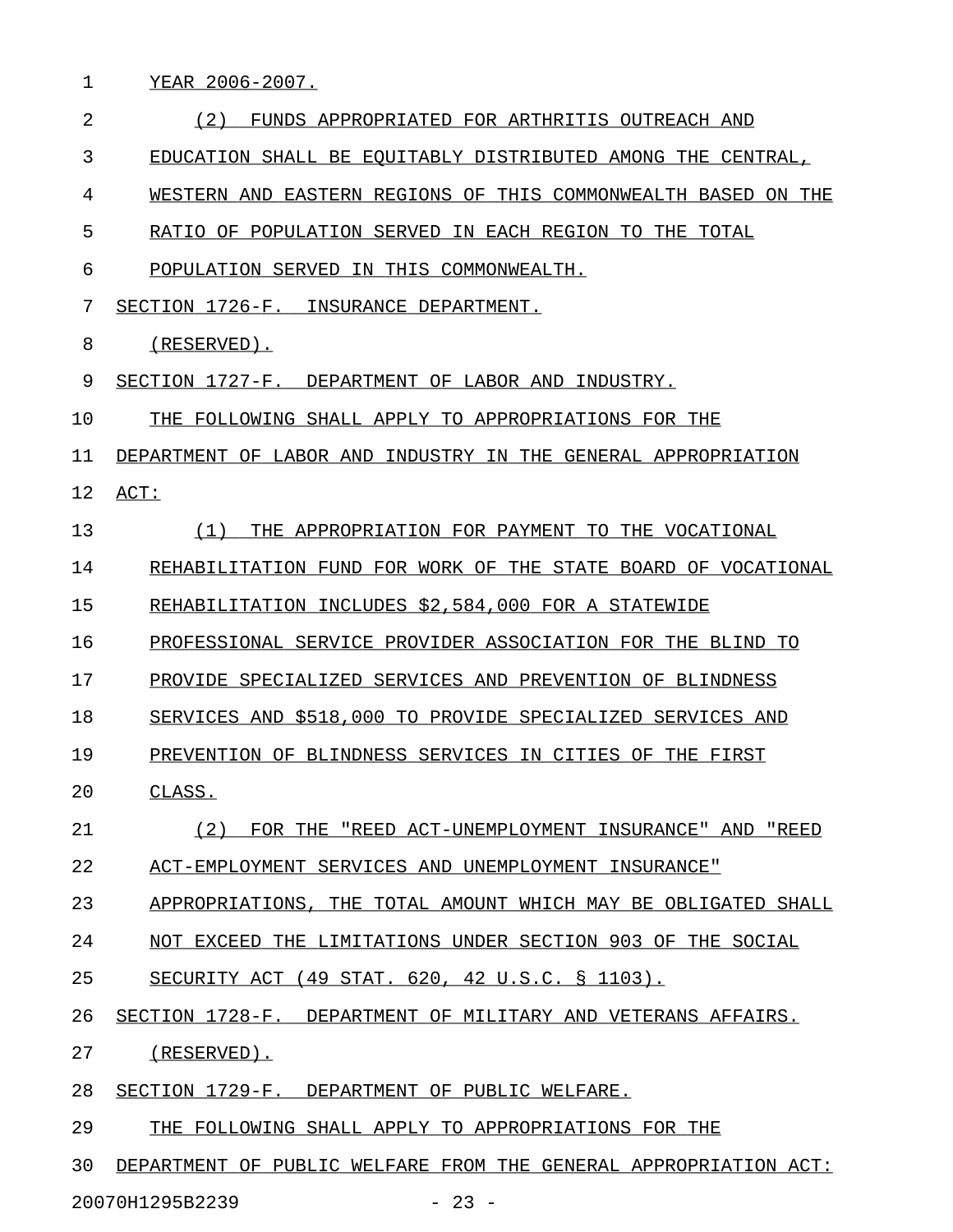1 (1) AUTHORIZED TRANSFERS FOR CHILD CARE SERVICES. THE

2 FOLLOWING SHALL APPLY:

3  $(1)$  THE DEPARTMENT, UPON APPROVAL OF THE SECRETARY, 4 MAY TRANSFER FEDERAL FUNDS APPROPRIATED FOR TANFBG CHILD 5 CARE ASSISTANCE TO THE CCDFBG CHILD CARE SERVICES 6 APPROPRIATION TO PROVIDE CHILD CARE SERVICES TO 7 ADDITIONAL LOW INCOME FAMILIES IF THE TRANSFER OF FUNDS 8 WILL NOT RESULT IN A DEFICIT IN THE APPROPRIATION. THE 9 SECRETARY SHALL PROVIDE NOTICE TEN DAYS PRIOR TO A 10 TRANSFER UNDER THIS SUBPARAGRAPH TO THE CHAIRMAN AND 11 MINORITY CHAIRMAN OF THE APPROPRIATIONS COMMITTEE OF THE 12 SENATE AND THE CHAIRMAN AND MINORITY CHAIRMAN OF THE 13 APPROPRIATIONS COMMITTEE OF THE HOUSE OF REPRESENTATIVES. 14 (II) THE DEPARTMENT, UPON APPROVAL OF THE SECRETARY, 15 MAY TRANSFER FEDERAL FUNDS APPROPRIATED FOR CCDFBG CHILD 16 CARE ASSISTANCE TO THE CCDFBG CHILD CARE SERVICES 17 APPROPRIATION TO PROVIDE CHILD CARE SERVICES TO 18 ADDITIONAL LOW INCOME FAMILIES PROVIDED THAT THE TRANSFER 19 OF FUNDS WILL NOT RESULT IN A DEFICIT IN THE 20 APPROPRIATION. THE SECRETARY SHALL PROVIDE NOTICE TEN 21 DAYS PRIOR TO A TRANSFER UNDER THIS SUBPARAGRAPH TO THE 22 CHAIRMAN AND MINORITY CHAIRMAN OF THE APPROPRIATIONS 23 COMMITTEE OF THE SENATE AND THE CHAIRMAN AND THE MINORITY 24 CHAIRMAN OF THE APPROPRIATIONS COMMITTEE OF THE HOUSE OF 25 REPRESENTATIVES. 26 (2) FEDERAL AND STATE MEDICAL ASSISTANCE PAYMENTS. THE 27 FOLLOWING SHALL APPLY: 28 (I) WHEN MAKING PAYMENTS FOR MEDICAL ASSISTANCE \_\_\_\_\_\_\_\_\_\_\_\_\_\_\_\_\_\_\_\_\_\_\_\_\_\_\_\_\_\_\_\_\_\_\_\_\_\_\_\_\_\_\_\_\_\_\_\_ 29 OUTPATIENT OR CAPITATION SERVICES, THE DEPARTMENT SHALL 30 NOT REQUIRE A RECIPIENT TO OBTAIN A PHYSICIAN REFERRAL IN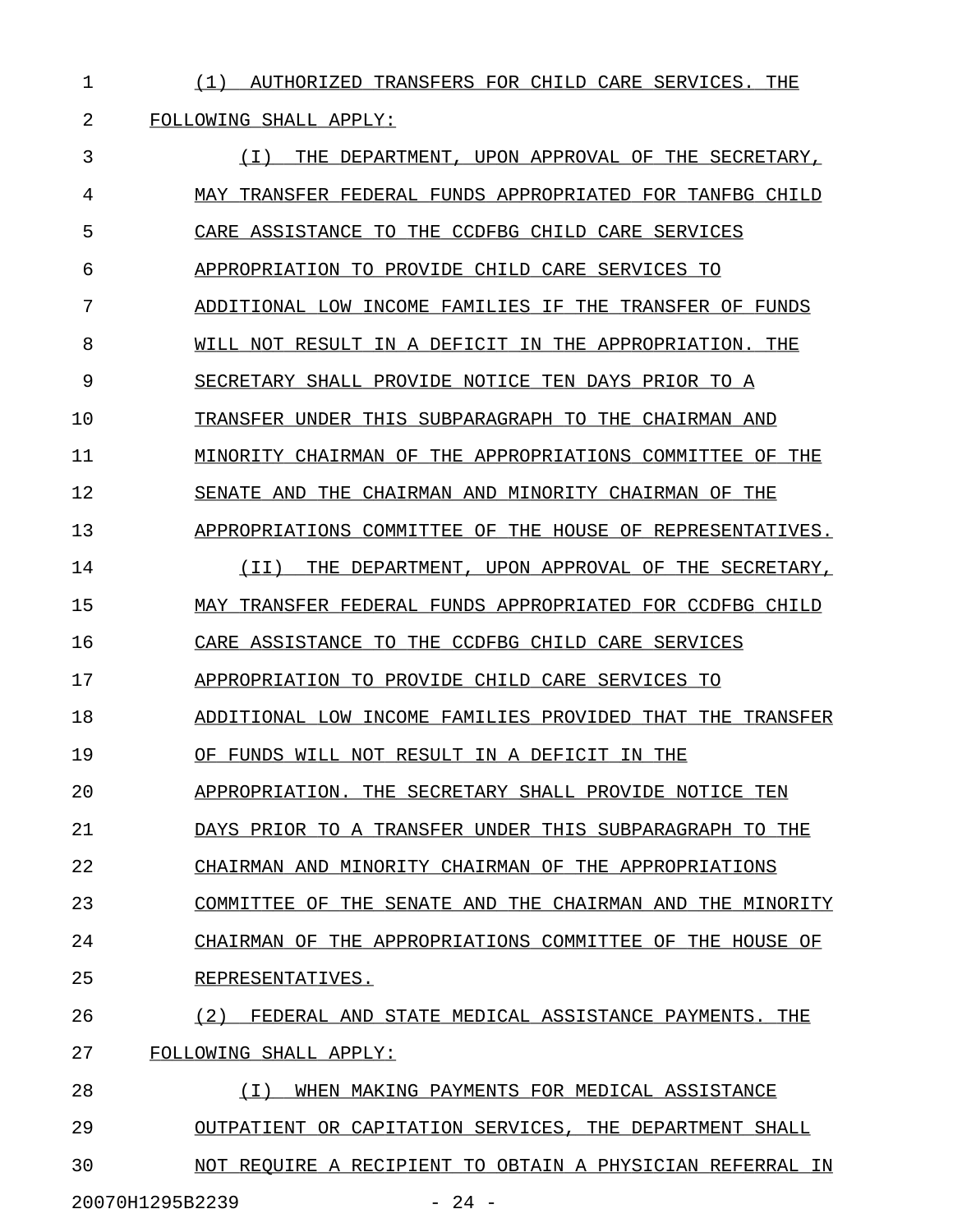1 ORDER TO RECEIVE CHIROPRACTIC SERVICES. 2 1I) NO FUNDS APPROPRIATED FOR APPROVED CAPITATION 3 PLANS SHALL BE USED TO PAY A PROVIDER WHO FAILS TO SUPPLY 4 INFORMATION IN A FORM REQUIRED BY THE DEPARTMENT IN ORDER 5 TO FACILITATE CLAIMS FOR FEDERAL FINANCIAL PARTICIPATION 6 FOR SERVICES RENDERED TO GENERAL ASSISTANCE CLIENTS. 7 (III) FOR FISCAL YEAR 2007-2008, THE DEPARTMENT \_\_\_\_\_\_\_\_\_\_\_\_\_\_\_\_\_\_\_\_\_\_\_\_\_\_\_\_\_\_\_\_\_\_\_\_\_\_\_\_\_\_\_\_\_\_\_\_ 8 SHALL NOT MAKE APPLICATION FOR AN APPROVAL OF 9 MODIFICATION TO ITS STATE PLAN OR A WAIVER OR AN \_\_\_\_\_\_\_\_\_\_\_\_\_\_\_\_\_\_\_\_\_\_\_\_\_\_\_\_\_\_\_\_\_\_\_\_\_\_\_\_\_\_\_\_\_\_\_\_ 10 AMENDMENT TO A WAIVER FOR MEDICAL ASSISTANCE AS PROVIDED 11 UNDER THE SOCIAL SECURITY ACT (49 STAT. 620, 42 U.S.C. § 12 301 ET SEQ.) REGARDING PHARMACEUTICAL SERVICES PROVIDED 13 THROUGH THE COMMONWEALTH'S HEALTHCHOICES PROGRAM OR TAKE 14 ANY OTHER ACTION TO REMOVE PHARMACEUTICAL SERVICES AS A 15 COVERED BENEFIT FROM THE HEALTHCHOICES PROGRAM. FUNDS 16 APPROPRIATED FOR PHARMACEUTICAL SERVICES PROVIDED THROUGH 17 CONTRACTS WITH MANAGED CARE CONTRACTORS UNDER THE 18 **HEALTHCHOICES PROGRAM SHALL REMAIN IN THE HEALTHCHOICES** 19 PROGRAM TO PROVIDE SUCH SERVICES FOR INDIVIDUALS 20 PARTICIPATING IN THE PROGRAM. 21 (IV) FOR FISCAL YEAR 2007-2008, THE DEPARTMENT SHALL 22 CONTINUE TO ADMINISTER A PROGRAM OF VOLUNTARY MANAGED 23 CARE FOR PHYSICAL HEALTH SERVICES THROUGH CONTRACTS WITH 24 MANAGED CARE ORGANIZATIONS FOR MEDICAL ASSISTANCE 25 RECIPIENTS RESIDING OUTSIDE THE GEOGRAPHIC AREAS WHERE 26 MANDATORY MANAGED CARE IS PROVIDED. MANAGED CARE 27 CONTRACTORS PARTICIPATING IN THE VOLUNTARY MANAGED CARE 28 PROGRAM SHALL PROVIDE SUBSTANTIALLY THE SAME PHYSICAL 29 **HEALTH CARE BENEFITS AS ARE MADE AVAILABLE TO RECIPIENTS** 

30 UNDER THE MANDATORY MANAGED CARE PROGRAM. THE DEPARTMENT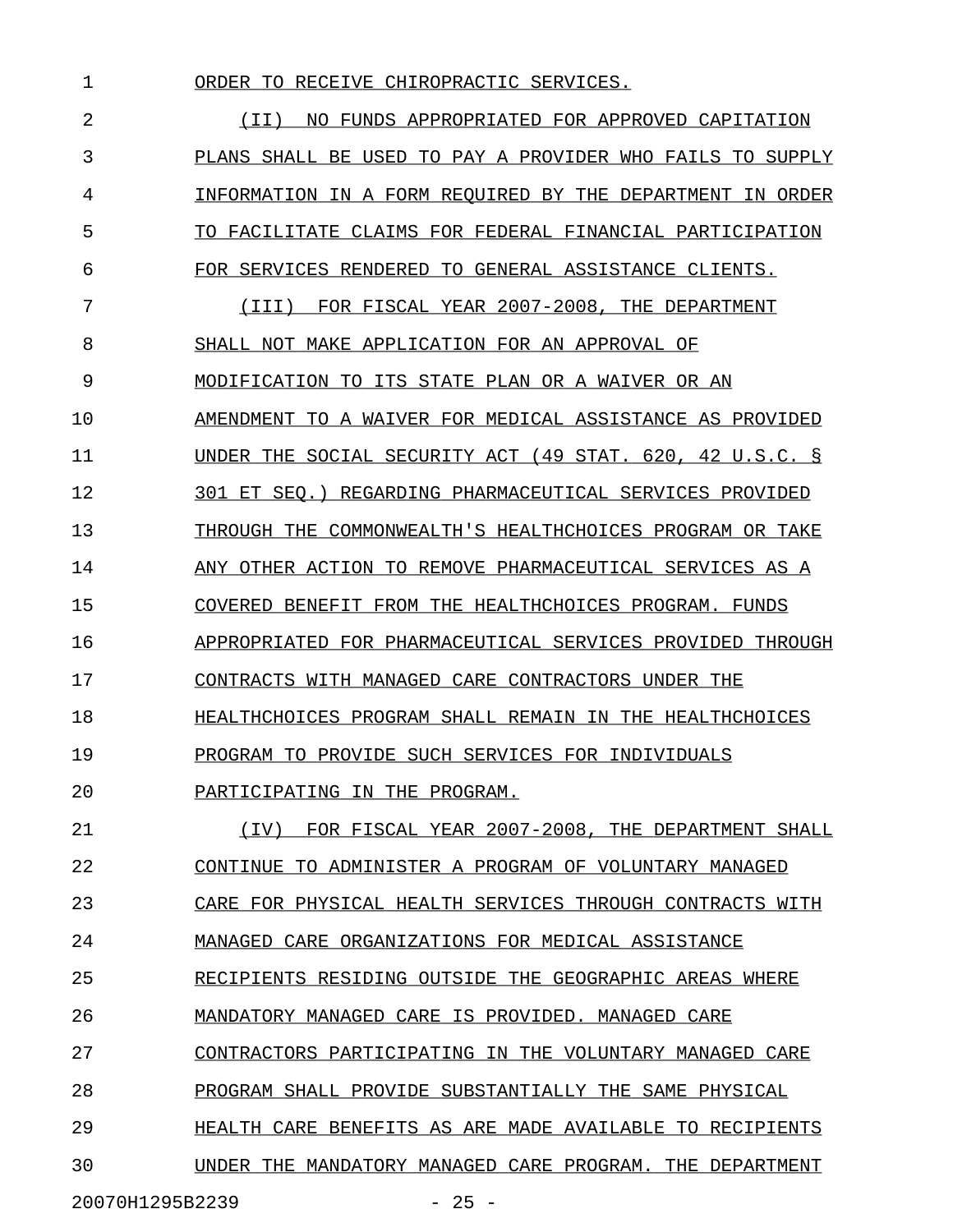1 SHALL ALLOW RECIPIENTS TO VOLUNTARILY PARTICIPATE IN A 2 MANAGED CARE PLAN AND NOTIFY THE RECIPIENTS OF THEIR 3 CHOICES AMONG CONTRACTORS OR FEE-FOR-SERVICE MEDICAID. 4 (V) FOR FISCAL YEAR 2007-2008, ADDITIONAL FEDERAL 5 AND STATE INPATIENT FUNDING IS INCLUDED TO PROVIDE FOR 6 COMMUNITY ACCESS FUND PAYMENTS. PAYMENTS TO HOSPITALS FOR 7 COMMUNITY ACCESS FUND GRANTS SHALL BE DISTRIBUTED UNDER 8 THE FORMULAS UTILIZED FOR THESE GRANTS IN FISCAL YEAR 9 2006-2007. 10 (VI) QUALIFYING STATE-RELATED ACADEMIC MEDICAL \_\_\_\_\_\_\_\_\_\_\_\_\_\_\_\_\_\_\_\_\_\_\_\_\_\_\_\_\_\_\_\_\_\_\_\_\_\_\_\_\_\_\_\_\_\_\_ 11 CENTERS SHALL NOT RECEIVE ANY LESS FUNDING THAN RECEIVED \_\_\_\_\_\_\_\_\_\_\_\_\_\_\_\_\_\_\_\_\_\_\_\_\_\_\_\_\_\_\_\_\_\_\_\_\_\_\_\_\_\_\_\_\_\_\_\_\_\_\_\_\_\_\_\_ 12 FOR THE FISCAL YEAR 2004-2005 STATE APPROPRIATION LEVEL 13 IF FEDERAL FUNDING FOR ACADEMIC MEDICAL CENTERS IS NOT 14 MADE AVAILABLE TO THOSE ACADEMIC MEDICAL CENTERS DURING 15 FISCAL YEAR 2007-2008. 16 (VII) FUNDS APPROPRIATED FOR MEDICAL ASSISTANCE 17 TRANSPORTATION SHALL ONLY BE UTILIZED AS A PAYMENT OF 18 LAST RESORT FOR TRANSPORTATION FOR ELIGIBLE MEDICAL 19 ASSISTANCE RECIPIENTS. 20 (3) ANY RULE, REGULATION OR POLICY FOR THE FEDERAL OR 21 STATE APPROPRIATIONS FOR THE CASH ASSISTANCE, OUTPATIENT, 22 INPATIENT, CAPITATION, BEHAVIORAL HEALTH, LONG-TERM CARE AND 23 SUPPLEMENTAL GRANTS TO THE AGED, BLIND AND DISABLED, CHILD 24 CARE AND ATTENDANT CARE PROGRAMS ADOPTED BY THE SECRETARY OF 25 PUBLIC WELFARE DURING THE FISCAL YEAR WHICH ADDS TO THE COST 26 OF ANY PUBLIC ASSISTANCE PROGRAM SHALL BE EFFECTIVE ONLY FROM 27 AND AFTER THE DATE UPON WHICH IT IS APPROVED AS TO THE 28 AVAILABILITY OF FUNDS BY THE GOVERNOR. 29 (4) WOMEN'S SERVICE PROGRAMS. THE FOLLOWING SHALL APPLY:

30  $(I)$  FUNDS APPROPRIATED FOR WOMEN'S SERVICE PROGRAMS

20070H1295B2239 - 26 -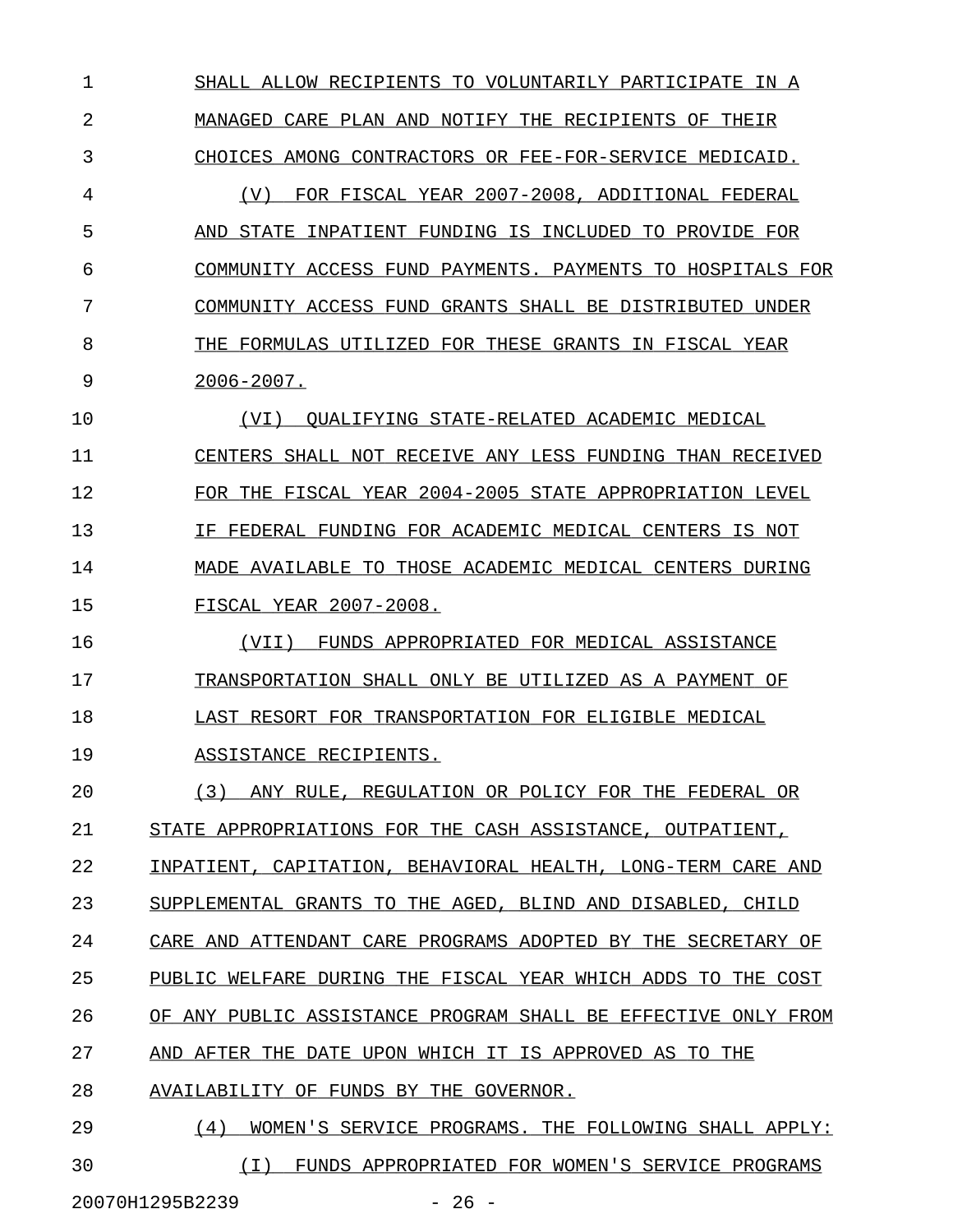1 GRANTS TO NONPROFIT AGENCIES WHOSE PRIMARY FUNCTION IS TO 2 PROVIDE ALTERNATIVES TO ABORTION SHALL BE EXPENDED TO 3 PROVIDE SERVICES TO WOMEN UNTIL CHILDBIRTH AND FOR UP TO 4 12 MONTHS THEREAFTER, INCLUDING FOOD, SHELTER, CLOTHING, 5 HEALTH CARE, COUNSELING, ADOPTION SERVICES, PARENTING 6 CLASSES, ASSISTANCE FOR POSTDELIVERY STRESS AND OTHER 7 SUPPORTIVE PROGRAMS AND SERVICES AND FOR RELATED OUTREACH 8 PROGRAMS. AGENCIES MAY SUBCONTRACT WITH OTHER NONPROFIT 9 ENTITIES WHICH OPERATE PROJECTS DESIGNED SPECIFICALLY TO 10 PROVIDE ALL OR A PORTION OF THESE SERVICES. PROJECTS 11 RECEIVING FUNDS REFERRED TO IN THIS SUBPARAGRAPH SHALL 12 NOT PROMOTE, REFER FOR OR PERFORM ABORTIONS OR ENGAGE IN 13 ANY COUNSELING WHICH IS INCONSISTENT WITH THE 14 APPROPRIATION REFERRED TO IN THIS SUBPARAGRAPH AND SHALL 15 BE PHYSICALLY AND FINANCIALLY SEPARATE FROM ANY COMPONENT 16 OF ANY LEGAL ENTITY ENGAGING IN SUCH ACTIVITIES. 17 (II) FUNDS APPROPRIATED FOR WOMEN'S SERVICE PROGRAMS \_\_\_\_\_\_\_\_\_\_\_\_\_\_\_\_\_\_\_\_\_\_\_\_\_\_\_\_\_\_\_\_\_\_\_\_\_\_\_\_\_\_\_\_\_\_\_\_\_\_\_\_\_ 18 SHALL BE USED FOR WOMEN'S MEDICAL SERVICES, INCLUDING 19 NONINVASIVE CONTRACEPTION SUPPLIES. 20 (III) FEDERAL FUNDS APPROPRIATED FOR TANFBG \_\_\_\_\_\_\_\_\_\_\_\_\_\_\_\_\_\_\_\_\_\_\_\_\_\_\_\_\_\_\_\_\_\_\_\_\_\_\_\_\_\_\_\_ 21 ALTERNATIVES TO ABORTION SHALL BE UTILIZED SOLELY FOR 22 SERVICES TO WOMEN WHOSE GROSS FAMILY INCOME IS BELOW 185% 23 OF THE FEDERAL POVERTY GUIDELINES. 24 (5) BEHAVIORAL HEALTH SERVICES. ALL AVAILABLE 25 INTERGOVERNMENTAL TRANSFER FUNDS APPROPRIATED TO AUGMENT 26 APPROPRIATIONS, INCLUDING PRIOR YEAR CARRYOVER FUNDS, SHALL 27 BE SPENT PRIOR TO COMMONWEALTH FUNDS. 28 (6) COUNTY CHILDREN AND YOUTH PROGRAMS. THE FOLLOWING 29 SHALL APPLY: 30 (I) NO MORE THAN 50% OF FUNDS ALLOCATED FROM THE \_\_\_\_\_\_\_\_\_\_\_\_\_\_\_\_\_\_\_\_\_\_\_\_\_\_\_\_\_\_\_\_\_\_\_\_\_\_\_\_\_\_\_\_\_\_\_\_\_

20070H1295B2239 - 27 -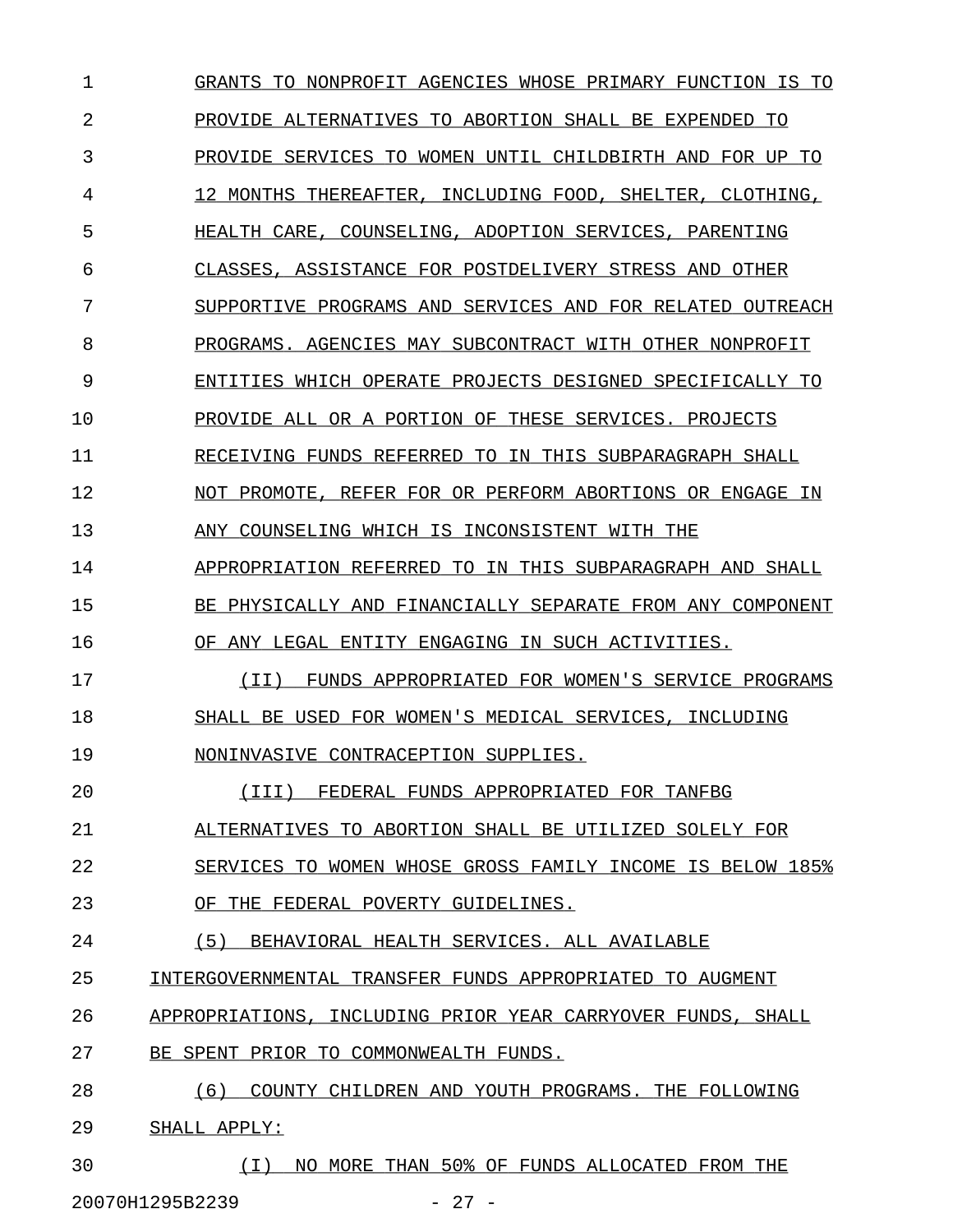1 STATE APPROPRIATION FOR COUNTY CHILDREN AND YOUTH 2 PROGRAMS TO EACH COUNTY SHALL BE EXPENDED UNTIL EACH 3 COUNTY SUBMITS TO THE DEPARTMENT DATA FOR THE PRIOR STATE 4 FISCAL YEAR, AND UPDATED QUARTERLY, ON THE UNDUPLICATED 5 CASELOADS, UNDUPLICATED SERVICES AND NUMBER OF 6 CASEWORKERS BY COUNTY PROGRAM. DATA SHALL BE SUBMITTED IN 7 A FORM ACCEPTABLE TO THE DEPARTMENT. A COPY OF THE DATA 8 SHALL BE SENT TO THE CHAIRMAN AND MINORITY CHAIRMAN OF 9 THE APPROPRIATIONS COMMITTEE OF THE SENATE AND TO THE 10 CHAIRMAN AND THE MINORITY CHAIRMAN OF THE APPROPRIATIONS 11 COMMITTEE OF THE HOUSE OF REPRESENTATIVES. 12 (II) REIMBURSEMENT FOR CHILDREN AND YOUTH SERVICES \_\_\_\_\_\_\_\_\_\_\_\_\_\_\_\_\_\_\_\_\_\_\_\_\_\_\_\_\_\_\_\_\_\_\_\_\_\_\_\_\_\_\_\_\_\_\_\_\_\_\_ 13 MADE PURSUANT TO SECTION 704.1 OF THE ACT OF JUNE 13, 14 1967 (P.L.31, NO.21), KNOWN AS THE PUBLIC WELFARE CODE, 15 SHALL NOT EXCEED THE AMOUNT OF STATE FUNDS APPROPRIATED. 16 IT IS THE INTENT OF THE GENERAL ASSEMBLY THAT COUNTIES DO 17 NOT EXPERIENCE ANY ADVERSE FISCAL IMPACT DUE TO THE 18 DEPARTMENT'S MAXIMIZATION EFFORTS. 19 (7) TANF TRANSITION. FUNDS APPROPRIATED FOR CHILD 20 WELFARE TANF TRANSITION MAY BE DISBURSED BY THE DEPARTMENT IN 21 ACCORDANCE WITH SECTION 205 OF THE PUBLIC WELFARE CODE AS ONE 22 TIME GRANTS TO COUNTY CHILDREN AND YOUTH AGENCIES. THE 23 DEPARTMENT SHALL UTILIZE GUIDELINES ADOPTED IN CONSULTATION 24 WITH THE COUNTY COMMISSIONERS ASSOCIATION OF PENNSYLVANIA TO 25 GOVERN ELIGIBILITY FOR A GRANT AND THE NATURE AND EXTENT OF 26 OTHER UNFUNDED CHILD WELFARE EXPENDITURES FOR WHICH GRANTS 27 MAY BE USED. THE MAXIMUM ONE TIME TRANSITION GRANT TO A 28 COUNTY IN FISCAL YEAR 2007-2008 MAY BE LESS THAN BUT SHALL 29 NOT EXCEED THE AMOUNT SPECIFIED IN A COUNTY'S "STATE TANF 30 TRANSITION FUNDS" REVENUE LINE AS REFLECTED IN THE FISCAL 20070H1295B2239 - 28 -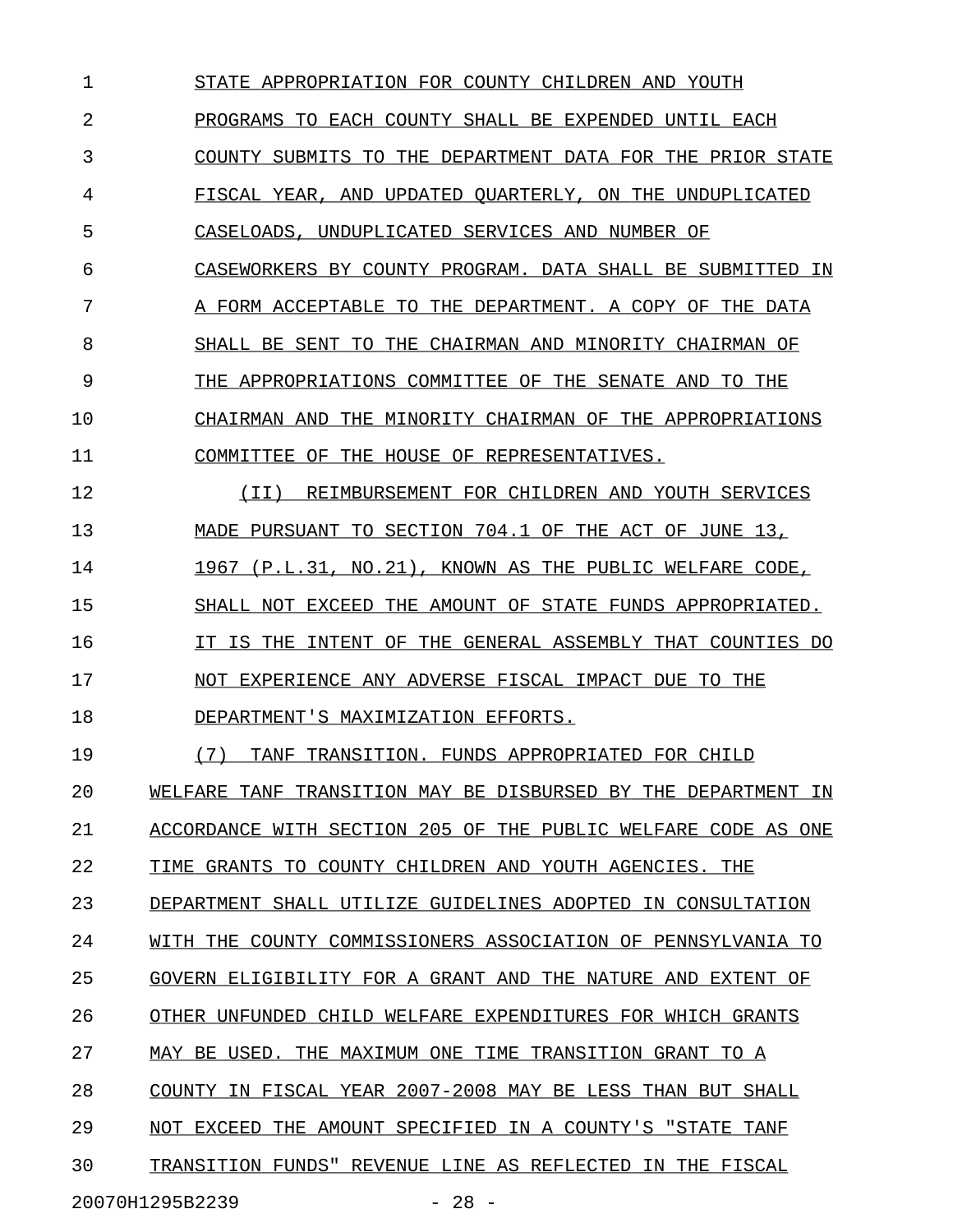1 YEAR 2006-2007 TENTATIVE COUNTY CHILD WELFARE ALLOCATION,

## 2 DATED FEBRUARY 28, 2006.

3 6 (8) BEHAVIORAL HEALTH SERVICES TRANSITION. THE

4 DEPARTMENT, UPON APPROVAL OF THE SECRETARY, MAY TRANSFER

- 5 FEDERAL AND STATE FUNDS APPROPRIATED FOR BEHAVIORAL HEALTH
- 6 SERVICES TRANSITION TO COUNTIES TO PROVIDE FOR CHILDREN AND
- 7 YOUTH PROGRAMS, CHILD ABUSE AND NEGLECT PREVENTION OR MEDICAL
- 8 ASSISTANCE CAPITATION.
- 9 (9) COMMUNITY-BASED FAMILY CENTERS. NO FUNDS
- 10 APPROPRIATED FOR COMMUNITY-BASED FAMILY CENTERS MAY BE

11 CONSIDERED AS PART OF THE BASE FOR CALCULATION OF THE COUNTY

12 CHILD WELFARE NEEDS-BASED BUDGET FOR A FISCAL YEAR.

13 SECTION 1730-F. DEPARTMENT OF REVENUE.

- 14 (RESERVED).
- 15 SECTION 1731-F. DEPARTMENT OF STATE.
- 16 (RESERVED).
- 17 SECTION 1732-F. DEPARTMENT OF TRANSPORTATION.

## 18 (RESERVED).

- 19 SECTION 1733-F. PENNSYLVANIA STATE POLICE.
- 20 THE FOLLOWING SHALL APPLY TO APPROPRIATIONS FOR THE
- 21 PENNSYLVANIA STATE POLICE FROM THE GENERAL APPROPRIATION ACT:
- 22 (1) DURING FISCAL YEAR 2007-2008, THE PENNSYLVANIA STATE \_\_\_\_\_\_\_\_\_\_\_\_\_\_\_\_\_\_\_\_\_\_\_\_\_\_\_\_\_\_\_\_\_\_\_\_\_\_\_\_\_\_\_\_\_\_\_\_\_\_\_\_\_\_\_\_\_
- 23 POLICE MAY NOT CLOSE A BARRACKS UNTIL THE PENNSYLVANIA STATE
- 24 POLICE CONDUCT A PUBLIC HEARING AND PROVIDE 30 DAYS' NOTICE,
- 25 WHICH SHALL BE PUBLISHED IN THE PENNSYLVANIA BULLETIN AND IN
- 26 AT LEAST TWO LOCAL NEWSPAPERS.
- 27 (2) (RESERVED).
- 28 SECTION 1734-F. STATE CIVIL SERVICE COMMISSION.
- 29 FUNDS APPROPRIATED TO THE STATE CIVIL SERVICE COMMISSION
- 30 SHALL INCLUDE ANY FUNDS COLLECTED BY THE COMMISSION FOR THE

20070H1295B2239 - 29 -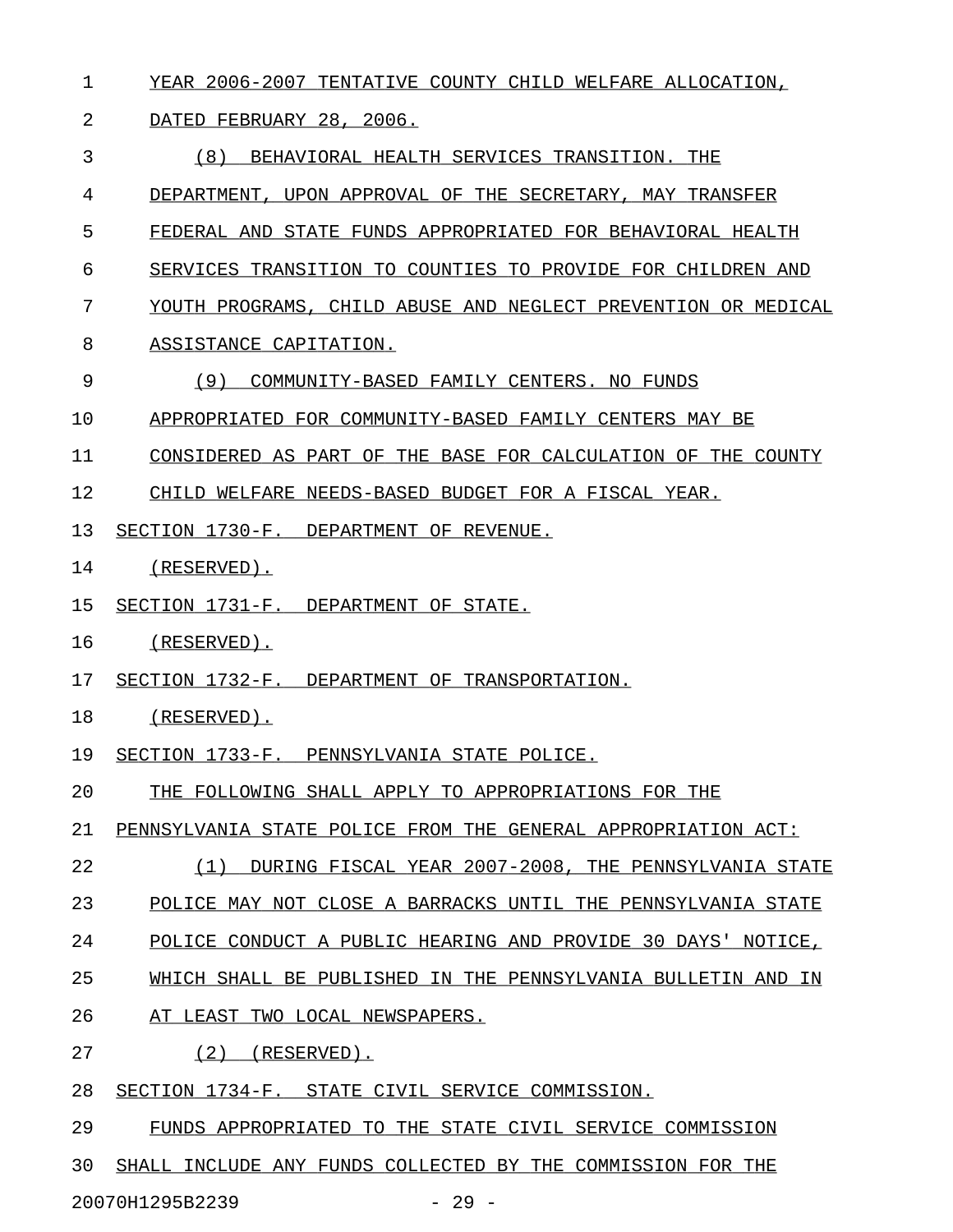| 1  | ADMINISTRATION OF<br>THE MERIT SYSTEM FOR EMPLOYEES UNDER THE ACT         |
|----|---------------------------------------------------------------------------|
| 2  | OF AUGUST 5, 1941 (P.L.752, NO.286), KNOWN AS THE CIVIL SERVICE           |
| 3  | ACT.                                                                      |
| 4  | SECTION 1735-F. PENNSYLVANIA EMERGENCY MANAGEMENT AGENCY.                 |
| 5  | THE PENNSYLVANIA EMERGENCY MANAGEMENT AGENCY SHALL PROVIDE                |
| 6  | SEMIANNUAL REPORTS OF ALL GRANTS AWARDED BY PENNSYLVANIA                  |
| 7  | EMERGENCY MANAGEMENT AGENCY FROM FEDERAL DISASTER ASSISTANCE OR           |
| 8  | RELIEF FUNDS, HOMELAND SECURITY AND DEFENSE FUNDS, AVIAN                  |
| 9  | FLU/PANDEMIC PREPAREDNESS OR OTHER PUBLIC HEALTH EMERGENCY FUNDS          |
| 10 | TO THE CHAIRMAN AND MINORITY CHAIRMAN OF THE APPROPRIATIONS               |
| 11 | COMMITTEE OF THE SENATE AND THE CHAIRMAN AND MINORITY CHAIRMAN            |
| 12 | THE APPROPRIATIONS COMMITTEE OF THE HOUSE OF REPRESENTATIVES.<br>ΟF       |
| 13 | THE REPORTS SHALL INCLUDE INFORMATION RELATING TO THE ENTITY              |
| 14 | RECEIVING GRANT MONEY FROM THE PENNSYLVANIA EMERGENCY MANAGEMENT          |
| 15 | AGENCY, INCLUDING THE NAME AND ADDRESS OF THE ENTITY, THE AMOUNT          |
| 16 | THE DATE OF ISSUANCE AND THE PURPOSE OF THE GRANT.<br>THE<br>GRANT,<br>ΟF |
| 17 | REPORTS SHALL BE SUBMITTED ON OR BEFORE AUGUST 15 OF EACH YEAR            |
| 18 | FOR GRANTS AWARDED DURING THE PERIOD FROM JANUARY 1 THROUGH JUNE          |
| 19 | ON OR BEFORE FEBRUARY 15 OF EACH YEAR FOR GRANTS AWARDED<br>30 AND        |
| 20 | DURING THE PERIOD FROM JULY 1 THROUGH DECEMBER 31.                        |
| 21 | SECTION 1736-F. PENNSYLVANIA FISH AND BOAT COMMISSION.                    |
| 22 | (RESERVED).                                                               |
| 23 | SECTION 1737-F. STATE SYSTEM OF HIGHER EDUCATION.                         |
| 24 | (RESERVED).                                                               |
| 25 | SECTION 1738-F. PENNSYLVANIA HIGHER EDUCATION ASSISTANCE                  |
| 26 | AGENCY.                                                                   |
| 27 | THE FOLLOWING SHALL APPLY TO APPROPRIATIONS FOR THE                       |
| 28 | PENNSYLVANIA HIGHER EDUCATION ASSISTANCE AGENCY FROM THE GENERAL          |
| 29 | APPROPRIATION ACT:                                                        |
| 30 | MAXIMIZATION OF FUNDS. THE PENNSYLVANIA HIGHER<br>(1)                     |

20070H1295B2239 - 30 -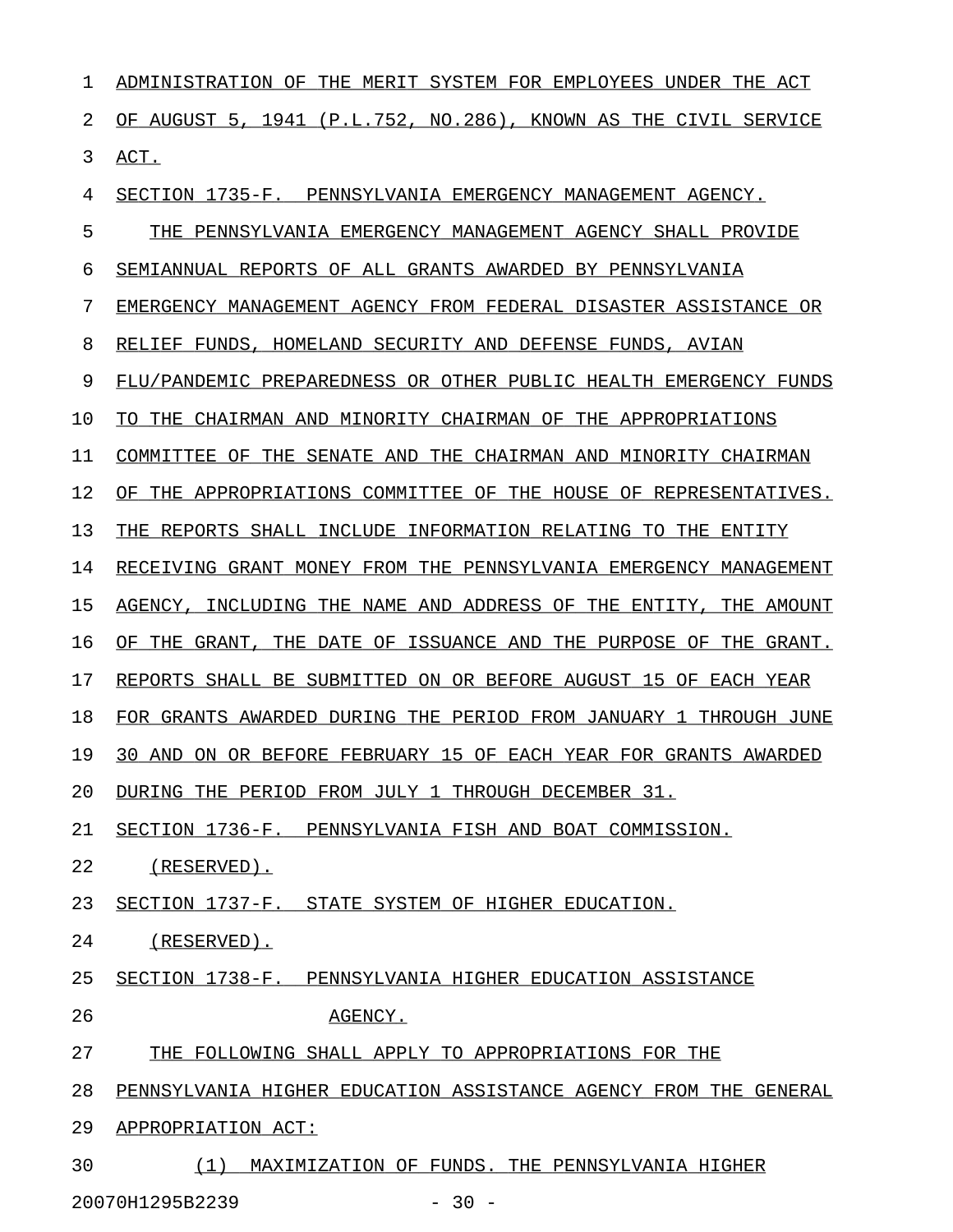| $\mathbf 1$ | EDUCATION ASSISTANCE AGENCY SHALL USE FUNDS APPROPRIATED FOR   |
|-------------|----------------------------------------------------------------|
| 2           | MATCHING PAYMENTS FOR STUDENT AID FUNDS TO MAXIMIZE THE        |
| 3           | RECEIPT OF FEDERAL FUNDS TO THE FULLEST EXTENT POSSIBLE.       |
| 4           | (2)<br>LIMITATION. NO COLLEGE, UNIVERSITY OR INSTITUTION       |
| 5           | RECEIVING A DIRECT APPROPRIATION FROM THE COMMONWEALTH SHALL   |
| 6           | BE ELIGIBLE TO PARTICIPATE IN THE INSTITUTIONAL ASSISTANCE     |
| 7           | GRANTS PROGRAM.                                                |
| 8           | AGRICULTURAL LOAN FORGIVENESS. IN DISTRIBUTING FUNDS<br>(3)    |
| 9           | APPROPRIATED FOR AGRICULTURAL LOAN FORGIVENESS, THE AGENCY     |
| 10          | SHALL GIVE PREFERENCE TO RENEWAL APPLICANTS.                   |
| 11          | SECTION 1739-F. PENNSYLVANIA HISTORICAL AND MUSEUM COMMISSION. |
| 12          | (RESERVED).                                                    |
| 13          | SECTION 1740-F. PENNSYLVANIA INFRASTRUCTURE INVESTMENT         |
| 14          | AUTHORITY.                                                     |
| 15          | (RESERVED).                                                    |
| 16          | SECTION 1741-F. ENVIRONMENTAL HEARING BOARD.                   |
| 17          | (RESERVED).                                                    |
| 18          | SECTION 1742-F. PENNSYLVANIA BOARD OF PROBATION AND PAROLE.    |
| 19          | THE FOLLOWING SHALL APPLY TO THE APPROPRIATION FOR THE         |
| 20          | PENNSYLVANIA BOARD OF PROBATION AND PAROLE FROM THE GENERAL    |
| 21          | APPROPRIATION ACT:                                             |
| 22          | (1)<br>WORK PERFORMED UNDER THE DRUG OFFENDERS' WORK           |
| 23          | PROGRAM APPROPRIATION FOR THE BOARD SHALL IN NO CASE REPLACE   |
| 24          | JOBS PROTECTED BY A COLLECTIVE BARGAINING UNIT.                |
| 25          | (2)<br>$(RESERVED)$ .                                          |
| 26          | SECTION 1743-F. PENNSYLVANIA PUBLIC TELEVISION NETWORK         |
| 27          | COMMISSION.                                                    |
| 28          | (RESERVED).                                                    |
| 29          | SECTION 1744-F. PENNSYLVANIA SECURITIES COMMISSION.            |
| 30          | $(RESERVED)$ .                                                 |

20070H1295B2239 - 31 -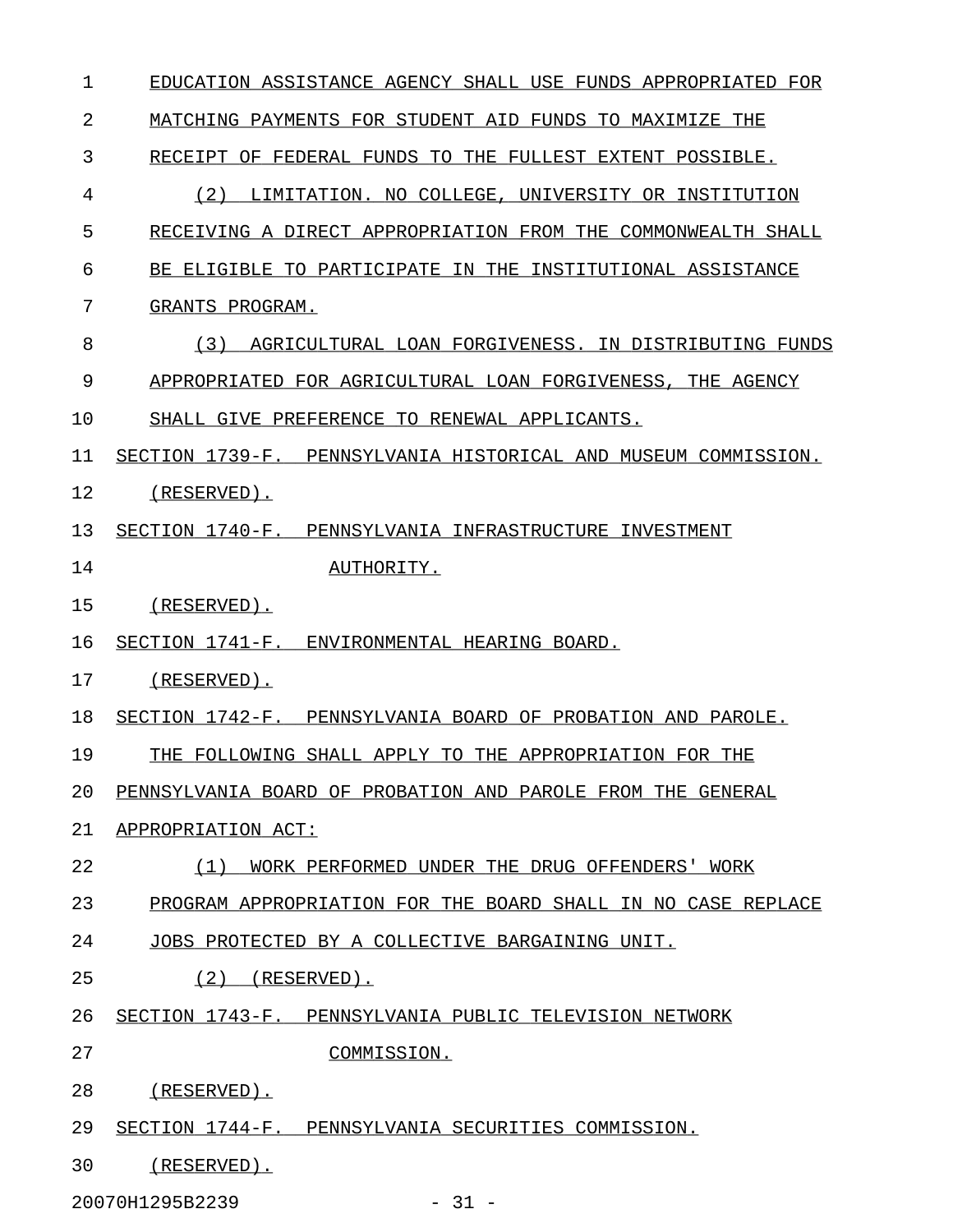1 SECTION 1745-F. STATE TAX EQUALIZATION BOARD.

2 (RESERVED).

3 SECTION 1746-F. HEALTH CARE COST CONTAINMENT COUNCIL.

4 THE HEALTH CARE COST CONTAINMENT COUNCIL SHALL SUBMIT A 5 REPORT TO THE CHAIRMAN AND MINORITY CHAIRMAN OF THE 6 APPROPRIATIONS COMMITTEE OF THE SENATE AND THE CHAIRMAN AND 7 MINORITY CHAIRMAN OF THE APPROPRIATIONS COMMITTEE OF THE HOUSE 8 OF REPRESENTATIVES SPECIFYING THE AMOUNT AND SOURCE OF PROCEEDS 9 RECEIVED FROM THE SALE OF DATA BY THE COUNCIL. PROCEEDS RECEIVED 10 FROM THE SALE SHALL BE DEPOSITED IN THE GENERAL FUND AND SHALL 11 NOT BE EXPENDED UNLESS APPROPRIATED BY THE GENERAL ASSEMBLY. THE 12 REPORT SHALL SUPPLEMENT THE ANNUAL REPORT OF FINANCIAL 13 EXPENDITURES REQUIRED UNDER SECTION 17.1 OF THE ACT OF JULY 8, 14 1986 (P.L.408, NO.89), KNOWN AS THE HEALTH CARE COST CONTAINMENT 15 ACT. 16 SECTION 1747-F. STATE ETHICS COMMISSION. 17 (RESERVED). 18 SECTION 1748-F. STATE EMPLOYEES' RETIREMENT SYSTEM. 19 (RESERVED). 20 SECTION 1749-F. THADDEUS STEVENS COLLEGE OF TECHNOLOGY. 21 (RESERVED). 22 SECTION 1750-F. PENNSYLVANIA HOUSING FINANCE AGENCY. 23 (RESERVED). 24 SECTION 1751-F. LIHEABG. 25 (RESERVED). 26 SECTION 1752-F. BUDGET STABILIZATION RESERVE FUND. 27 (RESERVED). 28 SUBARTICLE C 29 LEGISLATIVE DEPARTMENT 30 (RESERVED) 20070H1295B2239 - 32 -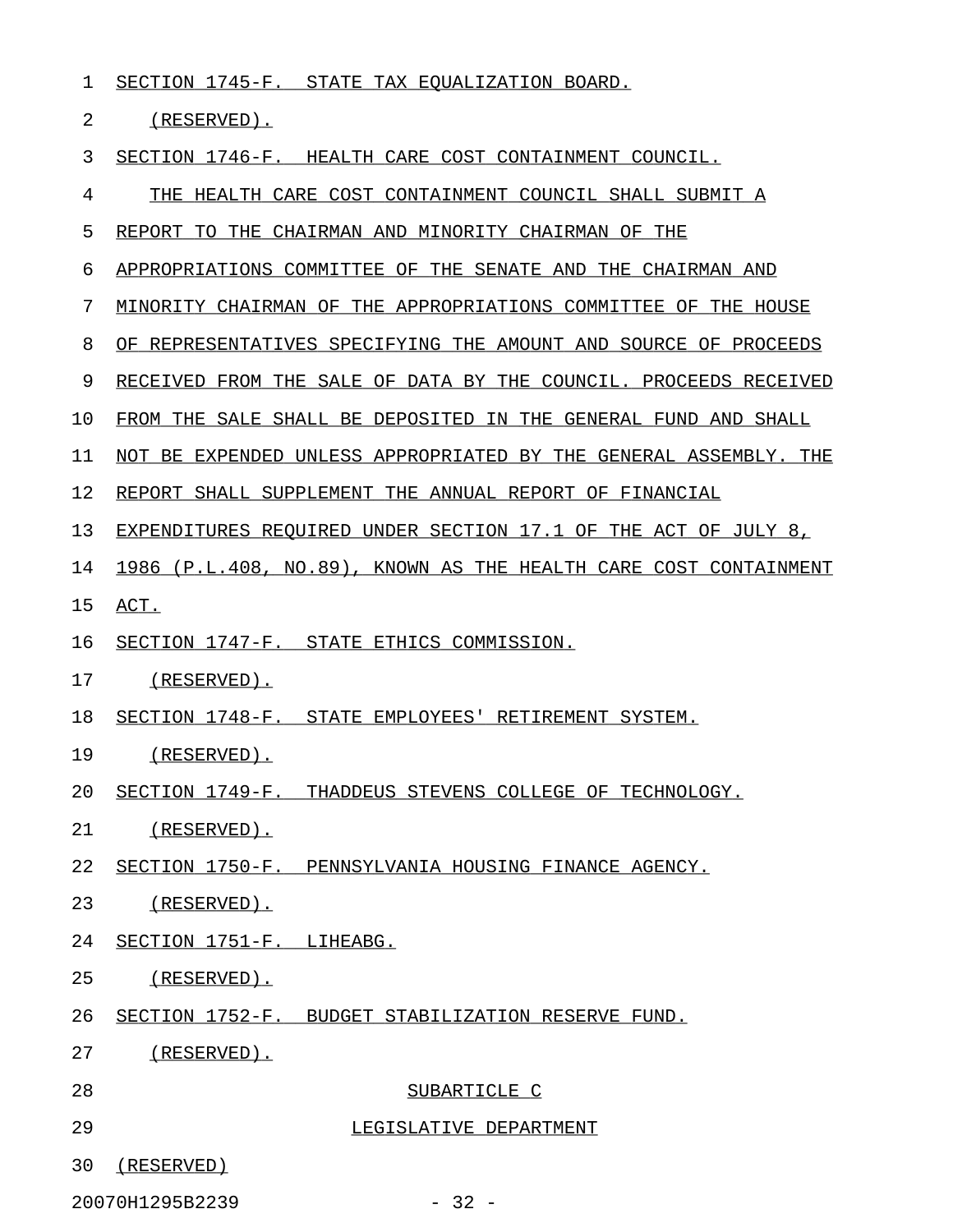| 1              | SUBARTICLE D                                                        |
|----------------|---------------------------------------------------------------------|
| $\overline{2}$ | JUDICIAL DEPARTMENT                                                 |
| 3              | SECTION 1781-F. SUPREME COURT.                                      |
| 4              | (A)<br>ADMINISTRATIVE OFFICE.--FUNDS APPROPRIATED FOR THE           |
| 5              | ADMINISTRATIVE OFFICE OF PENNSYLVANIA COURTS MAY BE USED FOR THE    |
| 6              | OPERATION OF THE PENNSYLVANIA BOARD OF LAW EXAMINERS. FUNDS         |
| 7              | PROVIDED<br>THE BOARD SHALL BE REPAID IN FULL TO THE OFFICE,<br>TO. |
| 8              | WITHOUT<br>INTEREST OR CHARGES, FROM REVENUES OF THE BOARD.         |
| 9              | (B)<br>COUNTY COURT ADMINISTRATORS. -- NO FUNDS FROM ANY            |
| 10             | APPROPRIATION OTHER THAN THE APPROPRIATION FOR COUNTY COURT         |
| 11             | ADMINISTRATORS FOR THE UNIFIED JUDICIAL SYSTEM MAY BE USED TO       |
| 12             | SUPPLEMENT PAYMENTS TO COUNTY COURT ADMINISTRATORS.                 |
| 13             | SECTION 1782-F. SUPERIOR COURT.                                     |
| 14             | $(RESERVED)$ .                                                      |
| 15             | SECTION 1783-F. COMMONWEALTH COURT.                                 |
| 16             | $(RESERVED)$ .                                                      |
| 17             | SECTION 1784-F. COURTS OF COMMON PLEAS.                             |
| 18             | THE FOLLOWING SHALL APPLY TO APPROPRIATIONS FOR THE COURTS OF       |
| 19             | COMMON PLEAS IN THE GENERAL APPROPRIATION ACT.                      |
| 20             | (1) NO PAYMENT MAY BE MADE FROM THE APPROPRIATION FOR               |
| 21             | SALARIES AND EXPENSES OF COURTS OF COMMON PLEAS JUDGES FOR          |
| 22             | PRINTING, POSTAGE, TELEPHONE OR SUPPLIES.                           |
| 23             | (2) NO PAYMENT MAY BE MADE FOR EXPENSES OF ANY KIND                 |
| 24             | RELATING TO EDUCATION.                                              |
| 25             | SECTION 1785-F. COMMUNITY COURTS - MAGISTERIAL DISTRICT JUDGES.     |
| 26             | ALL OF THE FOLLOWING APPLY TO THE APPROPRIATION IN THE              |
| 27             | GENERAL APPROPRIATION ACT FOR SALARIES AND EXPENSES OF COMMUNITY    |
| 28             | COURT JUDGES AND MAGISTERIAL DISTRICT JUDGES:                       |
| 29             | (1) EXCEPT FOR PRINTING COSTS RELATED TO 42 PA.C.S. §               |
| 30             | 3532 (RELATING TO EXPENSES), NO OTHER COSTS FOR PRINTING,           |

20070H1295B2239 - 33 -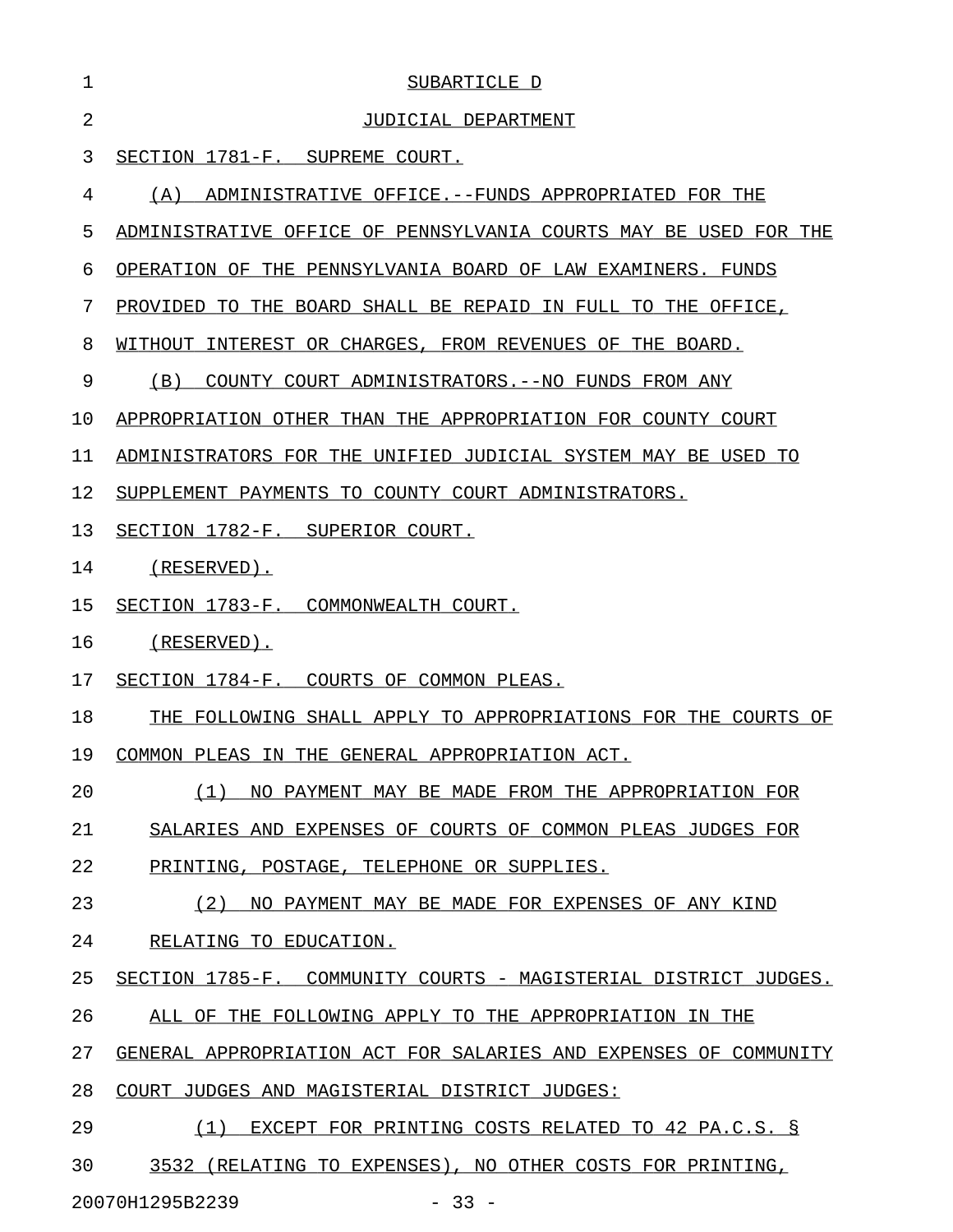| 1  | POSTAGE, TELEPHONE OR SUPPLIES MAY BE PAID FOR FROM THE      |
|----|--------------------------------------------------------------|
| 2  | APPROPRIATION.                                               |
| 3  | (2)<br>NO EXPENSES OF ANY KIND RELATING TO EDUCATION MAY BE  |
| 4  | PAID FOR FROM THE APPROPRIATION.                             |
| 5  | SECTION 1786-F. PHILADELPHIA TRAFFIC COURT.                  |
| 6  | (RESERVED).                                                  |
| 7  | SECTION 1787-F. PHILADELPHIA MUNICIPAL COURT.                |
| 8  | (RESERVED).                                                  |
| 9  | SECTION 1788-F. JUDICIAL CONDUCT BOARD.                      |
| 10 | (RESERVED).                                                  |
| 11 | SECTION 1789-F. COURT OF JUDICIAL DISCIPLINE.                |
| 12 | (RESERVED).                                                  |
| 13 | SECTION 1790-F. JUROR COST REIMBURSEMENT.                    |
| 14 | (RESERVED).                                                  |
| 15 | SECTION 1791-F. COUNTY COURT REIMBURSEMENT.                  |
| 16 | COUNTY COURT REIMBURSEMENTS SHALL BE AS FOLLOWS:             |
| 17 | (1)<br>REIMBURSEMENT TO COUNTIES FOR COSTS INCURRED IN THE   |
| 18 | ADMINISTRATION AND OPERATION OF COURTS OF COMMON PLEAS SHALL |
| 19 | BE PAID AS FOLLOWS:                                          |
| 20 | (I) FOR EACH COMMON PLEAS COURT JUDGE, FILLED OR             |
| 21 | VACANT, \$70,000 PER AUTHORIZED POSITION.                    |
| 22 | JUDICIAL DISTRICTS COMPRISING MORE THAN ONE<br>$(\I{I})$     |
| 23 | COUNTY SHALL RECEIVE \$70,000 PER AUTHORIZED POSITION. THE   |
| 24 | AMOUNT PAYABLE TO EACH COUNTY SHALL BE DETERMINED BY THE     |
| 25 | PROPORTION OF THE COUNTY'S POPULATION IN RELATION TO THE     |
| 26 | POPULATION OF THE ENTIRE JUDICIAL DISTRICT.                  |
| 27 | (III)<br>NO COUNTY SHALL BE REIMBURSED FOR COSTS ABOVE       |
| 28 | THE ACTUAL DIRECT COSTS, EXCLUDING CAPITAL OUTLAYS,          |
| 29 | INCURRED TO OPERATE THE COURTS OF COMMON PLEAS.              |
| 30 | (IV) NO COUNTY SHALL RECEIVE LESS THAN 77.5% OF THE          |
|    | 20070H1295B2239<br>$-34 -$                                   |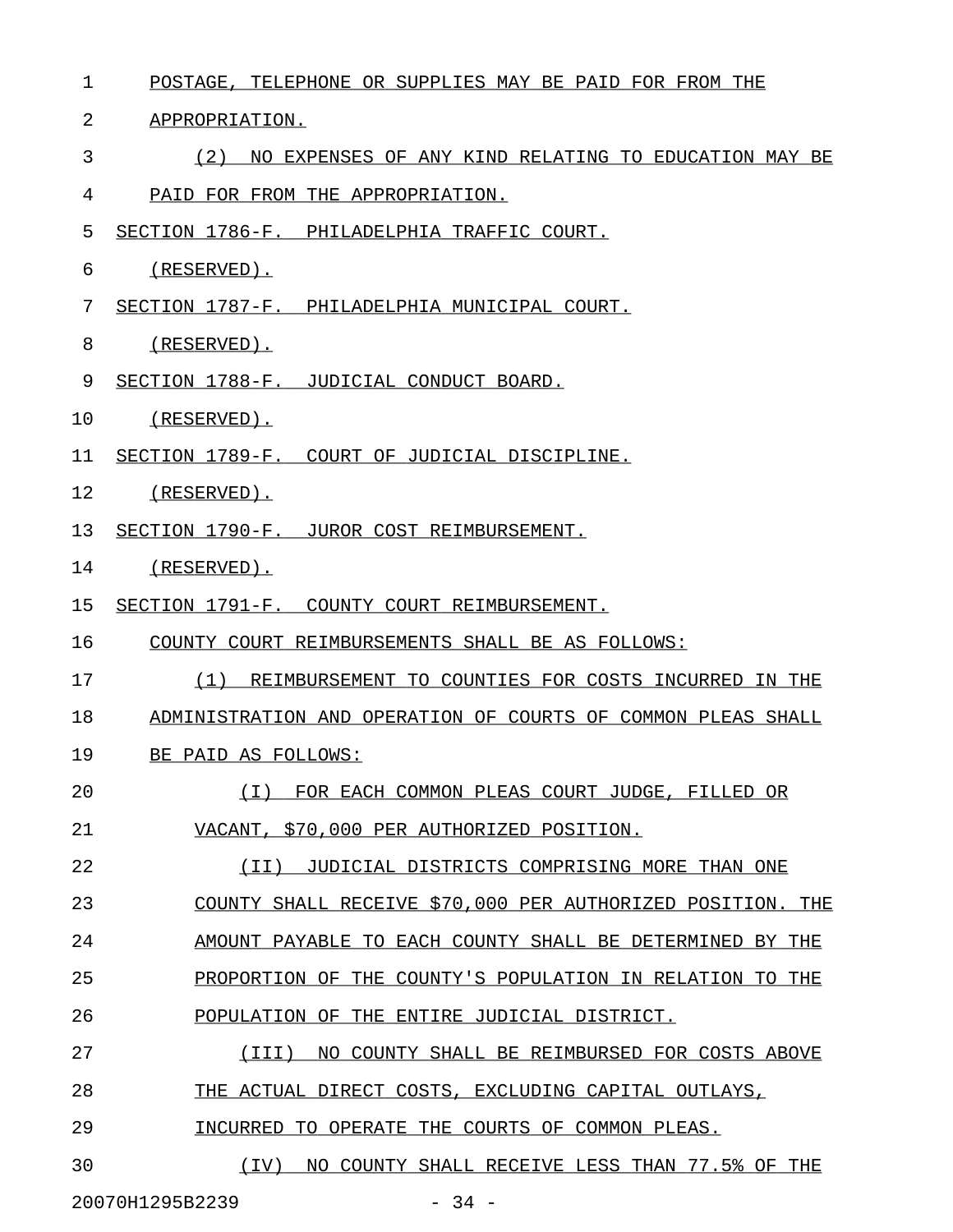| $\mathbf 1$ | ACTUAL REIMBURSEMENT FOR COURT COSTS APPROPRIATED IN                      |
|-------------|---------------------------------------------------------------------------|
| 2           | FISCAL YEAR 1980-1981.                                                    |
| 3           | (V)<br>REIMBURSEMENT SHALL BE MADE TO THE COUNTY                          |
| 4           | TREASURER AND, IN CITIES OF THE FIRST CLASS COTERMINOUS                   |
| 5           | WITH COUNTIES OF THE FIRST CLASS, TO THE CITY TREASURER.                  |
| 6           | $(2)$ (RESERVED).                                                         |
| 7           | SECTION 1792-F. SENIOR JUDGES.                                            |
| 8           | (A)<br>HEALTH BENEFITS. -- SUBJECT TO SUBSECTION (B),                     |
| 9           | APPROPRIATIONS FOR THE SUPERIOR COURT, COMMONWEALTH COURT,                |
| 10          | COURTS OF COMMON PLEAS, COMMUNITY COURTS, MAGISTERIAL DISTRICT            |
| 11          | JUDGES, THE PHILADELPHIA MUNICIPAL COURT AND THE PHILADELPHIA             |
| 12          | TRAFFIC COURT MAY BE USED TO PAY FOR HEALTH BENEFITS FOR SENIOR           |
| 13          | JUDGES WORKING AS ACTIVE OR SENIOR JUDGES FOR A MINIMUM OF 75             |
| 14          | DAYS IN THE PRIOR CALENDAR YEAR.                                          |
| 15          | LIMITATION. -- SENIOR JUDGES OF THE COURTS OF COMMON PLEAS<br>(B)         |
| 16          | SHALL NOT BE ASSIGNED UNLESS ADEQUATE FUNDS ARE APPROPRIATED TO           |
| 17          | PROVIDE COMPENSATION. A SENIOR JUDGE ASSIGNED IN EXCESS OF                |
| 18          | EXISTING APPROPRIATIONS SHALL BE COMPENSATED FROM THE                     |
| 19          | APPROPRIATION FOR THE SUPREME COURT.                                      |
| 20          | SECTION 1793-F.<br>TRANSFER OF FUNDS BY SUPREME COURT.                    |
| 21          | THE SUPREME COURT MAY TRANSFER TO THE JUDICIAL DEPARTMENT                 |
| 22          | DURING THE FISCAL YEAR FUNDS APPROPRIATED IN SECTIONS 281,<br>282,        |
| 23          | 285, 286,<br>287, 290 AND 291 OF THE GENERAL<br>283, 284,                 |
| 24          | APPROPRIATION ACT AMONG ANY OF THE LINE<br>ITEMS CONTAINED<br>WITHIN      |
| 25          | THOSE SECTIONS.<br>IN ORDER TO AVOID A DEFICIT<br>IN ANY LINE<br>ITEMS IN |
| 26          | THE SUPREME COURT MAY ALSO TRANSFER FUNDS<br>THOSE SECTIONS,              |
| 27          | INTO THE JUDICIAL COMPUTER SYSTEM AUGMENTATION ACCOUNT<br>DEPOSITED       |
| 28          | ITEMS<br>IN THOSE SECTIONS. THE SUPREME COURT MAY ALSO<br>TO.<br>ANY LINE |
| 29          | TRANSFER EXCESS FUNDS APPROPRIATED IN THOSE SECTIONS TO THE               |
| 30          | JUDICIAL COMPUTER SYSTEM AUGMENTATION ACCOUNT DURING THE MONTH            |
|             |                                                                           |

20070H1295B2239 - 35 -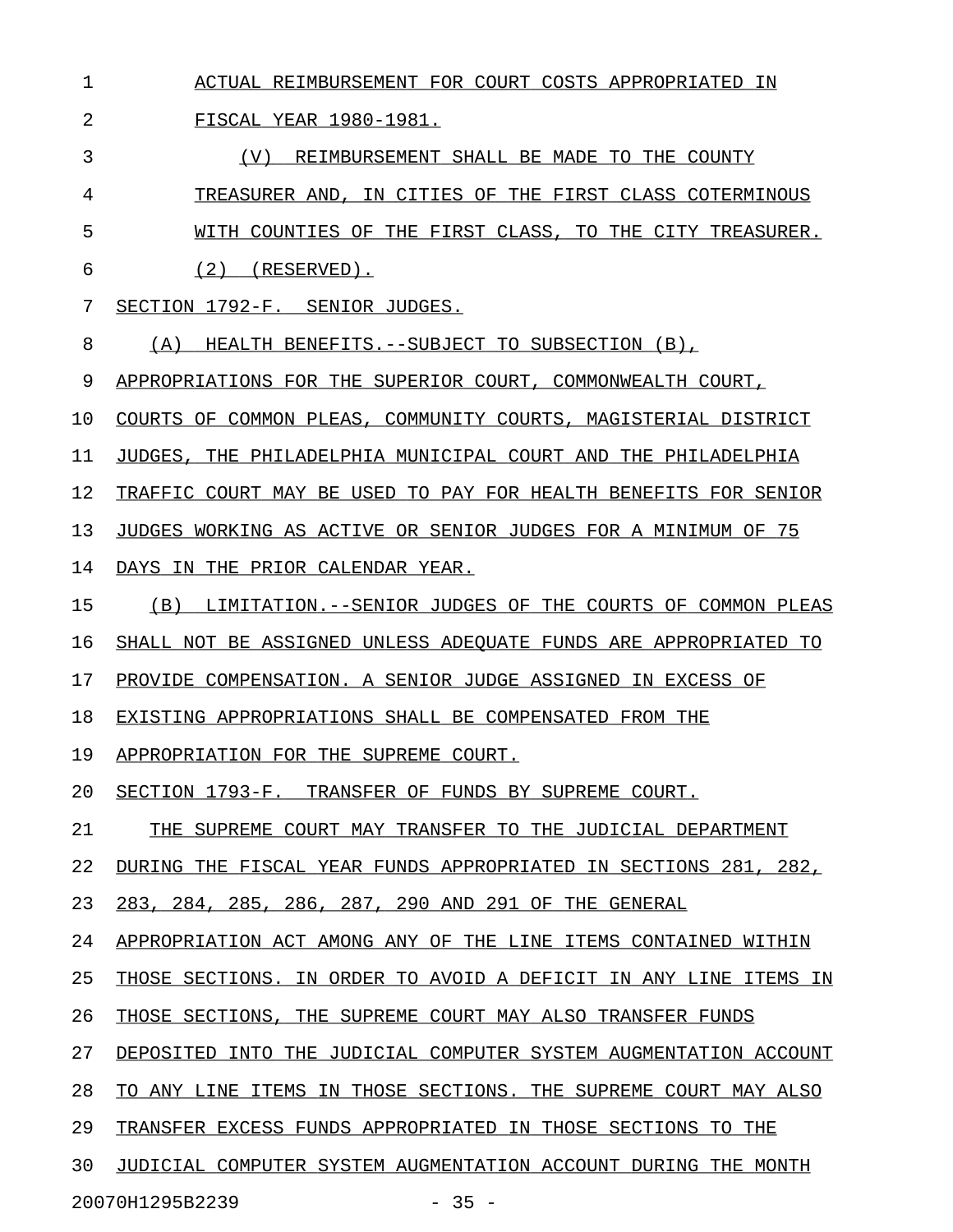| ı  | OF JUNE 2008. IF THE SUPREME COURT MAKES A TRANSFER UNDER THIS  |
|----|-----------------------------------------------------------------|
| 2  | SECTION, THE SUPREME COURT SHALL GIVE WRITTEN NOTIFICATION TO   |
| 3  | THE SECRETARY AND CHAIRMAN AND MINORITY CHAIRMAN OF THE         |
| 4  | APPROPRIATIONS COMMITTEE OF THE SENATE AND THE CHAIRMAN AND     |
| 5  | MINORITY CHAIRMAN OF THE APPROPRIATIONS COMMITTEE OF THE HOUSE  |
| 6  | OF REPRESENTATIVES TEN DAYS PRIOR TO ANY TRANSFER. THIS SECTION |
| 7  | SHALL NOT APPLY TO THE APPROPRIATION IN SECTION 291 OF THE      |
| 8  | GENERAL APPROPRIATION ACT FOR GUN COURTS.                       |
| 9  | ARTICLE XVII-G                                                  |
| 10 | 2007-2008 RESTRICTIONS ON APPROPRIATIONS                        |
| 11 | FOR FUNDS AND ACCOUNTS                                          |
| 12 | SECTION 1701-G. APPLICABILITY.                                  |
| 13 | EXCEPT AS SPECIFICALLY PROVIDED IN THIS ARTICLE, THIS ARTICLE   |
| 14 | APPLIES TO THE GENERAL APPROPRIATION ACT OF 2007.               |
| 15 | SECTION 1702-G. STATE LOTTERY FUND.                             |
| 16 | (1)<br>FUNDS APPROPRIATED FOR PENNCARE SHALL NOT BE             |
| 17 | UTILIZED FOR ADMINISTRATIVE COSTS BY THE DEPARTMENT OF AGING.   |
| 18 | $(2)$ (RESERVED).                                               |
| 19 | SECTION 1703-G. ENERGY CONSERVATION AND ASSISTANCE FUND.        |
| 20 | NO LESS THAN 75% OF THE APPROPRIATION FOR ENERGY CONSERVATION   |
| 21 | PROGRAMS UNDER THE ACT OF JULY 10, 1986 (P.L.1398, NO.122),     |
| 22 | KNOWN AS THE ENERGY CONSERVATION AND ASSISTANCE ACT, SHALL BE   |
| 23 | USED FOR PROGRAMS LISTED AS PRIORITIES IN SECTION 7(B) OF THE   |
| 24 | ENERGY CONSERVATION AND ASSISTANCE ACT.                         |
| 25 | SECTION 1704-G. JUDICIAL COMPUTER SYSTEM AUGMENTATION ACCOUNT.  |
| 26 | THE SUPREME COURT AND THE COURT ADMINISTRATOR OF PENNSYLVANIA   |
| 27 | ARE PROHIBITED FROM AUGMENTING THE AMOUNT APPROPRIATED TO THE   |
| 28 | JUDICIAL COMPUTER SYSTEM AUGMENTATION ACCOUNT BY BILLINGS TO    |
| 29 | OTHER APPROPRIATIONS TO THE JUDICIAL BRANCH FOR THE STATEWIDE   |
| 30 | JUDICIAL COMPUTER SYSTEM OR FOR ANY OTHER PURPOSE.              |
|    | 20070H1295B2239<br>$-36 -$                                      |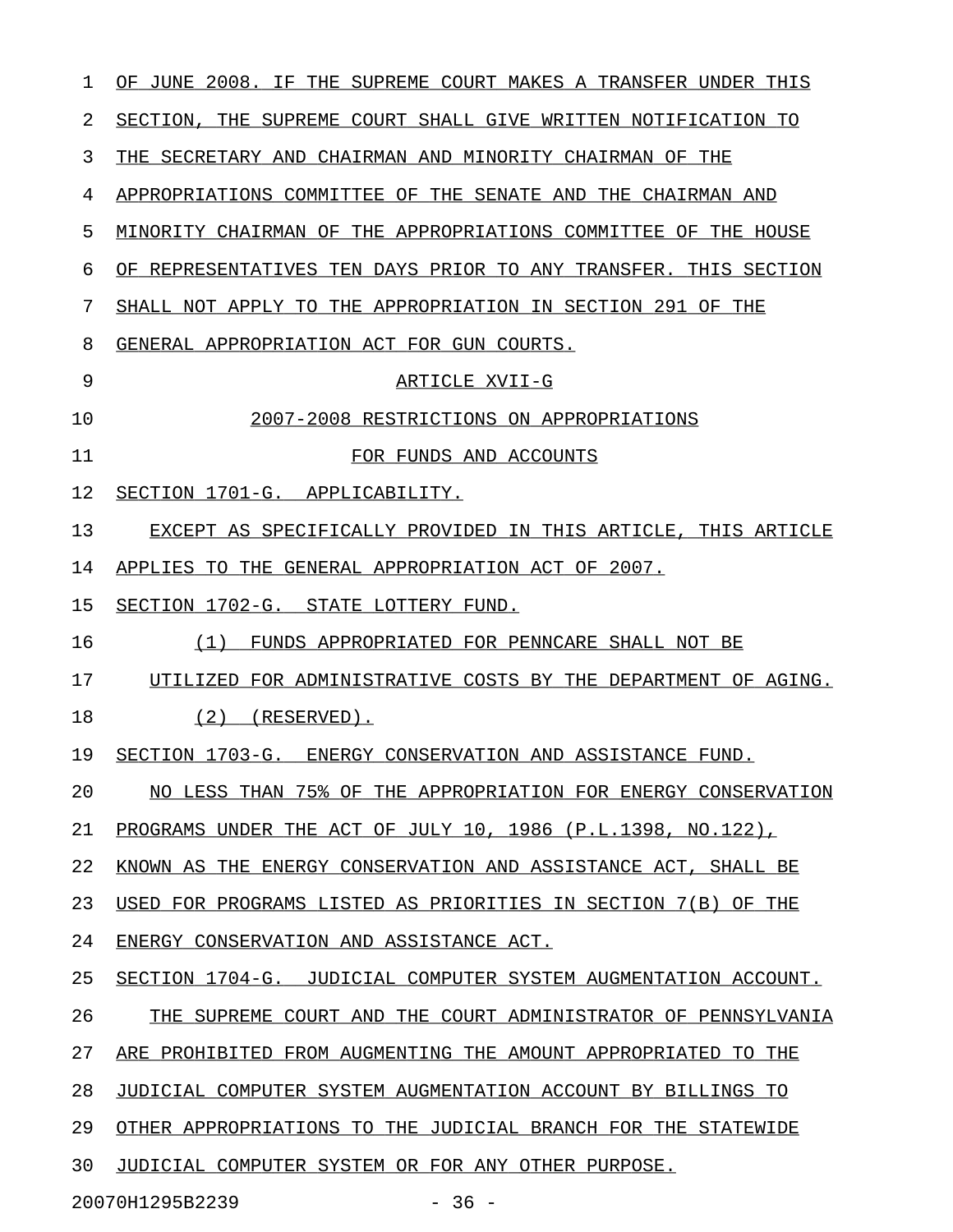| $\mathbf 1$ | SECTION 1705-G. EMERGENCY MEDICAL SERVICES OPERATING FUND.       |
|-------------|------------------------------------------------------------------|
| 2           | (RESERVED).                                                      |
| 3           | SECTION 1706-G. STATE STORES FUND.                               |
| 4           | (RESERVED).                                                      |
| 5           | SECTION 1707-G. MOTOR LICENSE FUND.                              |
| 6           | (RESERVED).                                                      |
| 7           | SECTION 1708-G. HAZARDOUS MATERIAL RESPONSE FUND.                |
| 8           | (RESERVED).                                                      |
| 9           | SECTION 1709-G. MILK MARKETING FUND.                             |
| 10          | (RESERVED).                                                      |
| 11          | SECTION 1710-G. HOME INVESTMENT TRUST FUND.                      |
| 12          | (RESERVED).                                                      |
| 13          | SECTION 1711-G. TUITION PAYMENT FUND.                            |
| 14          | (RESERVED).                                                      |
| 15          | SECTION 1712-G. BANKING DEPARTMENT FUND.                         |
| 16          | (RESERVED).                                                      |
| 17          | SECTION 1713-G. FIREARM RECORDS CHECK FUND.                      |
| 18          | (RESERVED).                                                      |
| 19          | SECTION 1714-G. BEN FRANKLIN TECHNOLOGY DEVELOPMENT AUTHORITY    |
| 20          | FUND.                                                            |
| 21          | FUNDS ALLOCATED FROM THE APPROPRIATION FOR THE BEN FRANKLIN      |
| 22          | CENTERS FOR FISCAL YEAR 2007-2008 SHALL NOT BE LESS THAN THE     |
| 23          | ALLOCATION FOR FISCAL YEAR 2006-2007.                            |
| 24          | SECTION 1715-G. TOBACCO SETTLEMENT FUND.                         |
| 25          | (A)<br>DEPOSITS.--NOTWITHSTANDING SECTIONS $303(B)(3)$ AND $(4)$ |
| 26          | AND 306(B)(1)(III) AND (VI) OF THE ACT OF JUNE 26, 2001          |
| 27          | (P.L.755, NO.77), KNOWN AS THE TOBACCO SETTLEMENT ACT, THE       |
| 28          | FOLLOWING SHALL APPLY:                                           |
| 29          | FOR FISCAL YEAR 2007-2008, FUNDS DERIVED PURSUANT TO<br>(1)      |
| 30          | SECTION 303(B)(3) OF THE TOBACCO SETTLEMENT ACT SHALL BE         |

20070H1295B2239 - 37 -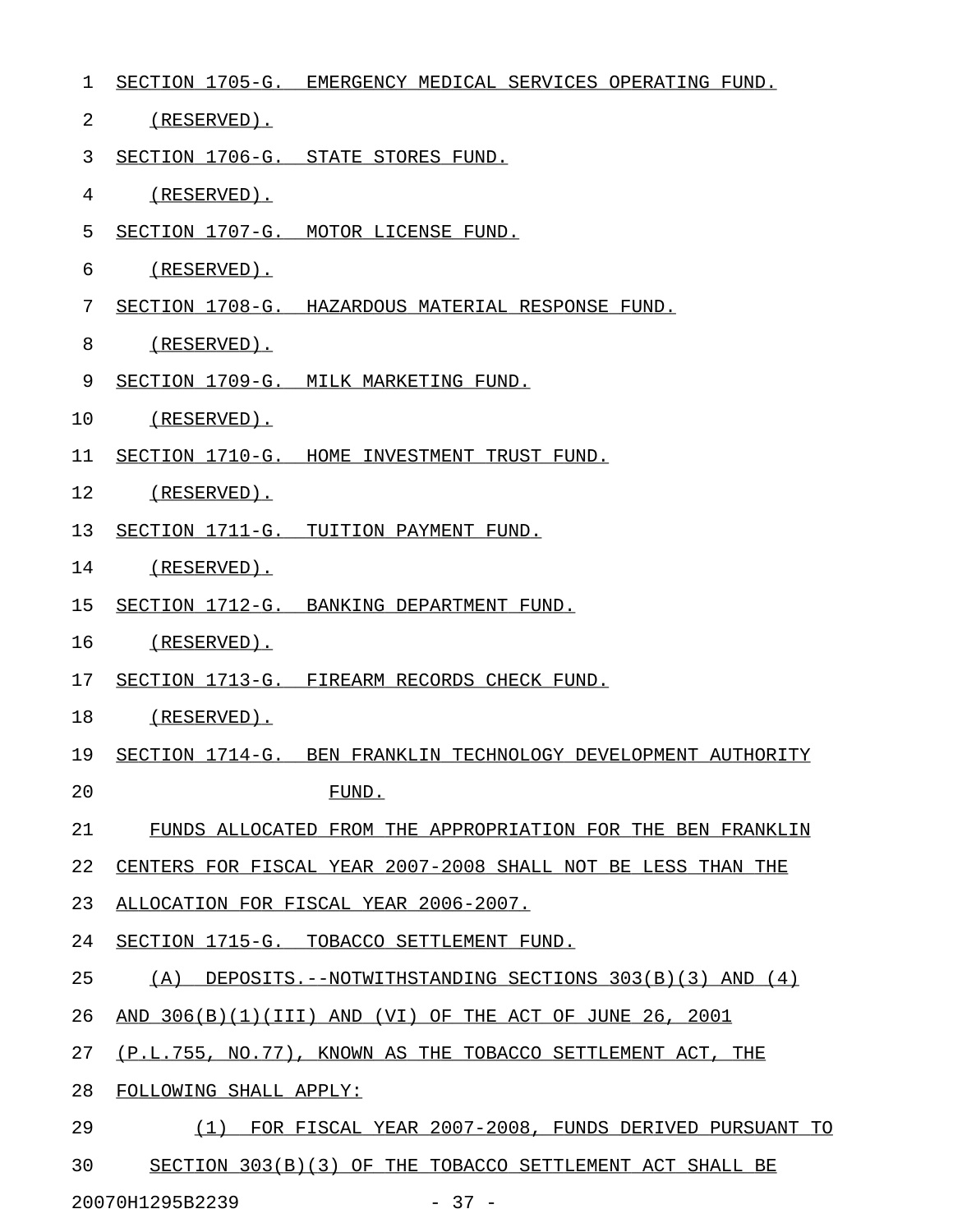1 DEPOSITED INTO THE TOBACCO SETTLEMENT FUND.

2 12 C2) FOR FISCAL YEAR 2007-2008, FUNDS DERIVED PURSUANT TO 3 SECTION 303(B)(4) OF THE TOBACCO SETTLEMENT ACT DURING FISCAL 4 YEAR 2006-2007 SHALL BE DEPOSITED INTO THE FUND.

- 5 (3) FOR FISCAL YEAR 2007-2008, ONE-FOURTH OF THE MONEY 6 APPROPRIATED PURSUANT TO SECTION  $306(B)(1)(III)$  OF THE
- 7 TOBACCO SETTLEMENT ACT MAY NOT BE EXPENDED, TRANSFERRED OR
- 8 LAPSED BUT SHALL REMAIN IN THE FUND.

9 (4) FOR FISCAL YEAR 2007-2008, ONE-EIGHTH OF THE FUNDS \_\_\_\_\_\_\_\_\_\_\_\_\_\_\_\_\_\_\_\_\_\_\_\_\_\_\_\_\_\_\_\_\_\_\_\_\_\_\_\_\_\_\_\_\_\_\_\_\_\_\_\_\_\_\_ 10 APPROPRIATED PURSUANT TO SECTION 306(B)(1)(VI) OF THE TOBACCO 11 SETTLEMENT ACT MAY NOT BE EXPENDED, TRANSFERRED OR LAPSED BUT 12 SHALL REMAIN IN THE FUND.

13  $(5)$  FOR FISCAL YEAR 2007-2008, THE AMOUNTS DEPOSITED IN 14 THE FUND UNDER PARAGRAPHS (1) AND (2) SHALL NOT EXCEED, IN 15 THE AGGREGATE, \$51,250,000.

16 (B) APPROPRIATION.--MONEY DEPOSITED INTO THE FUND UNDER

17 SUBSECTION (A) SHALL BE APPROPRIATED FOR HEALTH-RELATED PURPOSES

18 IN THE GENERAL APPROPRIATIONS ACT FOR THE FISCAL YEAR COMMENCING

19 JULY 1, 2007. IF APPLICABLE, THE AMOUNT APPROPRIATED UNDER THIS

- 20 SUBSECTION SHALL BE MATCHED BY APPROPRIATE FEDERAL AUGMENTING
- 21 FUNDS.

22 (C) ALLOCATION.--FUNDING FOR LOCAL PROGRAMS UNDER SECTION 23 708(B) OF THE ACT OF JUNE 26, 2001 (P.L.755, NO.77), KNOWN AS 24 THE TOBACCO SETTLEMENT ACT, SHALL BE ALLOCATED AS FOLLOWS:

25 (1) THIRTY PERCENT OF GRANT FUNDING TO PRIMARY \_\_\_\_\_\_\_\_\_\_\_\_\_\_\_\_\_\_\_\_\_\_\_\_\_\_\_\_\_\_\_\_\_\_\_\_\_\_\_\_\_\_\_\_\_\_\_

- 26 CONTRACTORS FOR LOCAL PROGRAMS SHALL BE ALLOCATED EQUALLY
- 27 AMONG EACH OF THE 67 COUNTIES.

28 (2) THE REMAINING 70% OF GRANT FUNDING TO PRIMARY 29 CONTRACTORS FOR LOCAL PROGRAMS SHALL BE ALLOCATED ON A PER

30 CAPITA BASIS OF EACH COUNTY WITH A POPULATION GREATER THAN

20070H1295B2239 - 38 -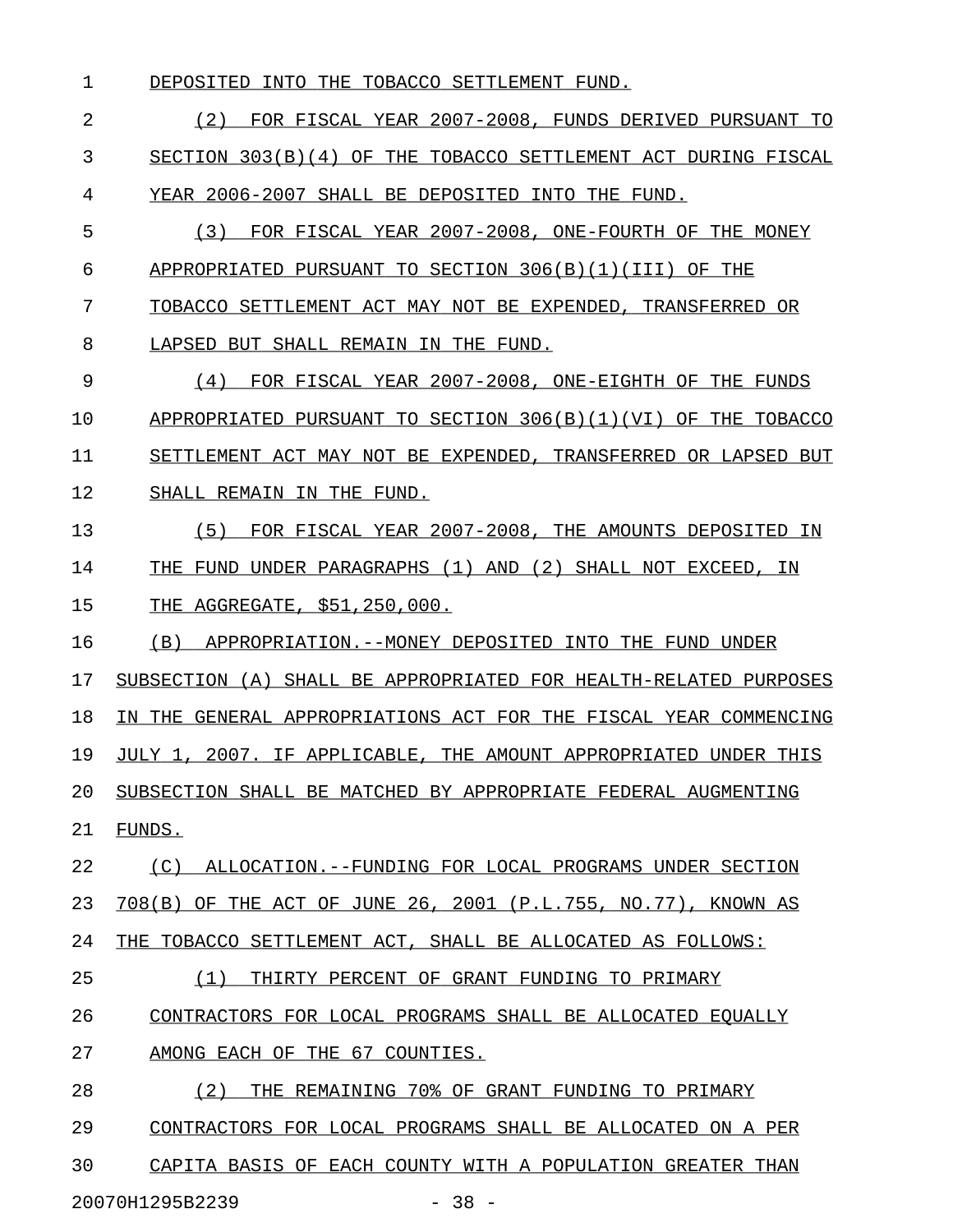1 60,000. THE PER CAPITA FORMULA SHALL BE APPLIED ONLY TO THAT 2 PORTION OF THE POPULATION THAT IS GREATER THAN 60,000 FOR 3 EACH COUNTY.

4 (3) BUDGETS SHALL BE DEVELOPED BY EACH PRIMARY 5 CONTRACTOR TO REFLECT SERVICE PLANNING AND EXPENDITURES IN 6 EACH COUNTY. EACH PRIMARY CONTRACTOR WILL ENSURE THAT 7 SERVICES ARE AVAILABLE TO RESIDENTS OF EACH COUNTY AND MUST 8 EXPEND THE ALLOCATED FUNDS ON A PER-COUNTY BASIS PURSUANT TO 9 PARAGRAPHS (1) AND (2). 10 (4) THE DEPARTMENT OF HEALTH SHALL COMPILE A DETAILED \_\_\_\_\_\_\_\_\_\_\_\_\_\_\_\_\_\_\_\_\_\_\_\_\_\_\_\_\_\_\_\_\_\_\_\_\_\_\_\_\_\_\_\_\_\_\_\_\_\_\_\_\_\_ 11 ANNUAL REPORT OF EXPENDITURES PER COUNTY AND THE SPECIFIC 12 PROGRAMS OFFERED IN EACH REGION. THIS REPORT SHALL BE MADE 13 AVAILABLE ON THE DEPARTMENT OF HEALTH'S PUBLICLY AVAILABLE 14 INTERNET WEBSITE 60 DAYS FOLLOWING THE CLOSE OF EACH FISCAL 15 YEAR. 16 (5) DURING THE THIRD QUARTER OF THE FISCAL YEAR, FUNDS 17 WHICH HAVE NOT BEEN SPENT WITHIN A SERVICE AREA MAY BE 18 REALLOCATED TO SUPPORT PROGRAMMING IN THE SAME REGION. 19 SECTION 1716-G. COMMUNITY HEALTH REINVESTMENT RESTRICTED 20 ACCOUNT. 21 (A) ESTABLISHMENT.--THERE IS ESTABLISHED IN THE STATE 22 TREASURY A RESTRICTED RECEIPTS ACCOUNT IN THE TOBACCO SETTLEMENT 23 FUND TO BE KNOWN AS THE COMMUNITY HEALTH REINVESTMENT RESTRICTED 24 ACCOUNT. INTEREST EARNED ON MONEY IN THE ACCOUNT SHALL REMAIN IN 25 THE ACCOUNT. 26 (B) AGREEMENT ON COMMUNITY HEALTH REINVESTMENT. --EACH 27 CALENDAR YEAR, A CORPORATION UNDER 40 PA.C.S. CH. 61 (RELATING 28 TO HOSPITAL PLAN CORPORATIONS) OR 63 (RELATING TO PROFESSIONAL 29 HEALTH SERVICES PLAN CORPORATIONS) THAT IS A PARTY TO THE 30 AGREEMENT ON COMMUNITY HEALTH REINVESTMENT ENTERED INTO FEBRUARY

20070H1295B2239 - 39 -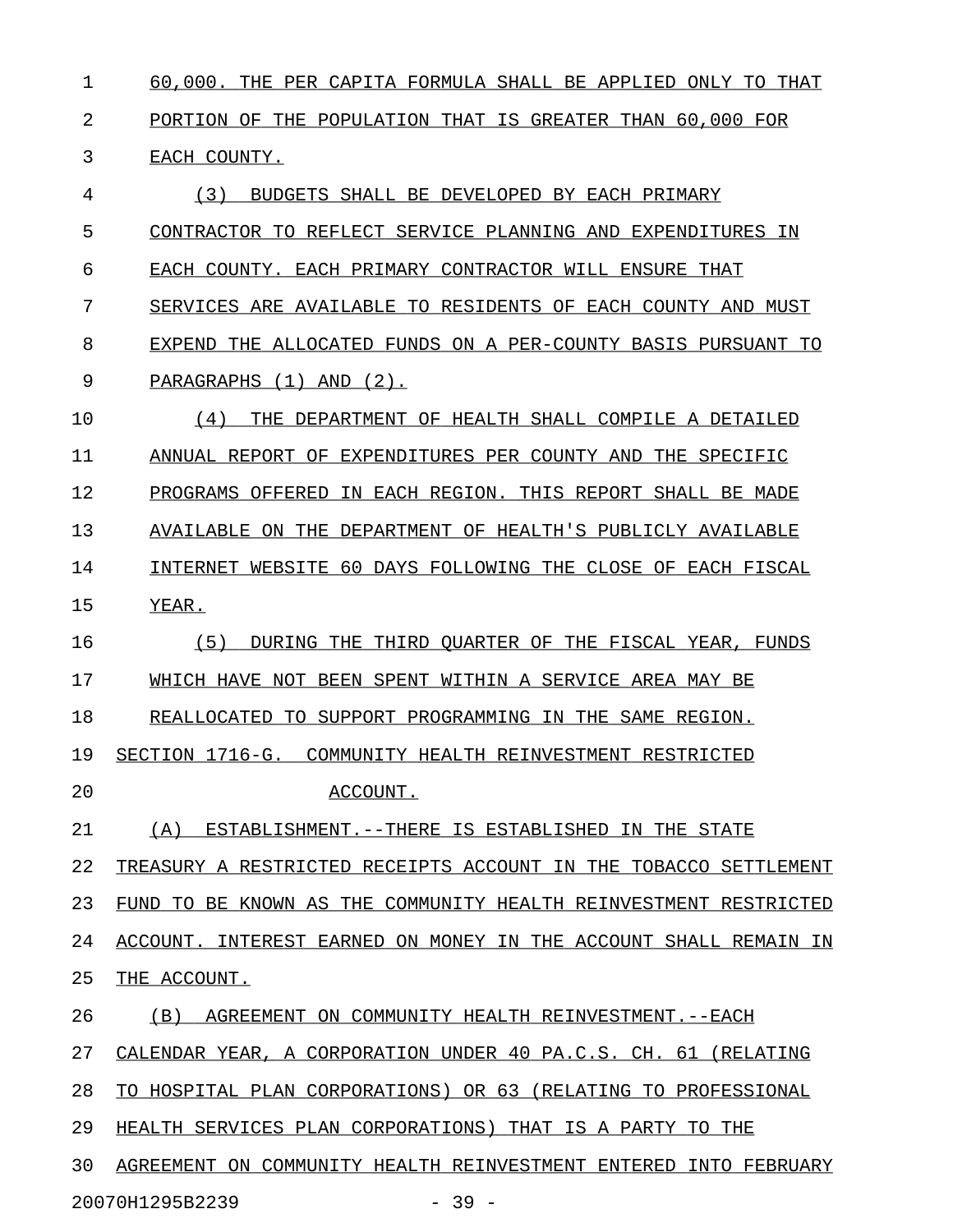| 1  | 2, 2005, BY THE<br>INSURANCE DEPARTMENT AND THE CAPITAL BLUE CROSS, |
|----|---------------------------------------------------------------------|
| 2  | HIGHMARK, INC., HOSPITAL SERVICE ASSOCIATION OF NORTHEASTERN        |
| 3  | PENNSYLVANIA AND INDEPENDENCE BLUE CROSS, AND PUBLISHED IN THE      |
| 4  | PENNSYLVANIA BULLETIN AT 35 PA.B. 4155 (JULY 23, 2005), SHALL       |
| 5  | PAY TO THE ACCOUNT THE AMOUNT CALCULATED FOR SUCH CALENDAR YEAR     |
| 6  | IN SECTION 5 OF THE AGREEMENT, PUBLISHED AT 35 PA.B. 4156.          |
| 7  | (C)<br>APPROPRIATION. -- THE MONEY IN THE ACCOUNT, INCLUDING ALL    |
| 8  | INTEREST EARNED, IS APPROPRIATED TO THE INSURANCE DEPARTMENT TO     |
| 9  | BE USED IN ACCORDANCE WITH THE AGREEMENT ON COMMUNITY HEALTH        |
| 10 | REINVESTMENT DESCRIBED IN SUBSECTION (B).                           |
| 11 | SECTION 1716.1-G. INSURANCE RESTRUCTURING RESTRICTED RECEIPT        |
| 12 | ACCOUNT.                                                            |
| 13 | (A)<br>ESTABLISHMENT. -- THERE IS ESTABLISHED A RESTRICTED          |
| 14 | RECEIPT ACCOUNT IN THE STATE TREASURY TO BE KNOWN AS THE            |
| 15 | INSURANCE RESTRUCTURING RESTRICTED RECEIPT ACCOUNT. INTEREST        |
| 16 | EARNED ON MONEY IN THE ACCOUNT SHALL REMAIN IN THE ACCOUNT.         |
| 17 | (B)<br>DEPOSIT.--ALL NET ECONOMIC BENEFITS, INCLUDING PROCEEDS,     |
| 18 | SAVINGS, FUNDS AND OTHER MONEY DERIVED FROM THE MERGER,             |
| 19 | CONSOLIDATION OR OTHER ACOUISITION OF CONTROL OF A HOSPITAL PLAN    |
| 20 | CORPORATION OR PROFESSIONAL HEALTH SERVICES PLAN CORPORATION        |
| 21 | WHICH ARE TO BE USED TO FUND ANY PORTION OF A HEALTH CARE OR        |
| 22 | HEALTH CARE-RELATED PROGRAM OF, OR ADMINISTERED BY, THE             |
| 23 | COMMONWEALTH SHALL BE DEPOSITED INTO THE ACCOUNT.                   |
| 24 | (C)<br>PROHIBITION. -- NO CONTRACT OR WRITTEN AGREEMENT BETWEEN     |
| 25 | THE COMMONWEALTH AND A HOSPITAL PLAN CORPORATION OR PROFESSIONAL    |
| 26 | HEALTH SERVICES PLAN CORPORATION MAY BE ENTERED INTO RELATING TO    |
| 27 | THE DISBURSEMENT OR SPENDING OF THE ECONOMIC BENEFITS, PROCEEDS,    |
| 28 | SAVINGS, FUNDS OR OTHER MONEY RESULTING FROM THE MERGER,            |
| 29 | CONSOLIDATION OR OTHER ACOUISITION OF CONTROL OF A HOSPITAL PLAN    |
| 30 | CORPORATION OR PROFESSIONAL HEALTH SERVICES PLAN CORPORATION        |
|    | $-40 -$<br>20070H1295B2239                                          |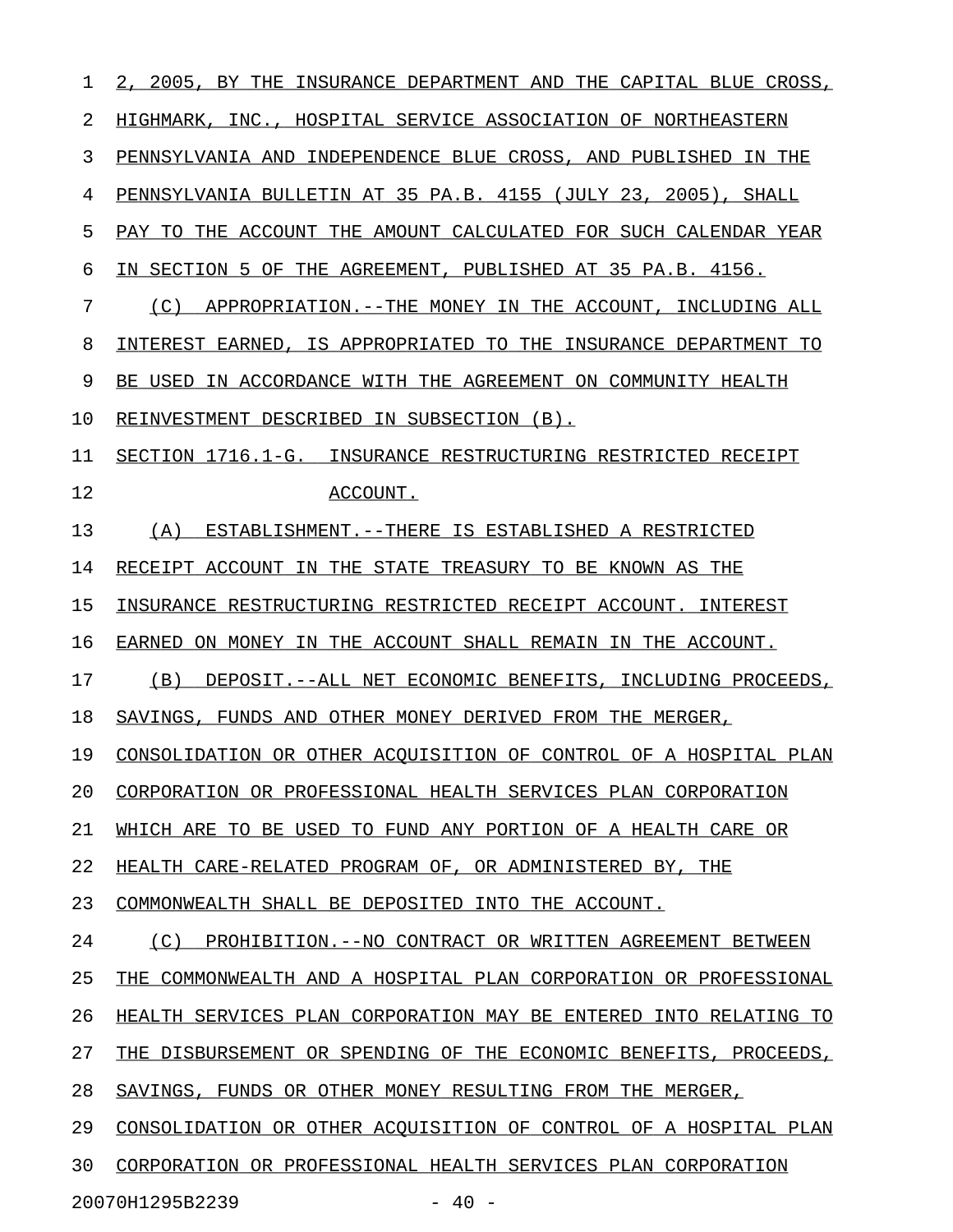| 1  | UNTIL FUNDS ARE APPROPRIATED UNDER SUBSECTION (D).                |
|----|-------------------------------------------------------------------|
| 2  | APPROPRIATION.--NO FUND OR MONEY MAY BE TRANSFERRED OR<br>(D)     |
| 3  | PAID FROM THE ACCOUNT UNLESS APPROPRIATED BY THE GENERAL          |
| 4  | ASSEMBLY FOR HEALTH-RELATED PURPOSES.                             |
| 5  | SECTION 1717-G. HEALTH CARE PROVIDER RETENTION ACCOUNT.           |
| 6  | (RESERVED).                                                       |
| 7  | SECTION 1718-G. (RESERVED).                                       |
| 8  | SECTION 1719-G. RESTRICTED RECEIPT ACCOUNTS.                      |
| 9  | (A)<br>GENERAL PROVISIONS. -- THE SECRETARY MAY CREATE RESTRICTED |
| 10 | RECEIPT ACCOUNTS FOR THE PURPOSE OF ADMINISTERING FEDERAL GRANTS  |
| 11 | ONLY FOR THE PURPOSES DESIGNATED IN THIS SECTION.                 |
| 12 | DEPARTMENT OF COMMUNITY AND ECONOMIC DEVELOPMENT. --THE<br>(B)    |
| 13 | FOLLOWING RESTRICTED RECEIPT ACCOUNTS MAY BE ESTABLISHED FOR THE  |
| 14 | DEPARTMENT OF COMMUNITY AND ECONOMIC DEVELOPMENT:                 |
| 15 | (1)<br>ARC HOUSING REVOLVING LOAN PROGRAM.                        |
| 16 | $(2)$ (RESERVED).                                                 |
| 17 | (C)<br>DEPARTMENT OF CONSERVATION AND NATURAL RESOURCES. --THE    |
| 18 | FOLLOWING RESTRICTED RECEIPT ACCOUNTS MAY BE ESTABLISHED FOR THE  |
| 19 | DEPARTMENT OF CONSERVATION AND NATURAL RESOURCES:                 |
| 20 | (1)<br>FEDERAL AID TO VOLUNTEER FIRE COMPANIES.                   |
| 21 | (2)<br>FEDERAL LAND AND WATER CONSERVATION FUND ACT.              |
| 22 | (3)<br>NATIONAL FOREST RESERVE ALLOTMENT.                         |
| 23 | (4)<br>FEDERAL LAND AND WATER CONSERVATION FUND ACT -             |
| 24 | CONSERVATION AND NATURAL RESOURCES.                               |
| 25 | DEPARTMENT OF EDUCATION. --THE FOLLOWING RESTRICTED<br>(D)        |
| 26 | RECEIPT ACCOUNTS MAY BE ESTABLISHED FOR THE DEPARTMENT OF         |
| 27 | EDUCATION:                                                        |
| 28 | (1)<br>EDUCATION OF THE DISABLED - PART C.                        |
| 29 | (2)<br>LSTA - LIBRARY GRANTS.                                     |
| 30 | (3)<br>THE PENNSYLVANIA STATE UNIVERSITY FEDERAL AID.             |

20070H1295B2239 - 41 -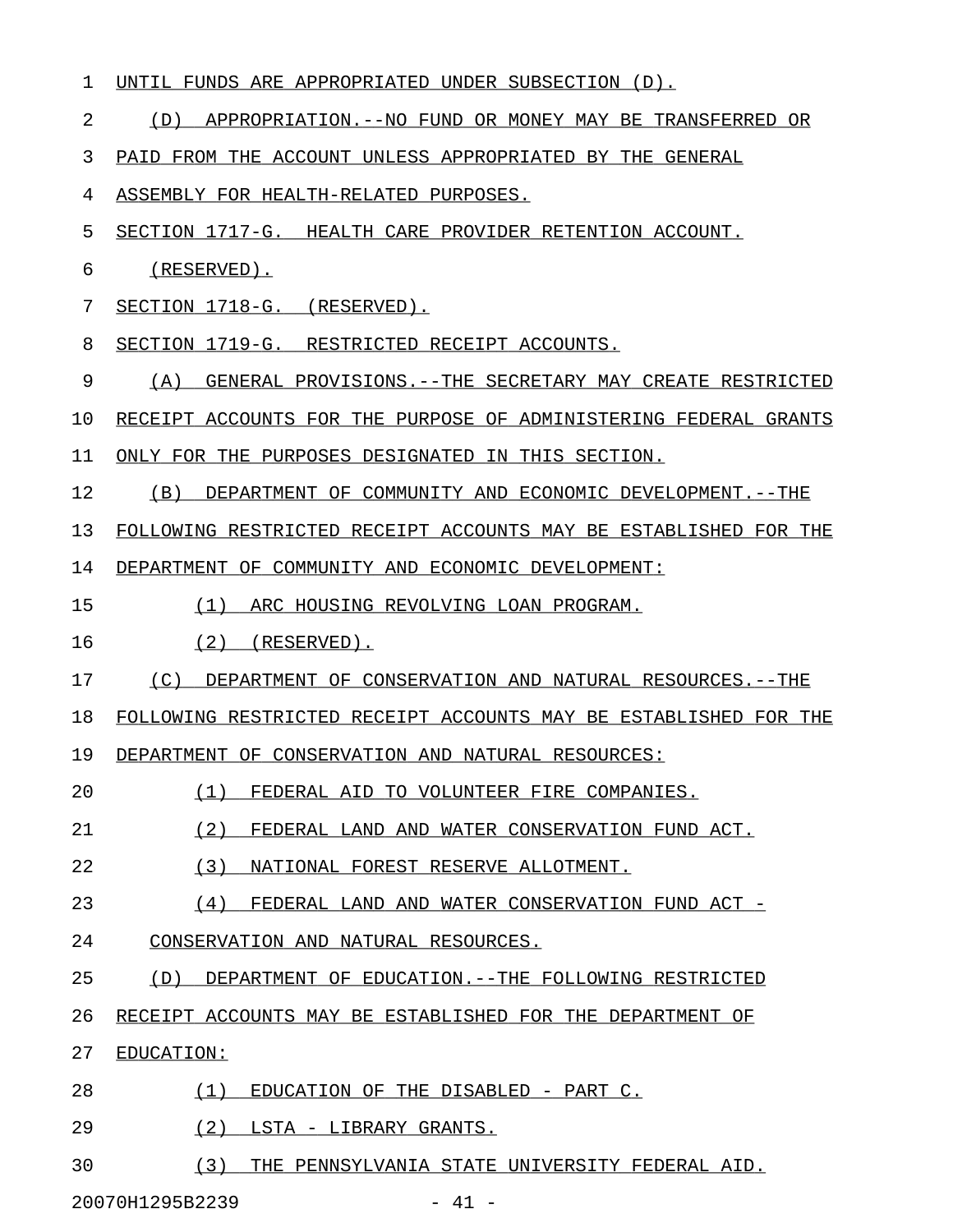| $\mathbf 1$ | (4)<br>EMERGENCY IMMIGRATION EDUCATION ASSISTANCE.               |
|-------------|------------------------------------------------------------------|
| 2           | (5)<br>EDUCATION OF THE DISABLED - PART D.                       |
| 3           | (6)<br>HOMELESS ADULT ASSISTANCE PROGRAM.                        |
| 4           | (7)<br>SEVERELY HANDICAPPED.                                     |
| 5           | (8)<br>MEDICAL ASSISTANCE REIMBURSEMENTS TO LOCAL EDUCATION      |
| 6           | AGENCIES.                                                        |
| 7           | ( E )<br>DEPARTMENT OF ENVIRONMENTAL PROTECTION. --THE FOLLOWING |
| 8           | RESTRICTED RECEIPT ACCOUNTS MAY BE ESTABLISHED FOR THE           |
| 9           | DEPARTMENT OF ENVIRONMENTAL PROTECTION:                          |
| 10          | (1)<br>FEDERAL WATER RESOURCES PLANNING ACT.                     |
| 11          | (2)<br>FLOOD CONTROL PAYMENTS.                                   |
| 12          | (3)<br>SOIL AND WATER CONSERVATION ACT - INVENTORY OF            |
| 13          | PROGRAMS.                                                        |
| 14          | (F)<br>DEPARTMENT OF HEALTH. --THE FOLLOWING RESTRICTED RECEIPT  |
| 15          | ACCOUNTS MAY BE ESTABLISHED FOR THE DEPARTMENT OF HEALTH:        |
| 16          | (1)<br>SHARE LOAN PROGRAM.                                       |
| 17          | (2)<br>(RESERVED).                                               |
| 18          | (G)<br>DEPARTMENT OF TRANSPORTATION. --THE FOLLOWING RESTRICTED  |
| 19          | RECEIPT ACCOUNTS MAY BE ESTABLISHED FOR THE DEPARTMENT OF        |
| 20          | TRANSPORTATION:                                                  |
| 21          | (1)<br>CAPITAL ASSISTANCE ELDERLY AND HANDICAPPED PROGRAMS.      |
| 22          | (2)<br>RAILROAD REHABILITATION AND IMPROVEMENT ASSISTANCE.       |
| 23          | (3)<br>RIDESHARING/VAN POOL PROGRAM - ACQUISITION.               |
| 24          | PENNSYLVANIA EMERGENCY MANAGEMENT AGENCY. --THE FOLLOWING<br>(H) |
| 25          | RESTRICTED RECEIPT ACCOUNTS MAY BE ESTABLISHED FOR THE           |
| 26          | PENNSYLVANIA EMERGENCY MANAGEMENT AGENCY:                        |
| 27          | (1)<br>RECEIPTS FROM FEDERAL GOVERNMENT - DISASTER RELIEF -      |
| 28          | DISASTER RELIEF ASSISTANCE TO STATE AND POLITICAL                |
| 29          | SUBDIVISIONS.                                                    |
| 30          | (2)<br>(RESERVED).                                               |

20070H1295B2239 - 42 -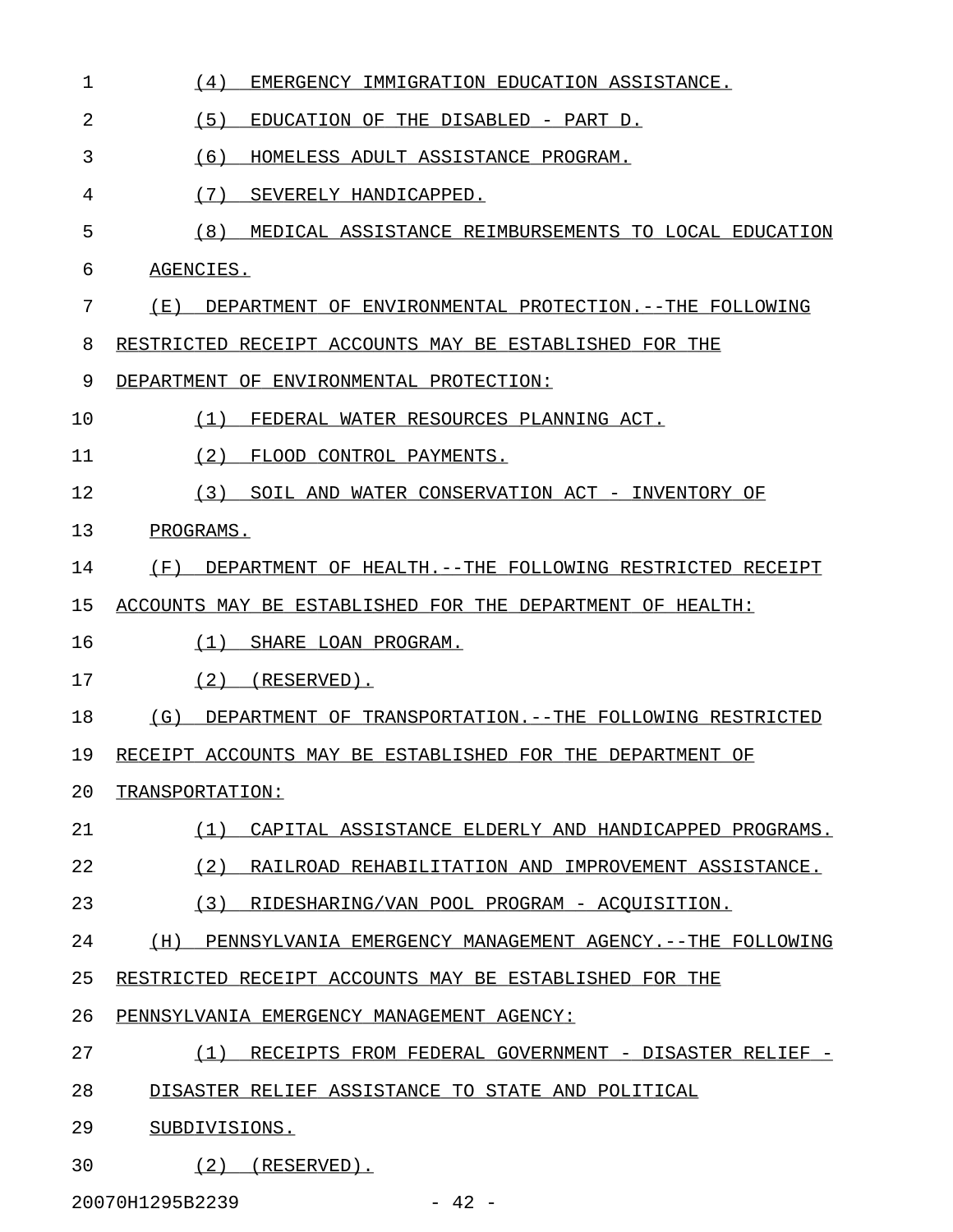| 1  | PENNSYLVANIA HISTORICAL AND MUSEUM COMMISSION. --THE<br>( I )             |
|----|---------------------------------------------------------------------------|
| 2  | FOLLOWING RESTRICTED RECEIPT ACCOUNTS MAY BE ESTABLISHED FOR THE          |
| 3  | PENNSYLVANIA HISTORICAL AND MUSEUM COMMISSION:                            |
| 4  | FEDERAL GRANT - NATIONAL HISTORIC PRESERVATION ACT<br>(1)                 |
| 5  | (PUBLIC LAW 89-665, 80 STAT. 915).                                        |
| 6  | $(2)$ (RESERVED).                                                         |
| 7  | EXECUTIVE OFFICES. -- THE FOLLOWING RESTRICTED RECEIPT<br>( J )           |
| 8  | ACCOUNTS MAY BE ESTABLISHED FOR THE EXECUTIVE OFFICES:                    |
| 9  | (1)<br>RETIRED EMPLOYEES MEDICARE PART D.                                 |
| 10 | (2)<br>JUSTICE ASSISTANCE.                                                |
| 11 | (3)<br>JUVENILE ACCOUNTABILITY INCENTIVE.                                 |
| 12 | SECTION 1720-G. STATE GAMING FUND.                                        |
| 13 | DEDUCTION OF CERTAIN APPROPRIATIONS.--NOTWITHSTANDING<br>(A)              |
| 14 | THE PROVISIONS OF SECTION 504(C)(1) OF THE ACT OF JUNE 27, 2006           |
| 15 | (1ST SP.SESS., P.L.1873, NO.1), KNOWN AS THE TAXPAYER RELIEF              |
| 16 | ACT, FUNDS APPROPRIATED TO THE PENNSYLVANIA GAMING CONTROL BOARD          |
| 17 | FROM THE STATE GAMING FUND SHALL BE DEDUCTED FROM THE AMOUNT              |
| 18 | TRANSFERRED TO THE PROPERTY TAX RELIEF RESERVE FUND UNDER                 |
| 19 | SECTION 504(B) OF THE TAXPAYER RELIEF ACT AND REPAID AS PROVIDED          |
| 20 | IN SUBSECTION (B). THE TRANSFER OF FUNDS UNDER THIS SUBSECTION<br>$\,<\,$ |
| 21 | SHALL NOT PRECLUDE THE SECRETARY OF THE BUDGET FROM AUTHORIZING           |
| 22 | PROPERTY TAX REDUCTION ALLOCATIONS IN ACCORDANCE WITH SECTION             |
| 23 | 503 OF THE TAXPAYER RELIEF ACT.                                           |
| 24 | (B) ASSESSMENT FOR REPAYMENT.--NOTWITHSTANDING THE                        |
| 25 | PROVISIONS OF 4 PA.C.S. § 1901.1 (RELATING TO REPAYMENTS TO               |
| 26 | STATE GAMING FUND), THE PENNSYLVANIA GAMING CONTROL BOARD SHALL           |
| 27 | ASSESS SLOT MACHINE LICENSEES FOR REPAYMENT OF AMOUNTS                    |
| 28 | TRANSFERRED TO THE BOARD FROM THE STATE GAMING FUND UNDER                 |
| 29 | SUBSECTION (A) FOR REPAYMENT TO THE PROPERTY TAX RELIEF RESERVE           |
| 30 | FUND AT SUCH TIME AS AT LEAST 11 SLOT MACHINE LICENSES HAVE BEEN          |
|    | 20070H1295B2239<br>$-43 -$                                                |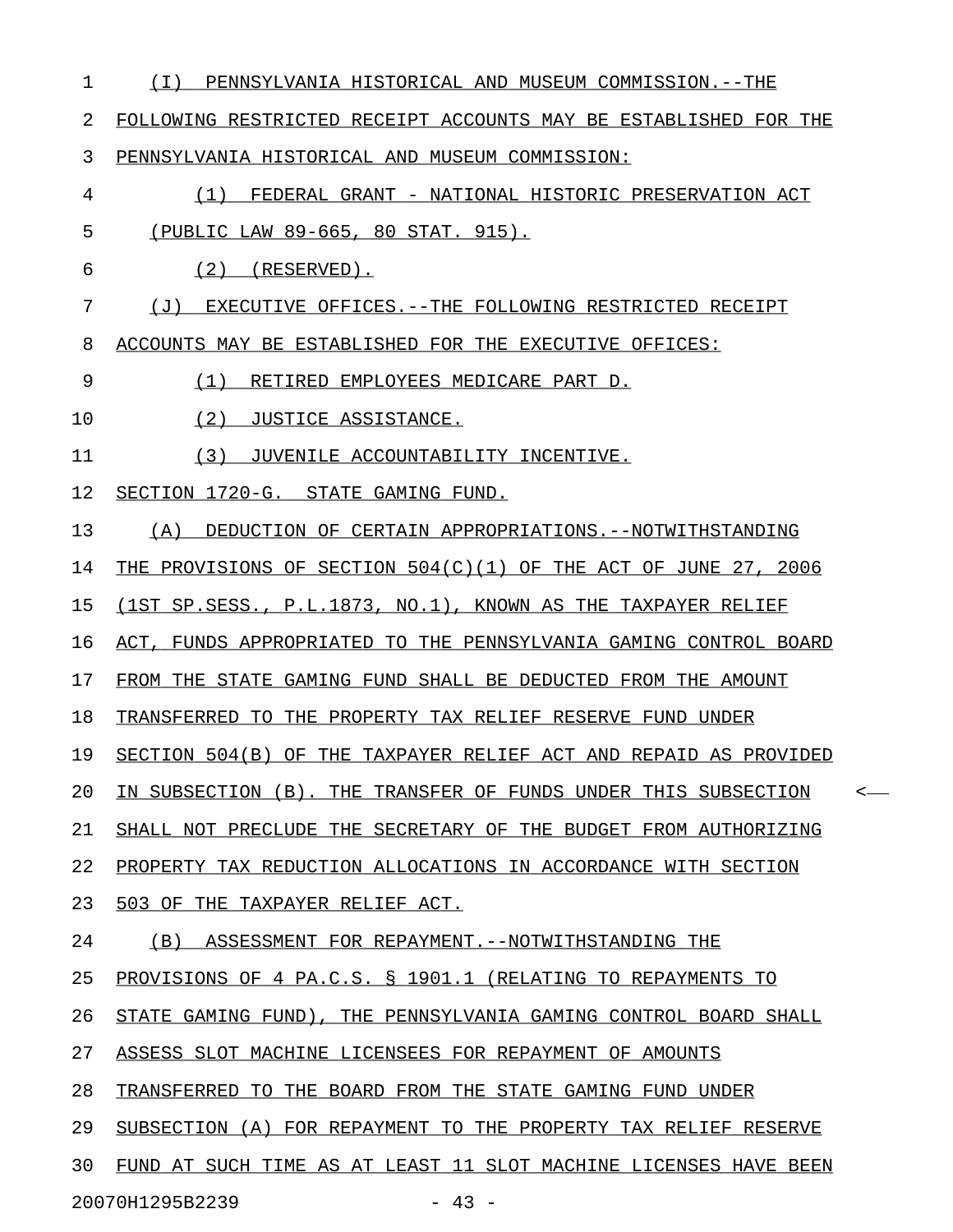1 ISSUED AND 11 LICENSED GAMING ENTITIES HAVE COMMENCED THE 2 OPERATION OF SLOT MACHINES. THE BOARD SHALL ADOPT A REPAYMENT 3 SCHEDULE THAT ASSESSES TO EACH SLOT MACHINE LICENSEE COSTS FOR 4 THE REPAYMENT OF AMOUNTS APPROPRIATED UNDER THIS SECTION IN AN 5 AMOUNT THAT IS PROPORTIONAL TO EACH SLOT MACHINE LICENSEE'S 6 GROSS TERMINAL REVENUE. 7 (C) OTHER APPROPRIATIONS SOLELY FROM ASSESSMENT.--ALL FUNDS 8 FOR THE OPERATION OF THE PENNSYLVANIA STATE POLICE, DEPARTMENT 9 OF REVENUE AND ATTORNEY GENERAL ARE APPROPRIATED SOLELY FROM AN 10 ASSESSMENT ON GROSS TERMINAL REVENUE FROM ACCOUNTS UNDER 4 11 PA.C.S. § 1401 (RELATING TO SLOT MACHINE LICENSEE DEPOSITS) IN 12 AN AMOUNT EQUAL TO THAT APPROPRIATED BY THE GENERAL ASSEMBLY FOR 13 FISCAL YEAR 2007-2008. THE PENNSYLVANIA GAMING CONTROL BOARD, 14 PENNSYLVANIA STATE POLICE, ATTORNEY GENERAL OR DEPARTMENT OF 15 REVENUE SHALL NOT ASSESS ANY ADDITIONAL CHARGE, FEE, COST OF 16 OPERATIONS OR OTHER PAYMENT FROM A LICENSED GAMING ENTITY IN 17 EXCESS OF AMOUNTS APPROPRIATED FOR FISCAL YEAR 2007-2008. THIS 18 SUBSECTION SHALL NOT APPLY TO ANY VOLUNTARY PAYMENT MADE BY A 19 NEW SLOT MACHINE LICENSEE IN ACCORDANCE WITH SIMILAR PAYMENTS 20 VOLUNTARILY MADE BY EXISTING LICENSEES. 21 SECTION 4. REPEALS ARE AS FOLLOWS: 22 (1) THE GENERAL ASSEMBLY DECLARES THAT THE REPEAL UNDER 23 PARAGRAPH (2) IS NECESSARY TO EFFECTUATE THE ADDITION OF 24 ARTICLE XV-A OF THE ACT. 25 (2) THE ACT OF SEPTEMBER 26, 1961 (P.L.1661, NO.692), 26 KNOWN AS THE STATE EMPLOYES GROUP LIFE INSURANCE LAW, IS 27 REPEALED. 28 SECTION 5. THE ADDITION OF ARTICLE XV-A OF THE ACT IS A 29 CONTINUATION OF THE ACT OF SEPTEMBER 26, 1961 (P.L.1661, 30 NO.692), KNOWN AS THE STATE EMPLOYES GROUP LIFE INSURANCE LAW. 20070H1295B2239 - 44 -